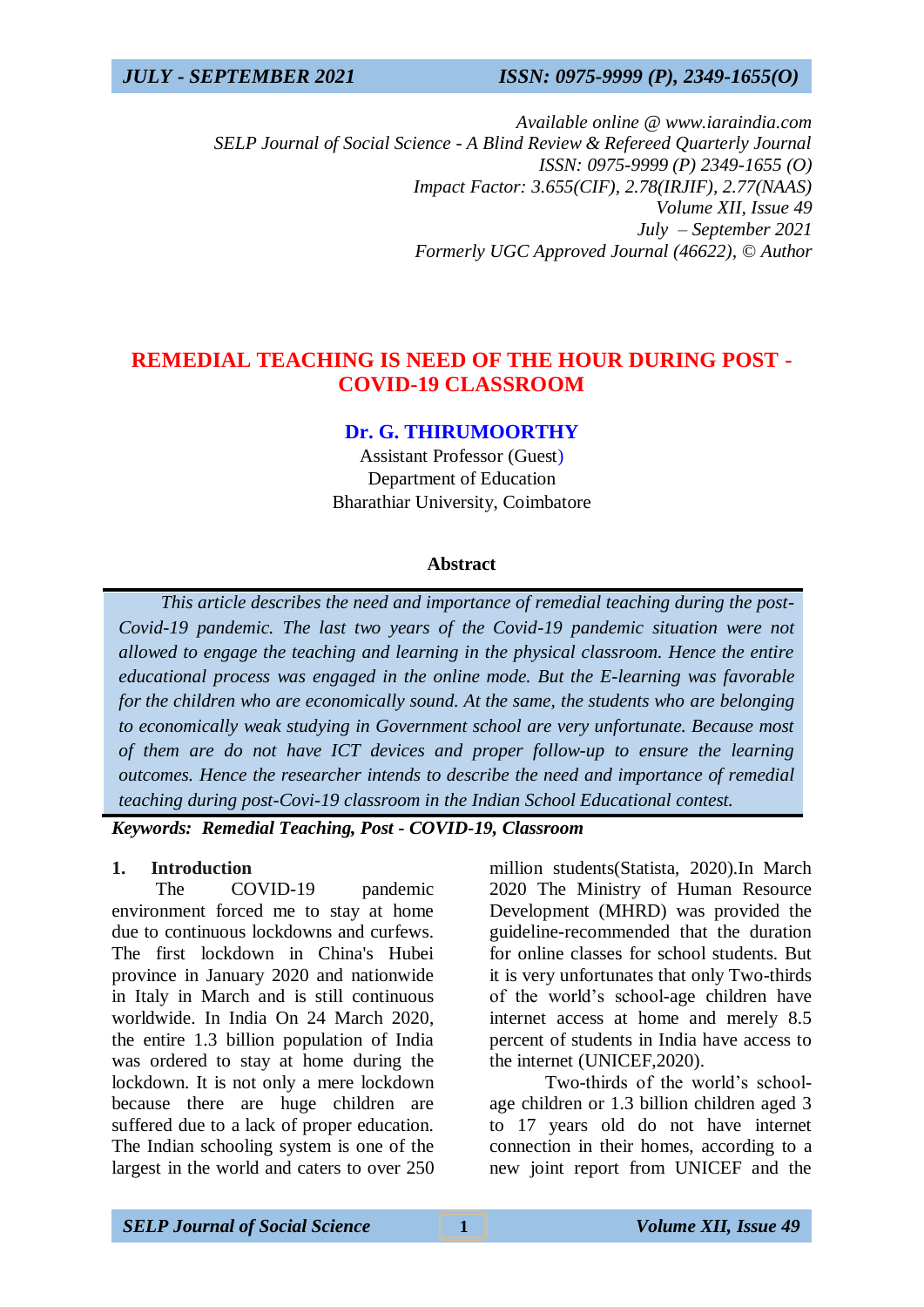International Telecommunication Union (ITU, 2020). It is a technological handicap of the children and there are not able to enjoy the right to education duringCOVID-19 pandemic. In another report, Just 24 percent of Indian households have internet connections to access e-learning, and there is a large rural-urban disparity and gender divide that is likely to widen the learning gap across high, middle, and low-income families, according to UNICEF report.

### **STATEMENT OF THE PROBLE**

The people belonging to below middle classes are choosing the Government schools and according to the report of Hindu (2020) during the Covid-19 the students' enrolment in Government school is increased. The majority of students study in government schools where poor and vulnerable students studying for free of cost until the age of 14. Annual Status of Education Report (2020) around 43 percent of students studying in government schools did not have access to a smartphone. On the other hand, Methri(2020) stated that more than 80% of children enrolled in Government schools across the five Indian states (Bihar, Chhattisgarh, Jharkhand, Odisha, and Uttar Pradesh.) did not receive any form of education during the lockdown. The poor socio-economic statuses, ignorance of continuous teaching, learning, and follow-up are lead to poor learning outcomes and students are may not be attained the minimum learning outcomes. Due to the lack of ICT facilities, most of the students who are studying in government schools are not enjoyed the right to education during the Covid-19. This is also one of the 21stcentury untouchability that the students belonging to the poor economic background cannot enjoy the quality education. To bridge the learning gab need implement remedial teaching during post-Covid- 19 classes.

## **NEED AND IMPORTANCE OF REMEDIAL TEACHING DURING POST COVID-19**

School education is very essential to determine the future of students' carrier. But it is very unfortunate that during Covid-19 students are loosed their teaching and learning process in the physical classroom and also in online classes except for the students who are studying in private schools. There a huge gap in the learning outcomes and students will feel inferiority and maybe suffer so many psychological problems. School curriculum constructed with the upward spiral structure and students use to learn stage by stage. But is very unfortunate that last two years the students are not able to enjoy the upward spiral of learning and there is a huge gap between the expected learning outcome and what the students are learned. There is hello and knowledge gab. It is not possible to construct higherorder knowledge without filling the knowledge gap. Hence the remedial teaching is the only ultimate option to overcome these issues. During remedial teaching, the teacher needs to understand thoroughly the strengths and weaknesses of their pupils so that appropriate teaching approaches can be adapted to meet their individual needs.

Remedial programs need to be designed to close the gap between what students know and what they're expected to know or attain the learning outcomes. Rawe (2021) stated that Remedial programs are needed to expand in many places because so many kids faced learning challenges during the COVID-19 pandemic. In the Remedial programs, the younger kids are offered extra support to help students catch up to their peers. Remedial teaching tends to be most helpful to students with gaps in their learning because of frequent absences in the online classes.

## **CYCLE OF REMEDIAL TEACHING**

The students are temporarily fallen behind in their learning outcomes or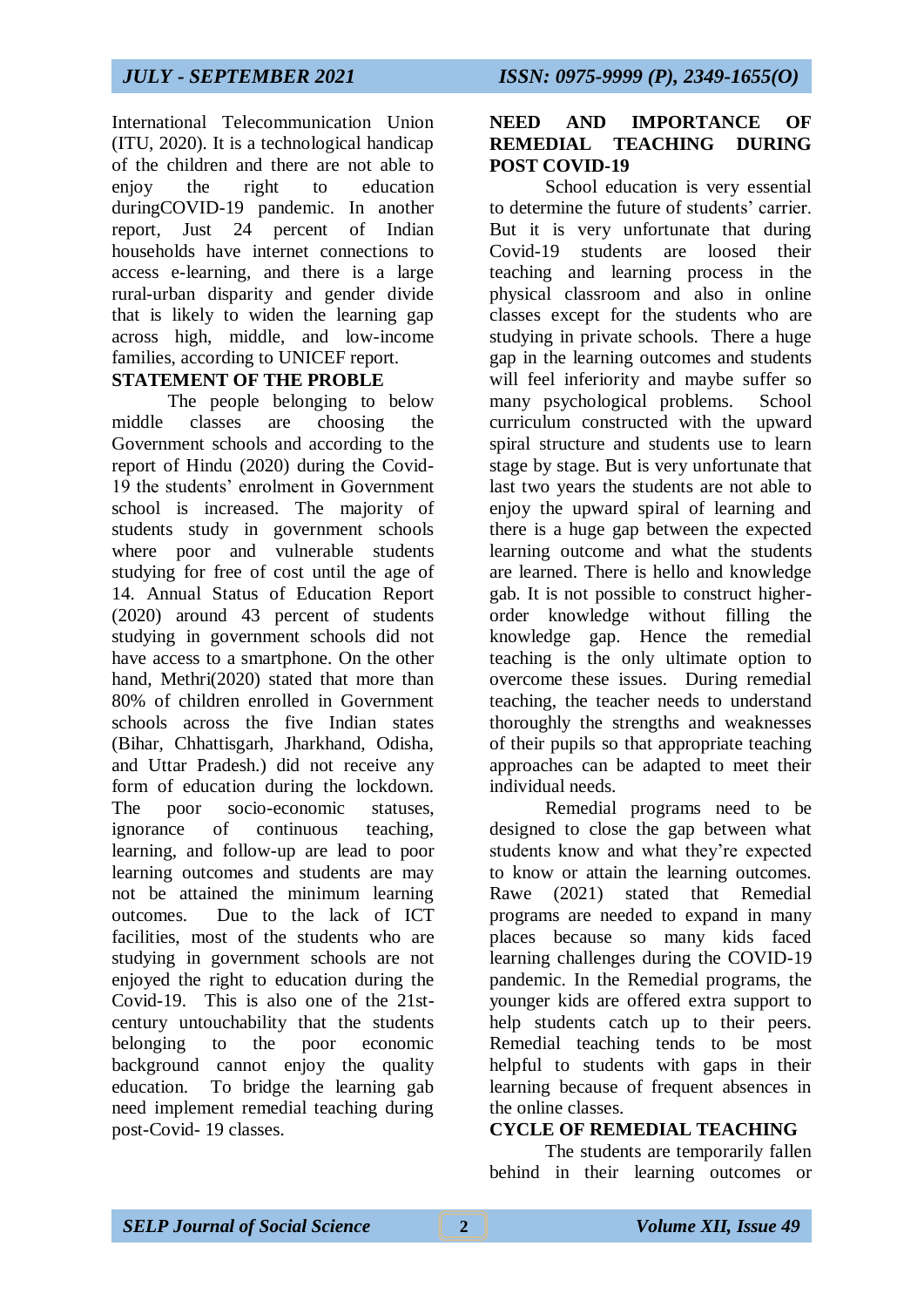otherwise need short-term support during post-Covid-19. It is the right of the learner to get remedial teaching. The remedial teaching should be started immediately during post-Covid-19 classes while student faces difficulties in learning previous contents; so that the students would not struggle permanently in their studies. Remedial teaching should be organized according to plans which include subject concepts as a whole and as often as is necessary. The cycle of remedial teaching can be as follows.



### Fig: 1. Cycle of Remedial Teaching **Provide Post Covid-19 Psychological Support**

Due to irregularity in attending online classes and total absence of physical classes the students are themselves in depression, low self-esteem, and self-confidence towards their subject knowledge. In this situation, while reopining the school the class teachers, different subject teachers, school management, parents, etc., should expect the learning outcome beyond certain limits. The students should give certain time to rebuild their psychological coordination to engage the learning process. The students should be motivated in various aspects and should not discriminate the students based on the learning outcomes and need to bring them out from Covid-19 fear.

## **Diagnosis**

The lockdown was implemented globally. But the effects of lockdown difference according to the socioeconomic status. Especially in the field of education the children blogging to better socio-economic status studying in private school are had better learning opportunities through online using information and communication technologies (ICT). But at the same time, many students may not get the opportunities to continue the learning process with interruption. In the last two years, the children are under of classroom; hence it is not possible to generalize the level of existing subject knowledge. It is very essential to diagnose the students' potential knowledge in all the subjects to plan for remedial teaching. The diagnosis may be at different dimensions such as overall existing knowledge and subjectwise diagnosis.

## **Remembering**

Before introducing new content need to link previous content. After two years of Covid-19 lockdown, the students may be forgotten all the subject knowledge. Memory decay is a common phenomenon among human beings. The teacher, parents, school management, etc., must provide the opportunities, create a suitable environment and implement various strategies to remember the previous subject knowledge. Each subject teacher must try to bring out the learned passive knowledge into the present working memory.

## **Closing the Knowledge Gab**

During the past two years of Covid-19, the students are not given the opportunities to enjoy the learning environment in the physical classroom, many students have enjoyed the online classes and most of the students in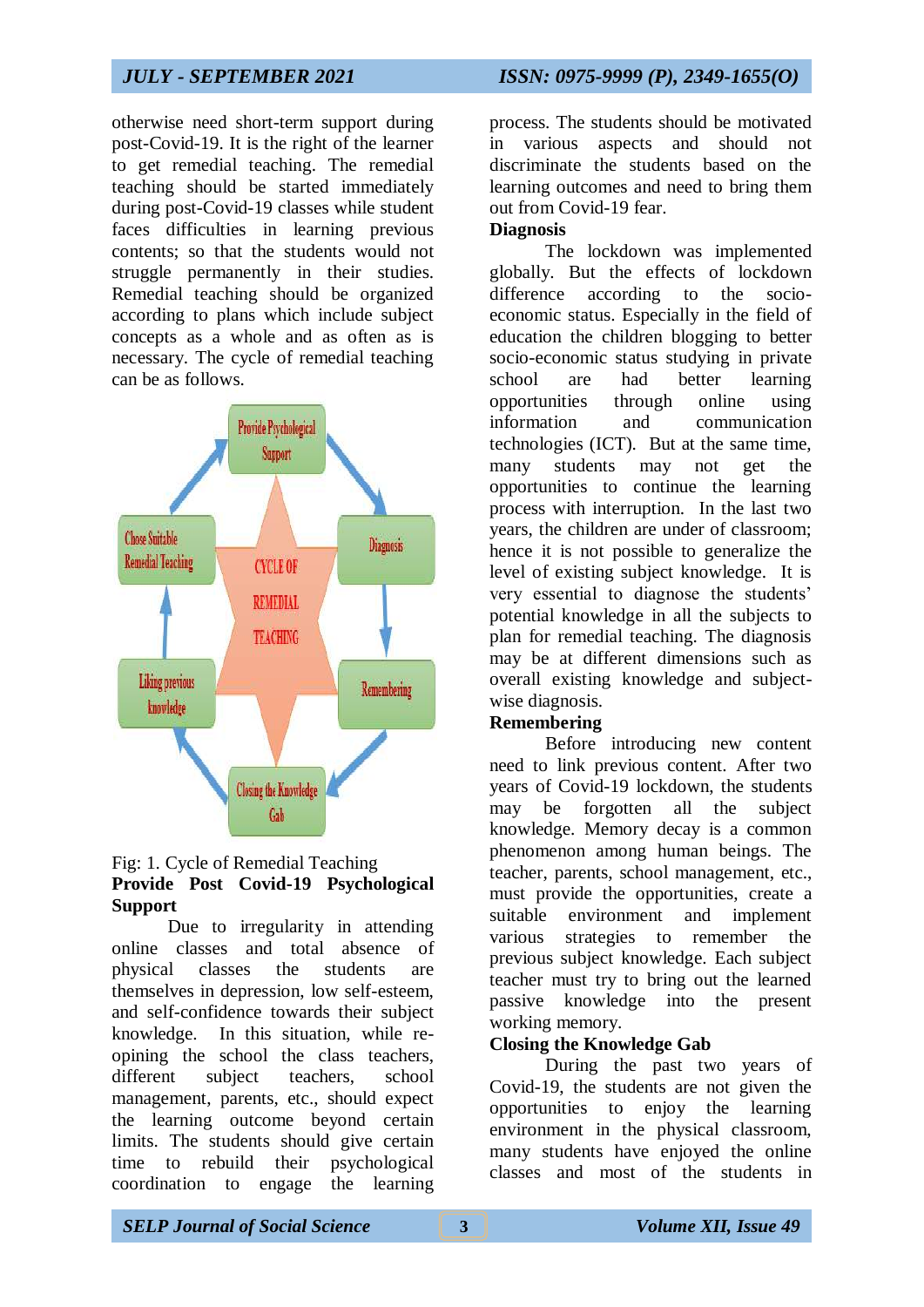developing countries are not succeeded in the transition of subject knowledge and the evaluation systems become very challenges. Hence most of the state and union governments have promoted the students into the next classes without any assessments. It is a fact that academic knowledge should be constructed with hierarchy. It is very unfortunate that the last two years of the Covid-19 environment were not allowed to inculcate the hierarchy of subject knowledge. Hence, during post-Covid-19 classroom the teacher, parents, school management must provide the opportunities to fill the knowledge gap by providing remedial teaching.

## **Liking Previous Knowledge**

During normal classes, the hierarchy of knowledge was constructed in day-to-day teaching and learning processes. But it is very unfortunate that during Covid-19 the continuous lockdown students are not able to enjoy the continuous construction of knowledge. There is a huge chance is there that the students may forget their subject knowledge because forgetting is one of the nature of human beings. Further during the last two years, the students are promoted due to a lack of proper teaching and learning process which leads to obstacles in achieving the learning objectives. To overcome these issues need to conduct bridge classes to link the previous knowledge to the present content. By providing the bridge classes the students are able to psychologically get ready to learn new subject knowledge.



Fig: 2. Liking previous knowledge

### **Choose Suitable Remedial Teaching**

The teacher can choose suitable remedial teaching according to the need and learning styles of an individual or group of students. The remediation should be continued until proficiency or automaticity in the skill has been reached (Rawe, 2021). Remedial programs are open to all students, including those under slow learner, average and gifted children. Because different students may differ in knowledge gab in different subjects. The ultimate goal of a particular remedial program should be designed to close the gap between what students know and what they're expected to know. The school management and teacher should choose and give suitable remedial education to help make up for learning time that was lost during the coronavirus pandemic. The school teachers can go back and reteach what students should have mastered in the past. The teachers need to do more than just address the learning gaps. They have to accelerate the learner to get them ready for new learning.

## **SUMMARY**

A remedial activity is one meant to improve the deficient learning skill or rectify a past problematic area. The purpose of post-covid-19 remedial teaching is to improve the whole students who are experiencing difficulties in all the subjects and to the individual student to specific content areas. The post-covid-19 remedial teaching might be taught individually or in groups and target academic weaknesses and knowledge gaps that potentially hinder higher learning. The ultimate aim of post-covid-19 benefits of remedial teaching activities should include forming the foundation in learning the entire subject in greater detail. Remedial programs should be expanded to all the students because so many kids faced learning challenges during the COVID-19 pandemic. Remedial teaching tends to be most helpful to students with gaps in their learning because of frequent absences during Covi-19 or trouble with focus.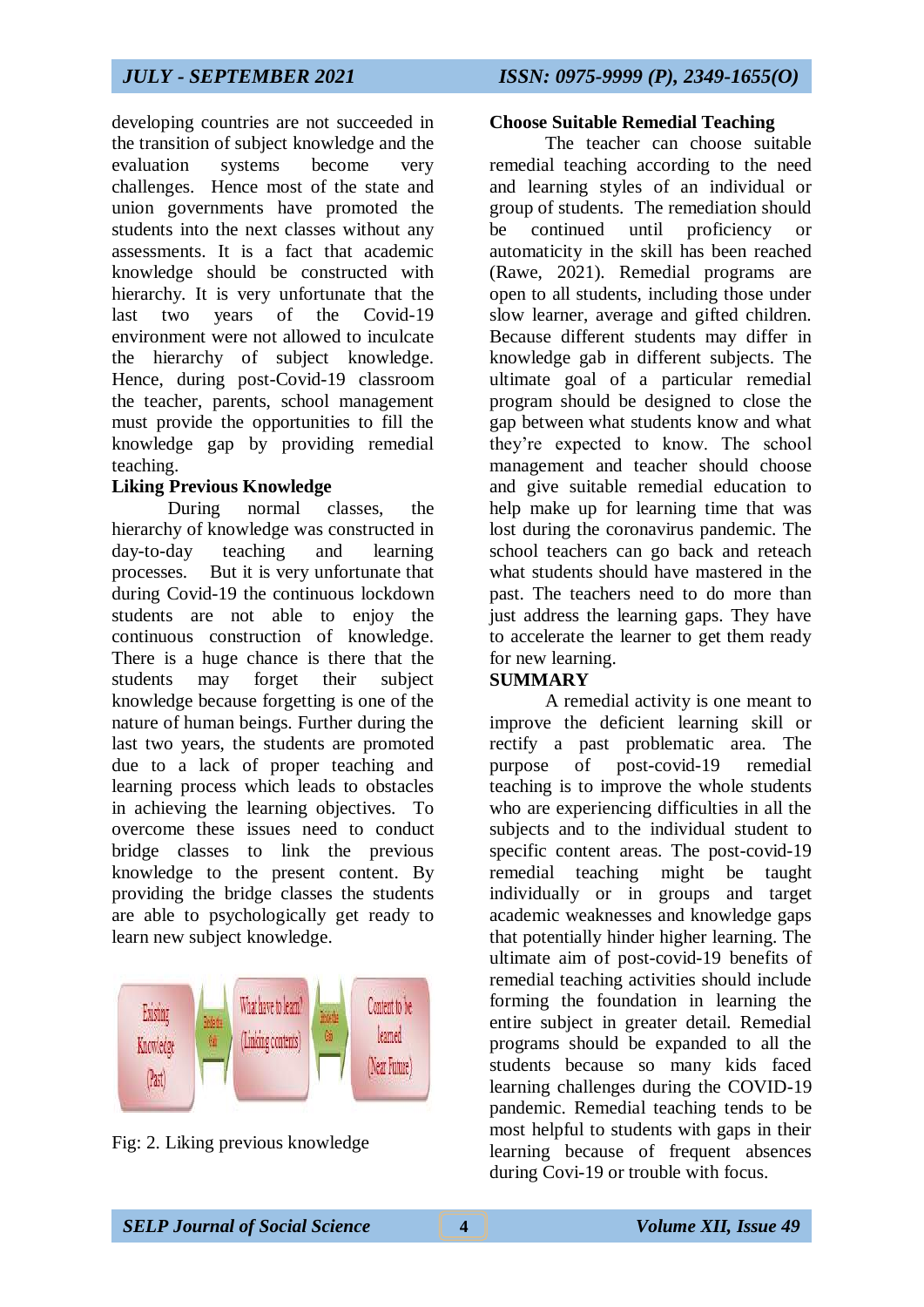### **Reference**

Class, D. (2021, June 10). Remedial Teaching Methods. Retrieved July 4, 2021, from

https://www.digitalclassworld.com/blog/re medial-teaching-methods/

Deeksha, J. (2020, November 14). 43% govt school students in India didn't have access to smartphones during pandemic, finds study. Retrieved July 2, 2021, from https://www.edexlive.com/news/2020/nov/ 04/43-govt-school-students-in-india-didnthave-access-to-smartphones-duringpandemic-finds-study-15630.html

Methri, G. (2020, September 18). Over 80% Govt school students deprived of online education during lockdown, reveals survey. Retrieved July 1, 2021, from https://www.republicworld.com/indianews/general-news/lockdown-80-percentgovt-school-students-5-states-deprived-ofeducation.html

Rawe, J. (2021, June 17). *What are remedial* 

*programs?*[Https://Www.Understood.Org/](https://www.understood.org/Articles) [Articles](https://www.understood.org/Articles) /En/Remedial-Programs-What-You-Need-to-Know.

<https://www.understood.org/articles/> en/remedial-programs-what-you-need-toknow

Rawe, J. (2021, June 17). What are remedial programs? Retrieved July 4, 2021, from https://www.understood.org/articles/en/re medial-programs-what-you-need-to-know

Sagar, D. (2021, March 19). Merely 8.5% school students in India have internet access, education disruption due to COVID-19 second worst in South Asia: UNICEF. Retrieved July 1, 2021, from https://en.gaonconnection.com/onlineeducation-india-internet-access-ruralvillages-covid-coronavirus-unicef/

Sawant, A., Balasubramanian, A., & Narayanan, G. B. (2020). Education during Pandemic: A Study from a Students' Perspective in India. *SSRN Electronic Journal*. Published. https://doi.org/10.2139/ssrn.3609085

Statista. (2020, November 27). Number of enrolled students India 2017–2018, by school type. Retrieved July 1, 2021, from https://www.statista.com/statistics/117528 5/india-number-of-enrolled-students-byschool-type/

Times of India. (2020, July 15). Govt issues guidelines for number of sessions, duration of online classes for school students. Retrieved July 1, 2021, from https://timesofindia.indiatimes.com/india/g ovt-issues-guidelines-for-number-ofsessions-duration-of-online-classes-forschool-students/articleshow/76969424.cms

UNICEF. (2020, October 1). Two thirds of the world's school-age children have no internet access at home, new UNICEF-ITU report says. Retrieved July 2, 2021, from https://www.unicef.org/rosa/pressreleases/two-thirds-worlds-school-agechildren-have-no-internet-access-homenew-unicef-itu

Wikipedia contributors. (2021, June 30). COVID-19 lockdowns. Retrieved July 1, 2021, from [https://en.wikipedia.org/wiki/COVID-](https://en.wikipedia.org/wiki/COVID-19_lockdowns)[19\\_lockdowns](https://en.wikipedia.org/wiki/COVID-19_lockdowns)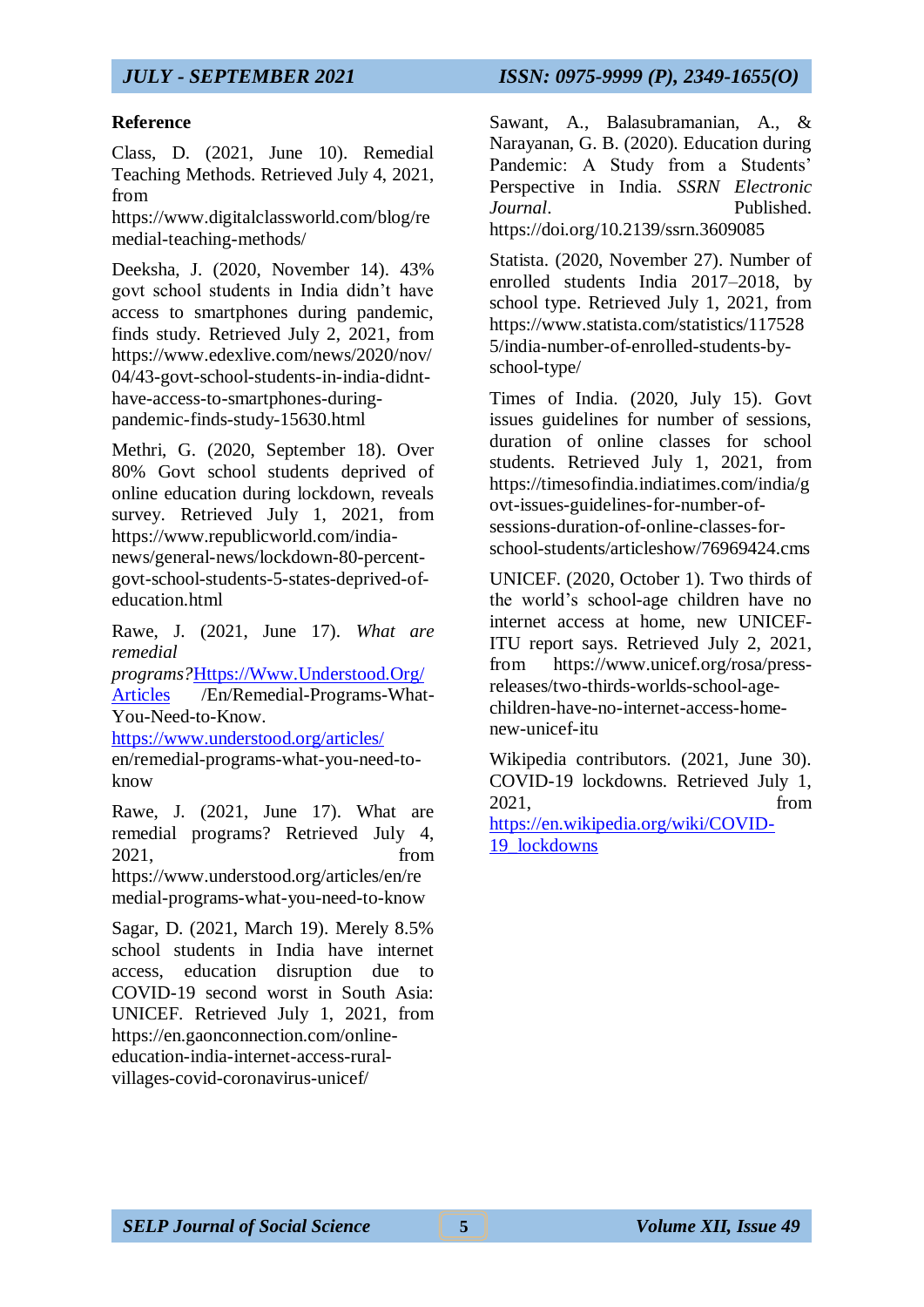*Available online @ www.iaraindia.com SELP Journal of Social Science - A Blind Review & Refereed Quarterly Journal ISSN: 0975-9999 (P) 2349-1655 (O) Impact Factor: 3.655(CIF), 2.78(IRJIF), 2.77(NAAS) Volume XII, Issue 49 July – September 2021 Formerly UGC Approved Journal (46622),* © *Author*

## **FINANCIAL ASSISTANCE TO DIFFERENTLY ABLED PERSONS ON SELF EMPLOYMENT THROUGH NHFDC IN INDIA**

## **Dr. K. ARIVALAGAN**

Ph.D Doctor of Philosophy in Commerce Veeramanallur (Village), Vayalapadi (Post) Kunnam (Taluk), Perambalur (District)

### **Abstract**

 *Self employment is major part of the Indian economy. Differently abled persons are very weaker section of the social and economic aspects. Disabled people must see selfemployment as a viable option that offers flexibility, autonomy, income and high level of job satisfaction with respect to employment service. National Handicapped Finance and Development Corporation (NHFDC) were issues the lesser interest of bank loan for differently abled persons through economic development activities and self employment venture. In India. This study mainly made to attempt on financial assistance to differently abled persons on self employment activities through NHFDC in India.*

*Keywords: Differently abled persons, Self employment, Financial assistance, National Handicapped Finance and Development Corporation, State Channelizing Agency, vocational training.*

#### **1. Introduction**

India is one of the economically emerging counties in the world. Self employments are major part of the Indian economy. Differently abled persons are very weaker section of the social and economic aspects. Disabled people must see self-employment as a viable option that offers flexibility, autonomy, income and high level of job satisfaction with respect to employment service. Personal preference should be a stronger motivation than integration with others. Self employment may provide a realistic

*SELP Journal of Social Science* **6** *Volume XII, Issue 49*

opportunity for a working life any person with disabilities. They are need to financial assistance for undertaking self employment activities. In 1997, National Handicapped Finance and Development Corporation (NHFDC) were initiated under the administration and control by Ministry of Social Justice and empowerment. The main intention of the NHFDC is issues the lesser interest of bank loan for differently abled persons through economic development activities and self employment venture. In India. This study mainly focus on financial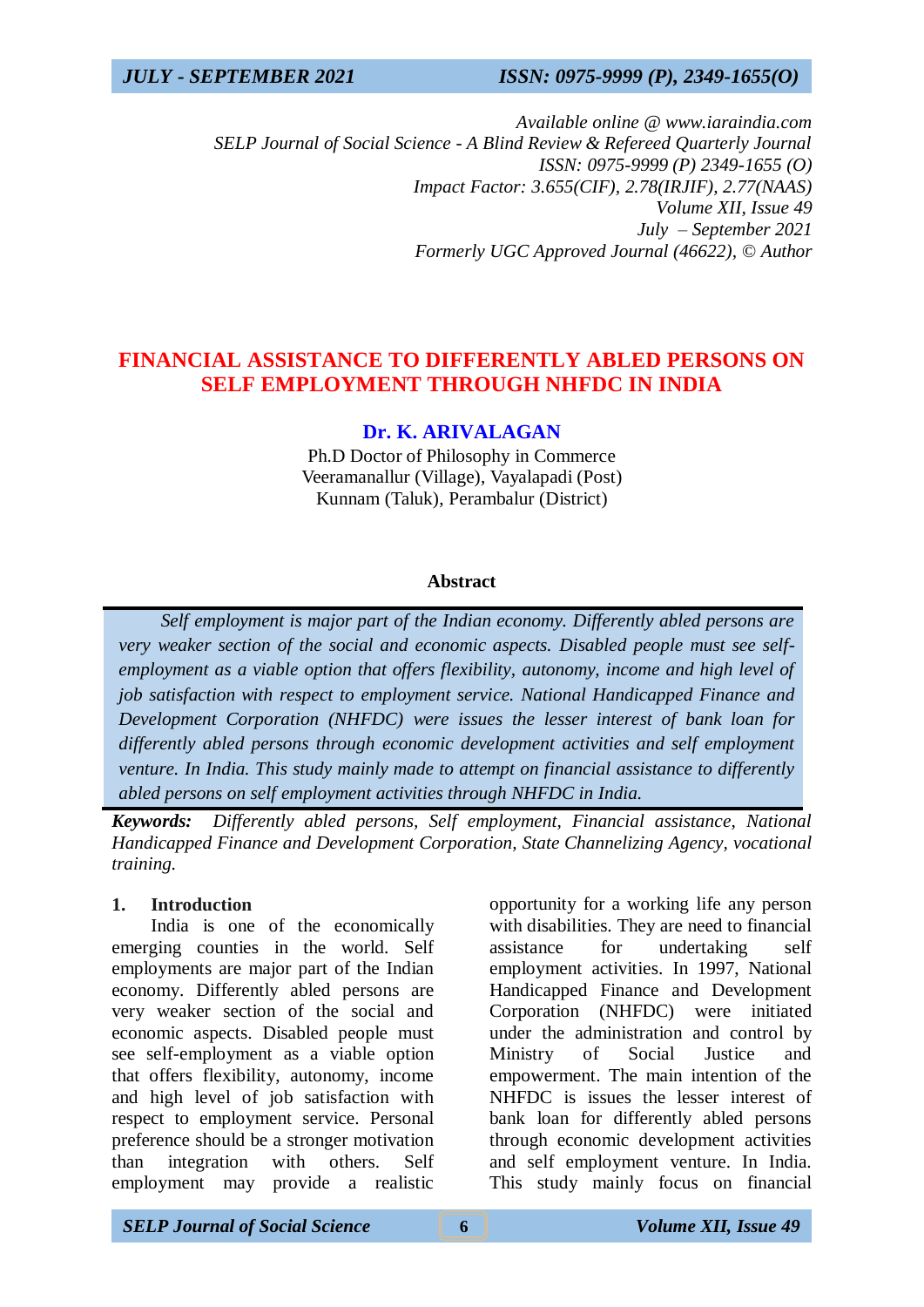assistance to differently abled persons on self employment activities through National Handicapped Finance and Development Corporation in India. **Review of Literature**

**Boylan A and Burchardt T (2002)** has explained that the barriers face in becoming disabled self employed to starting a business identified can be grouped into three categories; lack of financial and other support, access problems, and unhelpful attitudes of advisers, professionals and the general public, access to work for those who know about it enables disabled entrepreneurs to get the equipment they need to work around their impairment, to employ assistance, or to travel to the place of work.

**Burchardt (2002)** has reveals that the important to provide enterprise awareness training for advisers whose responsibilities include supporting disabled individuals. This should be disability-specific training rather than simply generic diversity training. This type of training should seek to educate advisers on the possibilities self-employment might afford disabled people as a work option and must also cover the challenges and risks.

**Christ (2005)** has noted that improving the availability and accessibility of these technologies is a first step to increasing educational attainment that will lead to increased skill levels and other individual benefits such as higher selfconfidence. This can have a positive influence for entrepreneurship activities as higher educational attainment for people with disabilities leads to better labour market outcomes, including selfemployment.

**Handicap international (2006)** has reveals that people with disabilities may also need assistive device, rehabilitation, psychological support and social inclusion programmes prior to and or during their economic activity. Successful self employment also requires

motivation, adequate personal attitude, Self-confidence, some specific know-how (education, vocational training or prior business experience) that will allow the persons to successfully develop a sustainable micro or small business.

**Roni N (2009)** has noted that aiming to identify the potential factors affecting the business growth and performance of businesses run by entrepreneurs with disabilities in UK. This study reflected the disabled entrepreneurship need to be developed systematically and progressively for both academic perspective and practical consideration. Raise awareness about entrepreneurs with disabilities work capability, qualifications, and -value to be UK economy, and to recommend the enhancement of effective and fair implementation of public and private initiatives that promote entrepreneurial opportunities to individual with disabilities.

## **National Handicapped Finance and Development Corporation (NHFDC)**

In 1997, National Handicapped Finance and Development Corporation (NHFDC) were initiated under the administration and control by Ministry of Social Justice and empowerment. The main intention of the NHFDC is issues the lesser interest of bank loan for differently abled persons through economic development activities and self employment venture. In India, NHFDC is getting done effectively through all State Channelizing Agency (SCA).

The NHFDC is being implemented through District Central Cooperative Bank (DCCB) in State Government of Tamil Nadu. The DCCB is giving the special attention on differently abled persons through an economic development activities and self employment.

**NHFDC** *implemented Self Employment* **and Economic Development** *Schemes*

The NHFDC implemented self employment and economic development schemes to differently abled persons are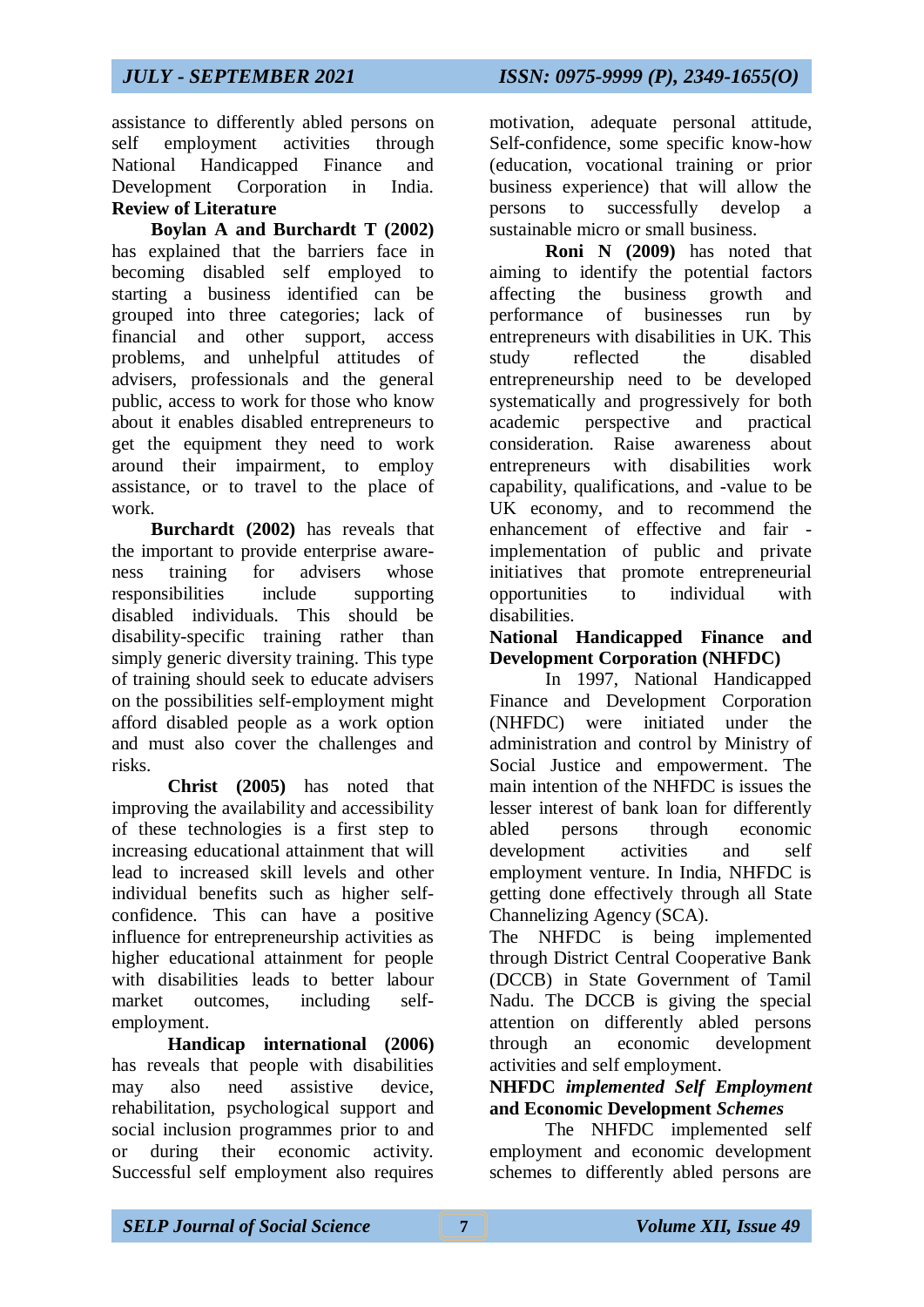being as follow a) Sales/trading activity loan up to 5.00 lakhs and interest reimbursement of 5-6%. b) Service sector loan up to 7.50 lakhs and interest reimbursement of 5-7%. c) Agricultural activity loan up to 10.00 lakhs and interest reimbursement of 5-7%. d) Purchase vehicle for commercial activity up to 25.00 lakhs and interest reimbursement of 5-8%. e) Self employment amongst persons with mental retardation, cerebral palsy and autism loan up to 10.00 lakhs and interest reimbursement of 5-7%. f) Loan to parents association for mentally retarded persons up to 5.00 lakhs and interest reimbursement of 5-6%. f) Education loan up to 20.00 lakhs for studies in abroad and up to 10.00 lakhs studies in India. Therefore, interest reimbursement of 4% to male and 3.5% to female. h) Micro credit scheme through SCAs up to 10.00 lakhs and interest reimbursement of 5%. Above all the categories of self employment schemes under the condition of maximum 10 years duration for loan repayment period, But except for micro credit scheme under the condition of maximum 3 years and education loan under the condition of maximum 7 years duration for loan repayment period.

**The main objectives of the Corporation are:**

1. To promote economic developmental activities for the benefit of the handicapped persons.

- 2. To promote self-employment and other ventures for the benefit/ economic rehabilitation of the handicapped persons.
- 3. To extend loans to the handicapped for pursuing general/professional/ technical education for training at graduate and higher levels.
- 4. To assist in the upgradation of technical and entrepreneurial skills of handicapped persons for proper and efficient management of production units.
- 5. To set up training, quality control, process development, technology, common facility centres and other infrastructural activities for the proper rehabilitation/upliftment of the handicapped persons in support of their economic pursuits.
- 6. To assist the State level organisations to deal with the development of the handicapped persons by way of providing financial assistance and in obtaining commercial funding or by way of refinancing.
- 7. To assist self-employed individuals/group of individuals or registered factories /companies /cooperatives of disabled persons in marketing their finished goods and assists in procurement of raw materials.

### **Table 1**

## **Year wise loan sanctioned and disbursed by National Handicapped Finance and Development Corporation in India**

#### **(Rs in crore)**

| S. No          | <b>Years</b> | <b>Amount released</b><br><b>Amount sanctioned</b> |               |                             |               |
|----------------|--------------|----------------------------------------------------|---------------|-----------------------------|---------------|
|                |              | <b>No. of Beneficiaries</b>                        | <b>Amount</b> | <b>No. of Beneficiaries</b> | <b>Amount</b> |
|                | 1997-98      |                                                    | 0.26          | 11                          | 0.26          |
| 2              | 1998-99      | 811                                                | 3.13          | 230                         | 0.93          |
| $\overline{3}$ | 1999-00      | 801                                                | 4.59          | 1164                        | 5.76          |
| $\overline{4}$ | 2000-01      | 3330                                               | 13.34         | 2645                        | 11.81         |
|                | 2001-02      | 4075                                               | 15.23         | 2933                        | 12.84         |
| 6              | 2002-03      | 4702                                               | 17.56         | 4498                        | 18.41         |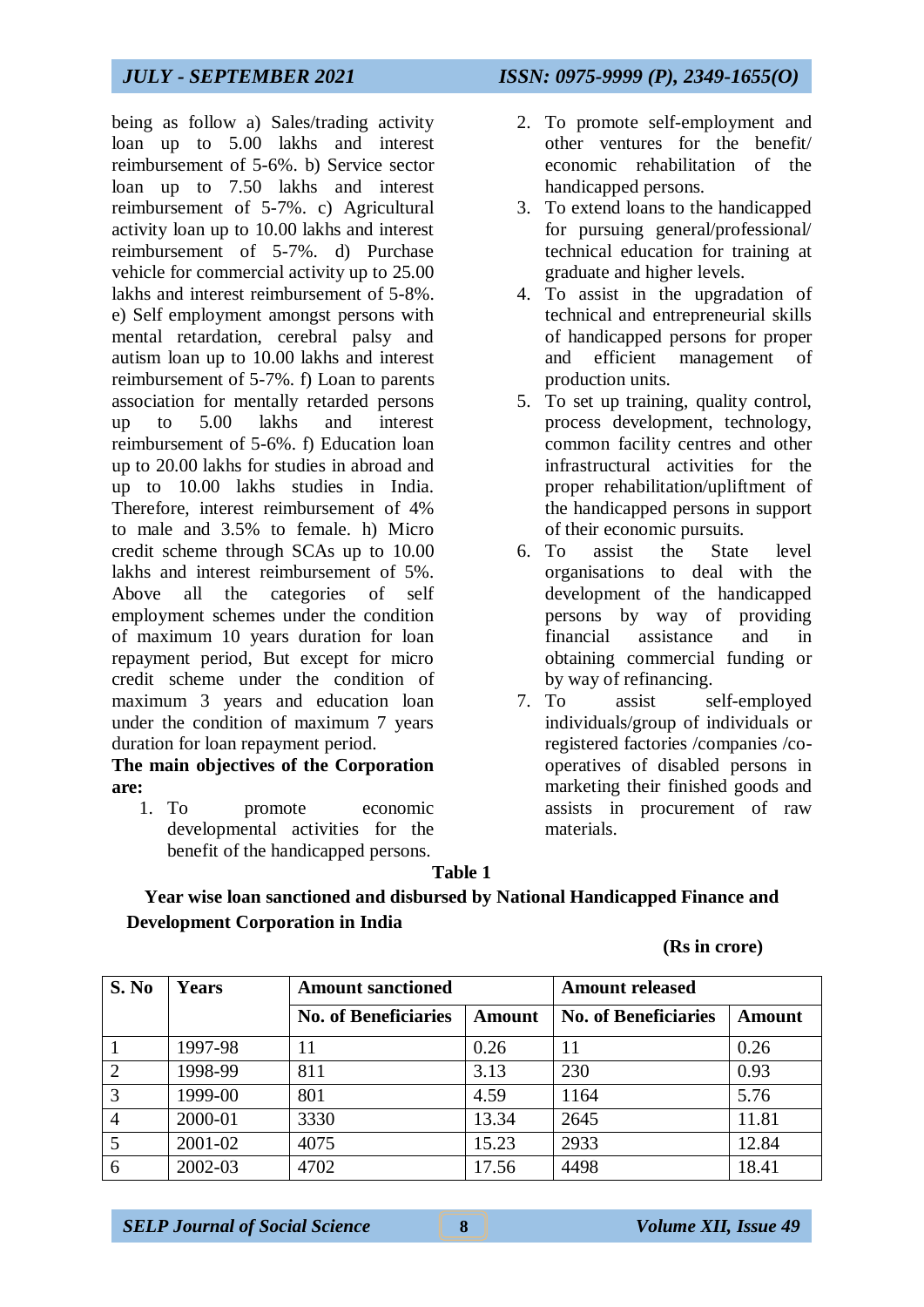| $\overline{7}$ | 2003-04      | 5635   | 27.73  | 5565   | 26.82  |
|----------------|--------------|--------|--------|--------|--------|
| 8              | 2004-05      | 4754   | 23.94  | 3282   | 17.69  |
| 9              | 2005-06      | 3951   | 19.45  | 4765   | 23.44  |
| 10             | 2006-07      | 5034   | 27.28  | 4831   | 26.09  |
| 11             | 2007-08      | 5416   | 33.82  | 5498   | 28.30  |
| 12             | 2008-09      | 8159   | 41.22  | 5950   | 30.28  |
| 13             | 2009-10      | 6443   | 38.02  | 6032   | 30.80  |
| 14             | 2010-11      | 6007   | 32.26  | 6356   | 31.84  |
| 15             | 2011-12      | 10704  | 55.38  | 10625  | 50.86  |
| 16             | 2012-13      | 13253  | 69.22  | 13296  | 69.59  |
| 17             | 2013-14      | 13376  | 80.24  | 13312  | 75.87  |
| 18             | 2014-15      | 14452  | 88.56  | 14703  | 101.49 |
| 19             | 2015-16      | 20661  | 130.41 | 20552  | 131.08 |
| 20             | 2016-17      | 16063  | 106.19 | 16101  | 107.51 |
| 21             | 2017-18      | 11720  | 90.25  | 11767  | 90.14  |
|                | <b>Total</b> | 159358 | 918.08 | 154116 | 891.81 |

**Source:** www.NHFDC

The table no indicates that Rs 918.08 crore sanctioned to 1,59,358 beneficiaries of which Rs 891.81 crore released to 1,54,116 beneficiaries during the year 1997-98 to 2017-18.

In the year 1997-98, Rs 0.26 crore sanctioned & released to 11 beneficiaries which is increased to 5034 beneficiaries

with the sanctioned amount of Rs 27.28 crore of which 26.09 crore released to beneficiaries 4831 in 2006-07. And it has been further increased to 11720 beneficiaries with the sanctioned amount of Rs 90.25 crore of which 90.14 crore released to 11767 beneficiaries.

**Table 2**

## **State wise loan disbursed by National Handicapped Finance and Development Corporation in India 2015-16**

**(Rs in crore)**

| S. No          | State/UT         | No.<br>of            | <b>Amount</b>   | Percentage |
|----------------|------------------|----------------------|-----------------|------------|
|                |                  | <b>Beneficiaries</b> | <b>Released</b> |            |
| $\mathbf{1}$   | Andhra Pradesh   |                      | 0.06            | 0.04       |
| $\overline{2}$ | Assam            |                      | 0.17            | 0.12       |
| 3              | <b>Bihar</b>     | 523                  | 5.23            | 3.98       |
| $\overline{4}$ | Chhattisgarh     | 842                  | 9.36            | 7.14       |
| 5              | Delhi            | 4                    | 0.16            | 0.12       |
| 6              | Goa              |                      | 0.06            | 0.04       |
| $\overline{7}$ | Gujarat          | 245                  | 2.45            | 1.86       |
| 8              | Haryana          | 602                  | 6.12            | 4.66       |
| 9              | Himachal Pradesh | 419                  | 4.46            | 3.40       |
| 10             | Jammu & Kashmir  | 172                  | 1.72            | 1.31       |
| 11             | Jharkhand        | 173                  | 1.73            | 1.31       |
| 12             | Karnataka        |                      | 0.04            | 0.03       |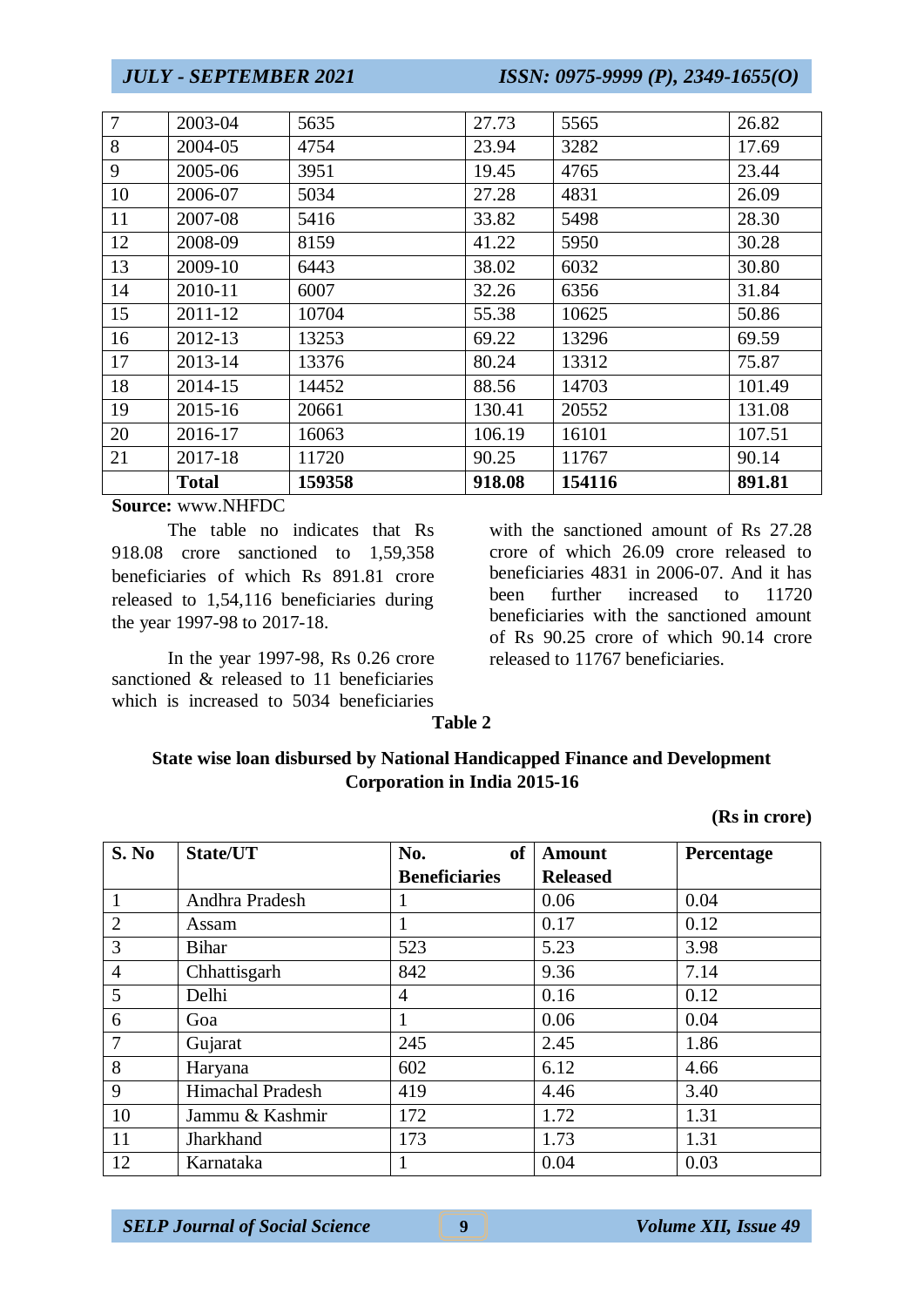| 13 | Kerala               | 345   | 3.45   | 2.63   |
|----|----------------------|-------|--------|--------|
| 14 | Madhya Pradesh       | 1     | 0.01   | 0.007  |
| 15 | Maharashtra          | 2969  | 30.73  | 23.44  |
| 16 | Meghalaya            | 50    | 0.50   | 0.38   |
| 17 | Mizoram              | 1     | 0.04   | 0.03   |
| 18 | Pondicherry          | 329   | 2.68   | 2.04   |
| 19 | Rajasthan            | 200   | 5.79   | 4.41   |
| 20 | Sikkim               | 100   | 1.00   | 0.76   |
| 21 | Tamil Nadu           | 11001 | 30.05  | 22.92  |
| 22 | Telanagana           |       | 0.02   | 0.01   |
| 23 | Tripura              | 50    | 0.50   | 0.38   |
| 24 | <b>Uttar Pradesh</b> | 2501  | 24.53  | 18.71  |
| 25 | West Bengal          | 20    | 0.20   | 0.15   |
|    | <b>Total</b>         | 20552 | 131.08 | 100.00 |

#### **Source:** www.NHFDC

Rs.131.08 crore were released to 20552 beneficiaries in 2015-16 of which 30.73 crore (23.44%) amounts released to 2969 beneficiaries in Maharashtra, Followed by Tamil Nadu 30.05 crore (22.92%) amounts released to 11001 beneficiaries, Uttar Pradesh 24.53 crore (18.71%) amounts released to 2501 beneficiaries, Chhattisgarh 9.36 crore (7.14%) amounts released to 42 beneficiaries, Haryana 6.12 crore (4.66%) amounts released to 602 beneficiaries, Rajasthan 5.79 crore (4.41%) amounts released to 200 beneficiaries, Bihar 5.23 crore (3.98%) amounts released to 523 beneficiaries, Himachal Pradesh 4.46 crore (3.40%) amounts released to 419 beneficiaries, Kerala 3.45 crore (2.63%) amounts released to 345 beneficiaries, Pondicherry 2.68 crore (2.04%) amounts released to 329 beneficiaries, Gujarat 2.45 crore (1.86%) amounts released to 245 beneficiaries, Jharkhand 1.73 crore (1.31%) amounts released to 173

beneficiaries, Jammu & Kashmir 1.72 crore (1.31%) amounts released to 172 beneficiaries, Sikkim 1.00 crore (0.76%) amounts released to 100 beneficiaries, Meghalaya 50.00 crore (0.38%) amounts released to 50 beneficiaries, Tripura 50.00 crore (0.38%) amounts released to 50 beneficiaries, West Bengal 20.00 crore (0.15%) amounts released to 20 beneficiaries, Assam 0.17 crore (0.12%) amounts released to 1 beneficiary, Delhi 0.16 crore (0.12%) amounts released to 4 beneficiaries, Andhra Pradesh 0.06 crore (0.04%) amounts released to 1 beneficiary, Goa 0.06 crore (0.04%) amounts released to 1 beneficiary, Karnataka 0.04 crore (0.03%) amounts released to 1 beneficiary, Mizoram 0.04 crore (0.03%) amounts released to 1 beneficiary, Telanagana 0.02 crore (0.01%) amounts released to 1 beneficiary, and Madhya Pradesh 0.01 crore (0.007%) amounts released to 1 beneficiary.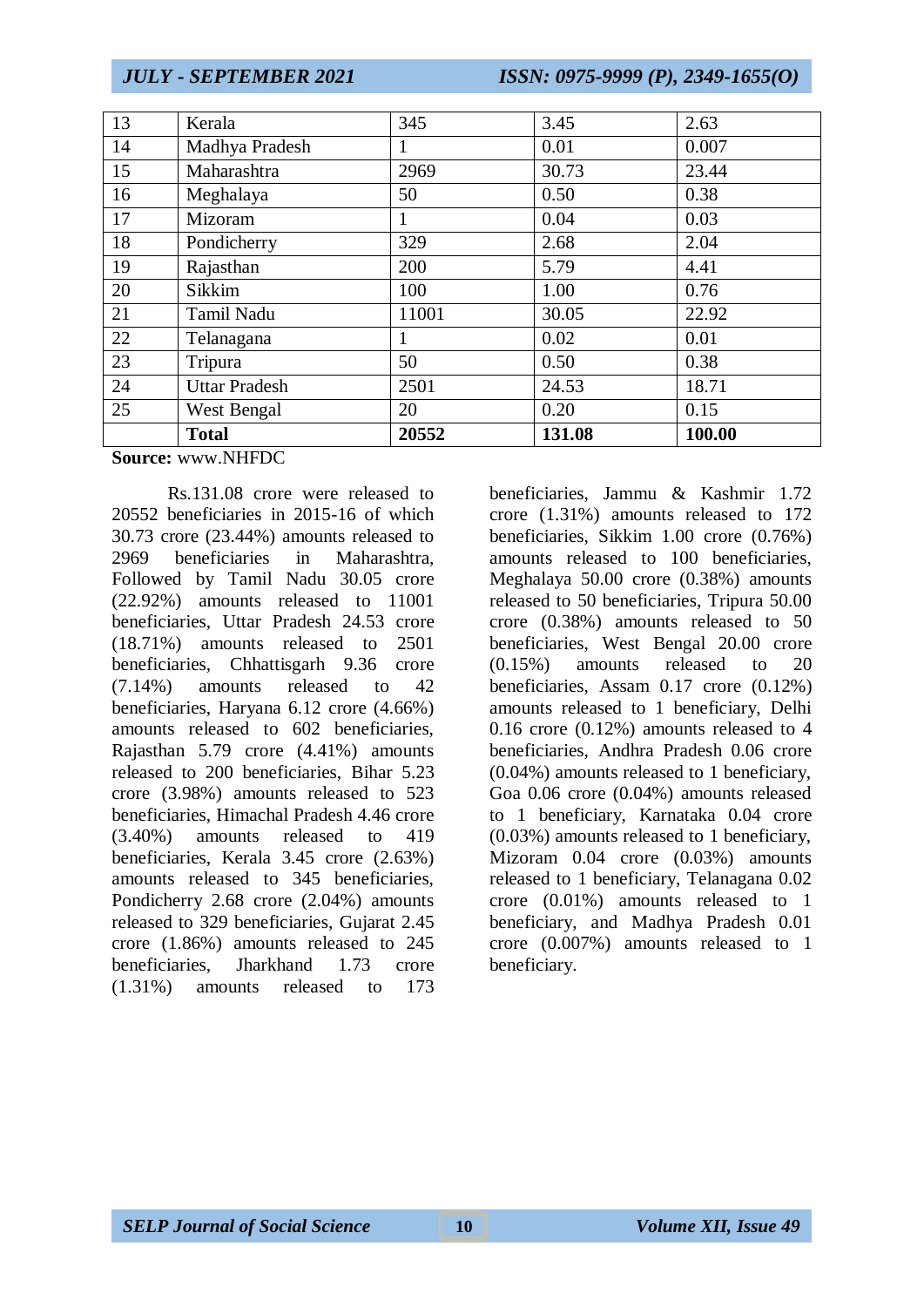### **Table 3**

## **State wise loan disbursed by National Handicapped Finance and Development Corporation in India 2016-17**

| (Rs in lakhs) |  |
|---------------|--|
|---------------|--|

| S. No           | State/UT             | No.<br>of            | <b>Amount</b>   | Percentage |
|-----------------|----------------------|----------------------|-----------------|------------|
|                 |                      | <b>Beneficiaries</b> | <b>Released</b> |            |
| $\mathbf{1}$    | Andhra Pradesh       | $\overline{2}$       | 5.59            | 0.05       |
| $\overline{2}$  | Assam                | 125                  | 125.00          | 1.16       |
| 3               | <b>Bihar</b>         | $\mathbf{1}$         | 3.97            | 0.03       |
| $\overline{4}$  | Chandigarh           | 22                   | 4.90            | 0.04       |
| 5               | Chhattisgarh         | 1671                 | 1.762.41        | 16.39      |
| 6               | Delhi                | 15                   | 19.00           | 0.17       |
| $\overline{7}$  | Gujarat              | 1045                 | 1.070.91        | 9.96       |
| 8               | Haryana              | 613                  | 630.22          | 5.86       |
| 9               | Himachal Pradesh     | 204                  | 224.91          | 2.09       |
| 10              | Jammu & Kashmir      | 350                  | 350.00          | 3.25       |
| 11              | Jharkhand            | 200                  | 200.00          | 1.86       |
| 12              | Karnataka            | 1                    | 5.64            | 0.05       |
| 13              | Kerala               | 444                  | 444.00          | 4.12       |
| 14              | Madhya Pradesh       | 302                  | 308.72          | 2.87       |
| 15              | Maharashtra          | 573                  | 616.80          | 5.73       |
| 16              | Meghalaya            | 50                   | 50.00           | 0.46       |
| 17              | Pondicherry          | 332                  | 207.70          | 1.93       |
| 18              | Punjab               | 146                  | 146.50          | 1.36       |
| 19              | Rajasthan            | 241                  | 814.16          | 7.57       |
| 20              | Sikkim               | 100                  | 100.00          | 0.93       |
| 21              | <b>Tamil Nadu</b>    | 7501                 | 1.500.64        | 13.95      |
| 22              | Tripura              | 100                  | 100.00          | 0.93       |
| $\overline{23}$ | <b>Uttar Pradesh</b> | 2013                 | 2.009.87        | 18.69      |
| 24              | Uttarakhand          | 50                   | 50.00           | 0.46       |
|                 | <b>Total</b>         | 16101                | 10.750.94       | 100.00     |

**Source:** www.NHFDC

Rs.10750.94 lakhs were released to 16101 beneficiaries in 2016-17 of which 2009.87 lakhs (18.69) amounts released to 2013 beneficiaries in Uttar Pradesh, Followed by Chhattisgarh 1762.41 lakhs (16.39%) amounts released to 1671 beneficiaries, Tamil Nadu 1500.64 lakhs (13.95%) amounts released to 7501 beneficiaries, Gujarat 1070.91 lakhs (9.96%) amounts released to 1045 beneficiaries, Rajasthan 814.16 lakhs (7.57%) amounts released to 241

beneficiaries, Haryana 630.22 lakhs (5.86%) amounts released to 613 beneficiaries, Maharashtra 616.80 lakhs (5.73%) amounts released to 573 beneficiaries, Kerala 444.00 lakhs (4.12%) amounts released to 444 beneficiaries, Jammu & Kashmir 350.00 lakhs (3.25%) amounts released to 350 beneficiaries, Madhya Pradesh 308.72 lakhs (2.87%) amounts released to 302 beneficiaries, Himachal Pradesh 224.91 lakhs (2.09%) amounts released to 204 beneficiaries,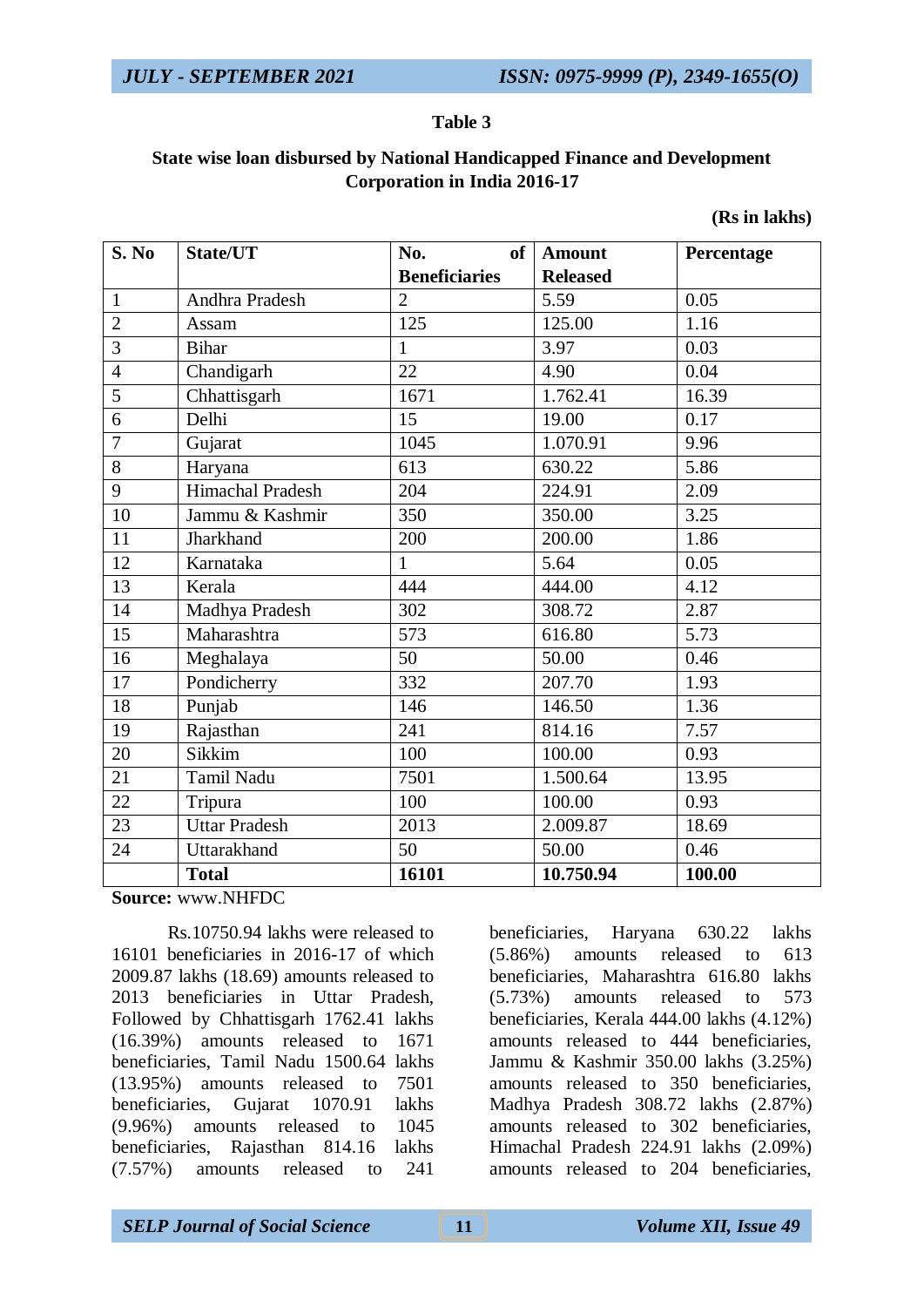Pondicherry 207.70 lakhs (1.93%) amounts released to 332 beneficiaries, Jharkhand 200.00 lakhs (1.86%) amounts released to 200 beneficiaries, Punjab 146.50 lakhs (1.36%) amounts released to 146 beneficiaries, Assam 125.00 lakhs (1.16%) amounts released to 125 beneficiaries, Sikkim 100.00 lakhs (0.93%) amounts released to 100 beneficiaries, Tripura 100.00 lakhs (0.93%) amounts released to 100 beneficiaries, Meghalaya 50.00 lakhs

*JULY - SEPTEMBER 2021 ISSN: 0975-9999 (P), 2349-1655(O)*

(0.46%) amounts released to 50 beneficiaries, Uttarakhand 50.00 lakhs (0.46%) amounts released to 50 beneficiaries, Delhi 19.00 lakhs (0.17%) amounts released to 15 beneficiaries, Karnataka 5.64 lakhs (0.05%) amounts released to 1 beneficiary, Andhra Pradesh 5.59 lakhs (0.05%) amounts released to 2 beneficiaries, Chandigarh 4.90 lakhs (0.04%) amounts released to 22 beneficiaries and Bihar 3.97 lakhs (0.03%) amounts released to 1 beneficiary.

**Table 4**

## **State wise loan disbursed by National Handicapped Finance and Development Corporation in India 2017-18**

**(Rs in lakhs)**

| S. No          | State/UT                | No.<br>of            | <b>Amount</b>   | Percentage |
|----------------|-------------------------|----------------------|-----------------|------------|
|                |                         | <b>Beneficiaries</b> | <b>Released</b> |            |
| $\mathbf{1}$   | Andhra Pradesh          | 700                  | 700.00          | 7.76       |
| $\overline{2}$ | Assam                   | 50                   | 50.00           | 0.55       |
| 3              | Chandigarh              | 18                   | 4.20            | 0.04       |
| $\overline{4}$ | Chhattisgarh            | 827                  | 827.50          | 9.18       |
| 5              | Delhi                   | 23                   | 33.72           | 0.37       |
| 6              | Gujarat                 | 300                  | 300.00          | 3.32       |
| $\overline{7}$ | Haryana                 | 1.311                | 1.323.58        | 14.68      |
| 8              | <b>Himachal Pradesh</b> | 200                  | 200.00          | 2.21       |
| 9              | Jammu & Kashmir         | 254                  | 254.00          | 2.81       |
| 10             | Jharkhand               | 301                  | 301.33          | 3.34       |
| 11             | Kerala                  | 525                  | 534.85          | 5.93       |
| 12             | Madhya Pradesh          | $\mathbf{1}$         | 7.10            | 0.07       |
| 13             | Maharashtra             | 6                    | 18.04           | 0.20       |
| 14             | Meghalaya               | 50                   | 50.00           | 0.55       |
| 15             | Orissa                  | 20                   | 5.00            | 0.05       |
| 16             | Pondicherry             | 300                  | 31.52           | 0.34       |
| 17             | Punjab                  | 12                   | 16.35           | 0.18       |
| 18             | Rajasthan               | 250                  | 470.28          | 5.21       |
| 19             | Sikkim                  | 100                  | 100.00          | 1.10       |
| 20             | Tamil Nadu              | 6000                 | 3.000.00        | 33.28      |
| 21             | Tripura                 | 100                  | 100.00          | 1.10       |
| 22             | <b>Uttar Pradesh</b>    | 369                  | 366.62          | 4.06       |
| 23             | Uttarakhand             | 50                   | 50.00           | 0.55       |
|                | <b>Total</b>            | 11767                | 9,014.09        | 100.00     |

**Source:** www.NHFDC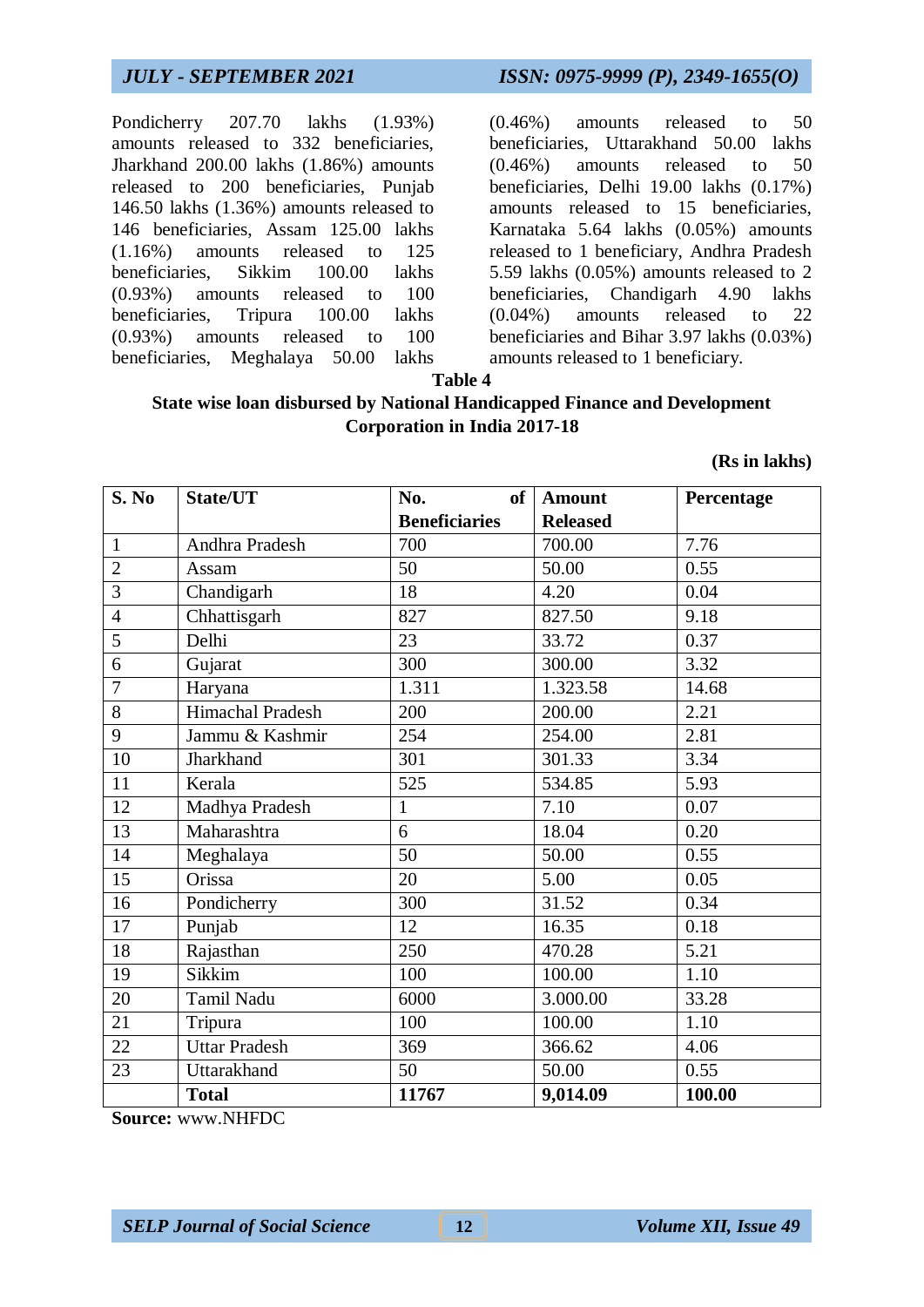Rs.9014.09 lakhs were released to 11767 beneficiaries in 2017-18 of which 3000.00 lakhs (33.28) amounts released to 6000 beneficiaries in Tamil Nadu, Followed by Haryana 1323.58 lakhs (14.68%) amounts released to 1311 beneficiaries, Chhattisgarh 827.50 lakhs (9.18%) amounts released to 827 beneficiaries, Andhra Pradesh 700.00 lakhs (7.76%) amounts released to 700 beneficiaries, Kerala 534.85 lakhs (5.93%) amounts released to 525 beneficiaries, Rajasthan 470.28 lakhs (5.21%) amounts released to 250 beneficiaries, Uttar Pradesh 366.62 lakhs (4.06%) amounts released to 369 beneficiaries, Jharkhand 301.33 lakhs (3.34%) amounts released to 301 beneficiaries, Gujarat 300.00 lakhs (3.32%) amounts released to 300 beneficiaries, Jammu & Kashmir 254.00 lakhs (2.81%) amounts released to 254 beneficiaries, Himachal Pradesh 200.00 lakhs (2.21%) amounts released to 200

# *JULY - SEPTEMBER 2021 ISSN: 0975-9999 (P), 2349-1655(O)*

beneficiaries, Sikkim 100.00 lakhs (1.10%) amounts released to 100 beneficiaries, Tripura 100.00 lakhs (1.10%) amounts released to 100 beneficiaries, Assam 50.00 lakhs (0.55%) amounts released to 50 beneficiaries, Meghalaya 50.00 lakhs (0.55%) amounts released to 50 beneficiaries, Uttarakhand 50.00 lakhs (0.55%) amounts released to 50 beneficiaries, Delhi 33.72 lakhs (0.37%) amounts released to 23 beneficiaries, Pondicherry 31.52 lakhs (0.34%) amounts released to 300 beneficiaries, Maharashtra 18.04 lakhs (0.20%) amounts released to 6 beneficiaries, Punjab 16.35 lakhs (0.18%) amounts released to 12 beneficiaries, Madhya Pradesh 7.10 lakhs (0.07%) amounts released to 1 beneficiary, Orissa 5.00 lakhs (0.05%) amounts released to 20 beneficiaries and Chandigarh 4.20 lakhs (0.04%) amounts released to 18 beneficiaries.

#### **Table 5**

## **Categories wise loan disbursed on National Handicapped Finance and Development Corporation in India 2016-17**

**(Rs in crore)**

| <b>Categories</b>     | <b>Variables</b>                   | No.                  | <b>of</b>     | <b>Amount Released</b> |               |
|-----------------------|------------------------------------|----------------------|---------------|------------------------|---------------|
|                       |                                    | <b>Beneficiaries</b> |               |                        |               |
|                       |                                    | No.                  | $\frac{6}{6}$ | <b>Amount</b>          | $\frac{6}{6}$ |
| <b>Gender</b>         | Male                               | 11861                | 73.67         | 80.51                  | 74.89         |
|                       | Female                             | 4240                 | 26.33         | 27.00                  | 25.11         |
|                       | <b>Total</b>                       | 16101                | 100.00        | 107.51                 | 100.00        |
| of<br><b>Type</b>     | <b>Orthopaedically Handicapped</b> | 13975                | 86.80         | 88.17                  | 82.01         |
| <b>Disability</b>     | <b>Mentally Retarded</b>           | 471                  | 2.93          | 3.66                   | 3.40          |
|                       | Visually Impaired                  | 802                  | 4.98          | 7.82                   | 7.27          |
|                       | <b>Hearing Impaired</b>            | 853                  | 5.30          | 7.86                   | 7.31          |
|                       | <b>Total</b>                       | 16101                | 100.00        | 107.51                 | 100.00        |
| <b>Schemes/Sector</b> | Trading / Sales Activity           | 8934                 | 55.49         | 53.61                  | 49.87         |
|                       | <b>Service Sector Activity</b>     | 3872                 | 24.05         | 26.63                  | 24.77         |
|                       | Agricultural (Allied) Activity     | 2162                 | 13.43         | 14.05                  | 13.07         |
|                       | <b>Agricultural Activity</b>       | 465                  | 2.89          | 4.16                   | 3.87          |
|                       | <b>Small Business Activity</b>     | 100                  | 0.62          | 0.78                   | 0.73          |
|                       | (Manufacturing /Production)        |                      |               |                        |               |
|                       | Purchase of Vehicle for            | 514                  | 3.19          | 7.03                   | 6.54          |
|                       | commercial hiring                  |                      |               |                        |               |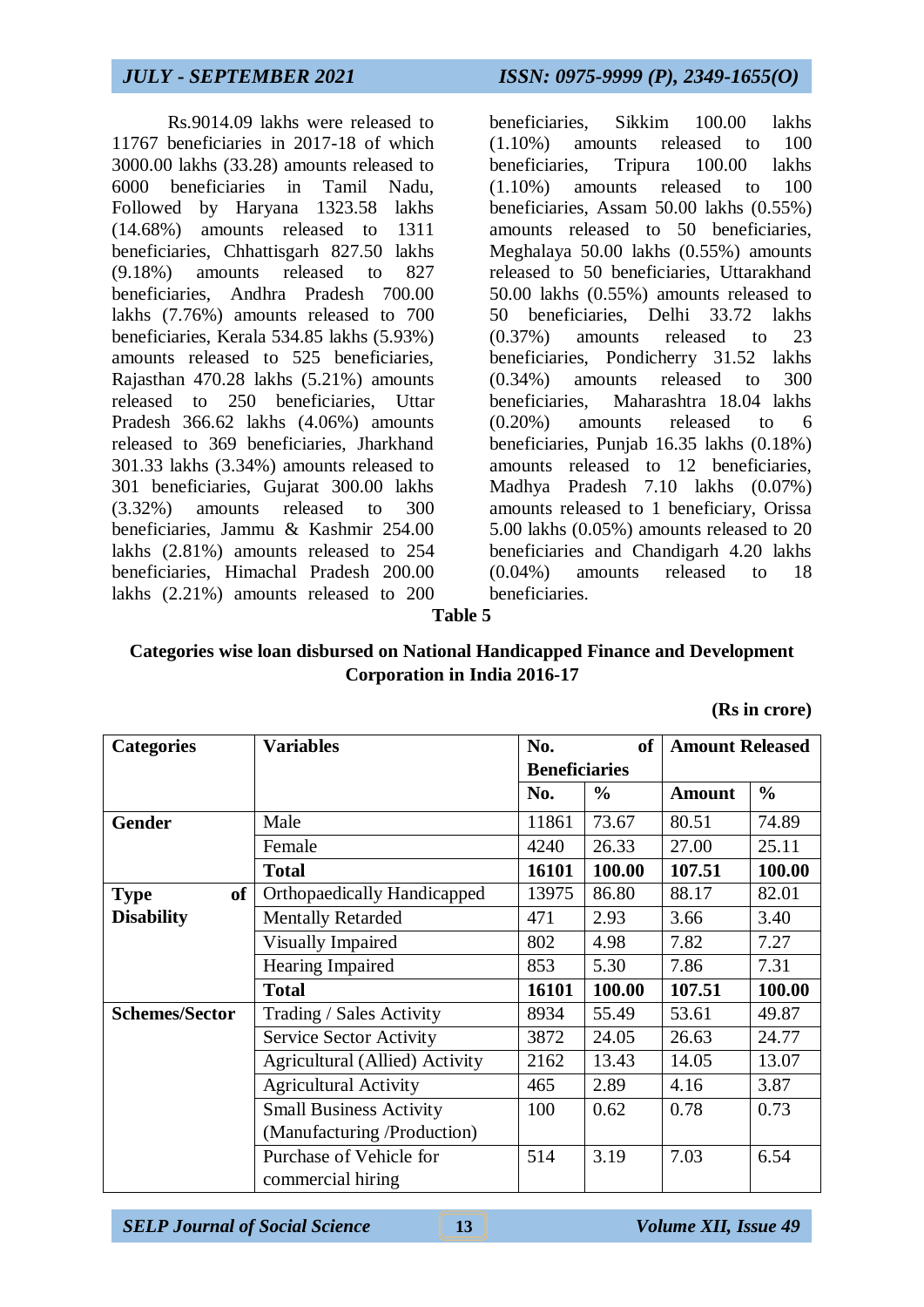| Micro Finance Scheme | $\mathcal{L}$<br>∠ |        |        | 0.11   |
|----------------------|--------------------|--------|--------|--------|
| <b>Total</b>         | 16101              | 100.00 | 107.51 | 100.00 |

**Source:** www.NHFDC

As regards gender, 80.51 crore released to 11861 male beneficiaries (74.89%) and 27.00 crore released to 4240 female beneficiaries (25.11%).

As regards type of disability, 88.17 crore released to 13975 orthopedically handicapped beneficiaries (82.01%), 3.66 crore released to 471 mentally retarded beneficiaries (3.40%), 7.82 crore released to 802 visually impaired beneficiaries (7.27%) and 7.86 crore released to 853 hearing impaired beneficiaries (7.31%).

As regards scheme/sectors, 53.61 crore released to 8934 trading/sales activity beneficiaries (49.87%), 26.63 crore released to 3872 service sector

activity beneficiaries (24.77%), 14.05 crore released to 2162 agricultural (allied) activity beneficiaries (13.07%), 4.16 crore released to 465 agricultural activity beneficiaries (3.87%), 0.78 lakhs released to 100 small business activity (manufacturing/production) beneficiaries (0.73%), 7.03 crore released to 514 purchase of vehicle for commercial hiring beneficiaries (6.54%), 1.13 lakhs released to 27 education loan beneficiaries (1.05%) and 0.12 lakhs released to 27 micro finance scheme beneficiaries (0.11%).

On the whole, Rs. 107.51 crore released to 16101 beneficiaries in 2016-17.

#### **Table 6**

### **Categories wise loan disbursed by National Handicapped Finance and Development Corporation in India 2017-18**

**(Rs in crore)**

| <b>Categories</b>     | <b>Variables</b>                   | No.                  | <sub>of</sub> | <b>Amount Released</b> |               |
|-----------------------|------------------------------------|----------------------|---------------|------------------------|---------------|
|                       |                                    | <b>Beneficiaries</b> |               |                        |               |
|                       |                                    | No.                  | $\frac{0}{0}$ | <b>Amount</b>          | $\frac{6}{6}$ |
| <b>Gender</b>         | Male                               | 8162                 | 69.36         | 63.10                  | 70.0          |
|                       | Female                             | 3605                 | 30.64         | 27.04                  | 30.0          |
|                       | <b>Total</b>                       | 11767                | 100.00        | 90.14                  | 100.00        |
| of<br><b>Type</b>     | <b>Orthopaedically Handicapped</b> | 8969                 | 76.22         | 70.25                  | 77.93         |
| <b>Disability</b>     | <b>Mentally Retarded</b>           | 935                  | 7.95          | 6.59                   | 7.31          |
|                       | Visually Impaired                  | 757                  | 6.43          | 5.87                   | 6.51          |
|                       | <b>Hearing Impaired</b>            | 1106                 | 9.40          | 7.43                   | 8.24          |
|                       | <b>Total</b>                       | 11767                | 100.00        | 90.14                  | 100.00        |
| <b>Schemes/Sector</b> | Trading / Sales Activity           | 4798                 | 40.78         | 37.28                  | 41.36         |
|                       | Service Sector Activity            | 2463                 | 20.93         | 18.26                  | 20.26         |
|                       | Agricultural (Allied) Activity     | 4035                 | 34.29         | 28.20                  | 31.28         |
|                       | <b>Agricultural Activity</b>       | 91                   | 0.77          | 1.76                   | 1.95          |
|                       | <b>Small Business Activity</b>     | 217                  | 1.84          | 1.67                   | 1.85          |
|                       | (Manufacturing /Production)        |                      |               |                        |               |
|                       | Purchase of Vehicle for            | 104                  | 0.88          | 2.22                   | 2.46          |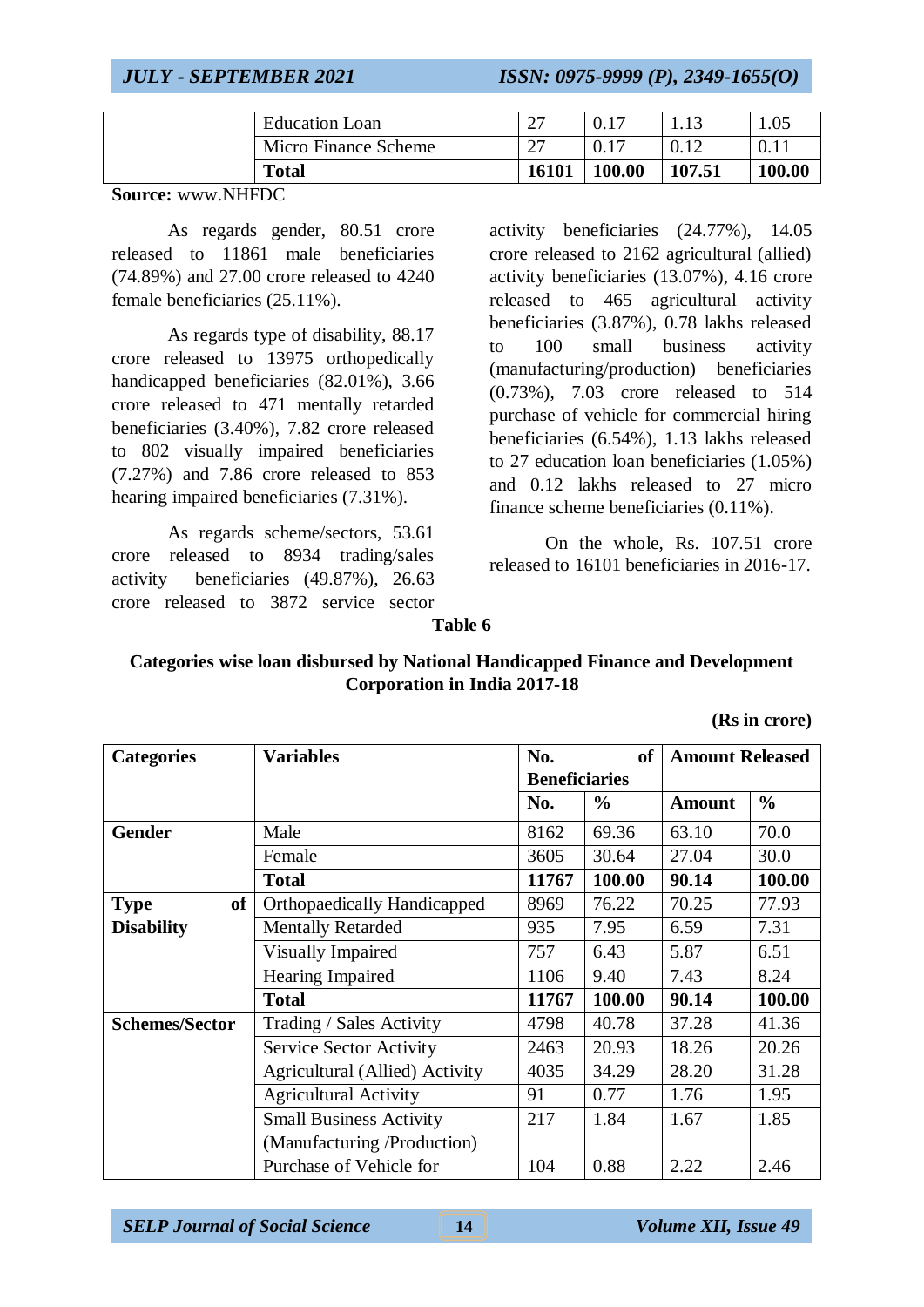| commercial hiring     |       |        |       |        |
|-----------------------|-------|--------|-------|--------|
| <b>Education Loan</b> |       |        | 0.59  | 0.65   |
| Micro Finance Scheme  | 46    | 0.39   | 0.16  | 0.18   |
| Total                 | 11767 | 100.00 | 90.14 | 100.00 |

**Source:** www.NHFDC

As regards gender, 63.10 crore released to 8162 male beneficiaries (70.0%) and 27.04 crore released to 3605 female beneficiaries (30.0%).

As regards type of disability, 70.25 crore released to 8969 orthopedically handicapped beneficiaries (77.93%), 6.59 crore released to 935 mentally retarded beneficiaries (7.31%), 5.87 crore released to 757 visually impaired beneficiaries (6.51%) and 7.43 crore released to 1106 hearing impaired beneficiaries (8.24%).

As regards scheme/sectors, 37.28 crore released to 4798 trading/sales activity beneficiaries (41.36%), 18.26 crore released to 2463 service sector activity beneficiaries (20.26%), 28.20 crore released to 4035 agricultural (allied) activity beneficiaries (31.28%), 1.76 crore released to 91 agricultural activity beneficiaries (1.95%), 1.67 crore released to 217 small business activity (manufacturing/production) beneficiaries (1.85%), 2.22 crore released to 104 purchase of vehicle for commercial hiring beneficiaries (2.46%), 0.59 lakhs released to 13 education loan beneficiaries (0.65%) and 0.16 lakhs released to 46 micro finance scheme beneficiaries (0.18%).

On the whole, Rs. 90.14 crore released to 11767 beneficiaries in 2017-18. **Conclusion**

The National Handicapped Finance and Development Corporation (NHFDC) has provides lote of financial assistance to differently abled persons for self employment and other livelihood activities. NHFDC has released financial assistance of Rs 891.81 crore to 1,54,116 beneficiaries during the year 1997-98 to 2017-18 in India. Most of the fund allocated on trading/sales and agricultural allied activities. But, differently abled beneficiaries do not sustaining the self employment activities. This study conclude that there are require better financial assistance, assistive device, rehabilitation, psychological support and social inclusion programmes, motivation, adequate personal attitude, Selfconfidence, higher educational attainment, vocational training and business experience that will allow the persons with disabilities to successfully develop a sustainable micro or self employment activities.

## **Reference:**

**Boylan A and Burchardt T (2002).** Barriers to self-employment for disabled people, Report for the Small Business Services. London: Department of Trade and Industry.

**Burchardt.(2002).** The Dynamics of Being Disabled, Journal of Social Policy, vol. 29, Issue No. 4, pp. 645–668.

**Christ.(2005).** Advantages of developing survey constructs when comparing educational supports offered to students with disabilities in postsecondary education', Journal of Vocational Rehabilitation, vol. 22, pp. 23–31.

**Handicap International (2006).** Good Practices for the Economic Inclusion of Person with Disabilities in Developing Countries, Funding Mechanisms for Self Employment.

**Roni N N (2009).** Disabled Entrepreneurship: A viable route of opportunity for the disabled? MMUBS Doctoral Symposium.

WWW.NHFDC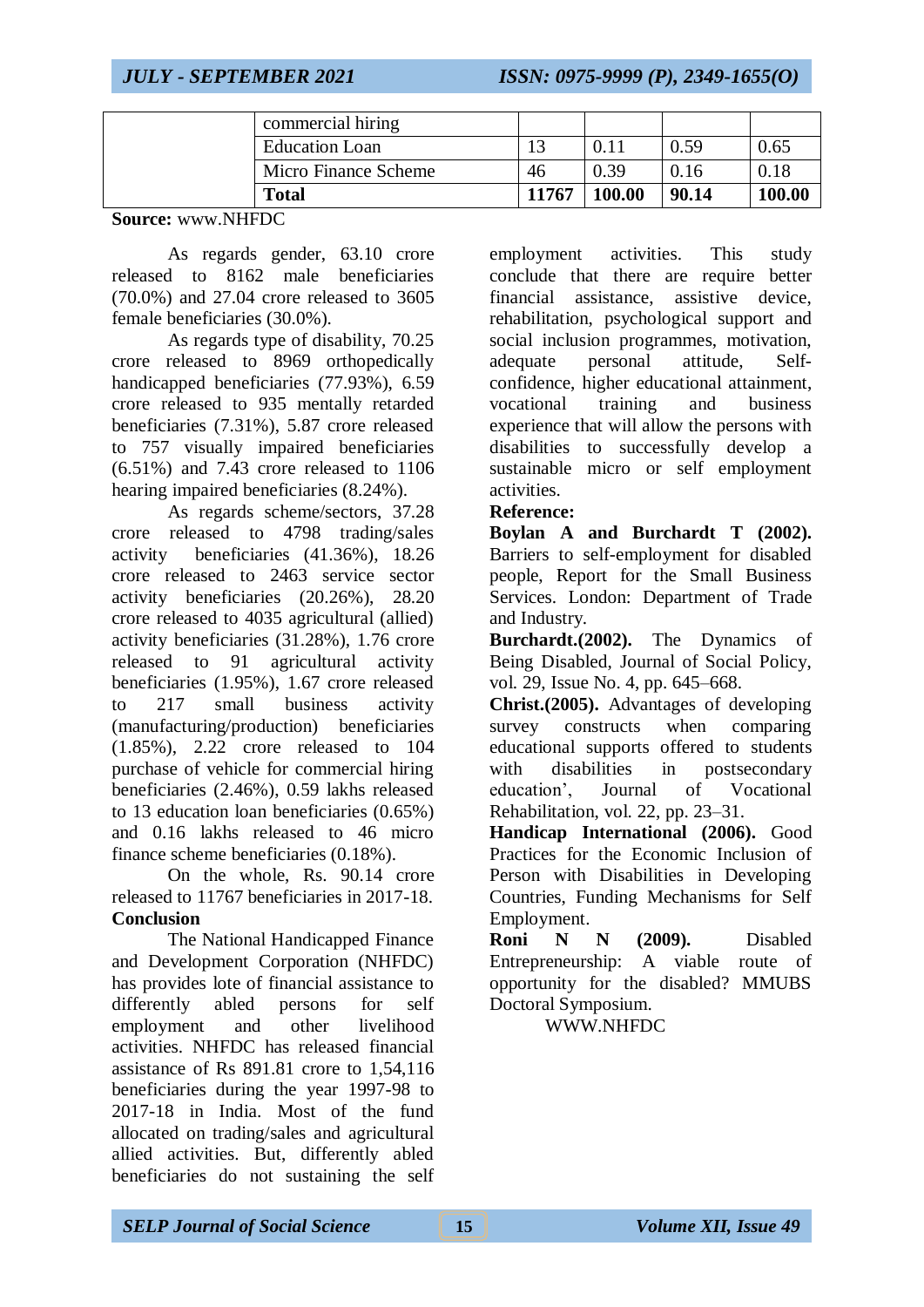*Available online @ www.iaraindia.com SELP Journal of Social Science - A Blind Review & Refereed Quarterly Journal ISSN: 0975-9999 (P) 2349-1655 (O) Impact Factor: 3.655(CIF), 2.78(IRJIF), 2.77(NAAS) Volume XII, Issue 49 July – September 2021 Formerly UGC Approved Journal (46622),* © *Author*

## **OWNERSHIP STRUCTURE OF COMMERCIAL BANKS IN INDIA**

## **G.RAVICHANDIRAN**

Ph.D. (FT) Research Scholar PG & Research Department of Commerce Periyar E.V.R.College (Autonomous) Tiruchirappalli-620023, Tamil Nadu, India

### **Abstract**

 *Banks are the major institutions in any country not only for the economic development but also for social development with respect to meeting basic infrastructure in the country. The Banking system of a country is an important pillar holding up the financial system of the country's economy. The major role of banks in a financial system is the mobilization of deposits and disbursement of credit to various sectors of the economy. Commercial banks in India are the backbone of all major economic activities in the country, whether it is for the citizens to keep their hard-earned money safely or get loans whenever they need funds for important things like a home, wedding, a car or for business. Therefore, there is a need of understanding banking system and its ownership status.*

*Keywords: Banking system, ownership status, commercial Banks, public sector banks, private sector banks, shareholding pattern, NRI*

### **1. Introduction**

Banking system of the country considered as a nervus system which help to facilitate flow of money from one hand to another with productivity manner. Commercial bank is an institution that accepts deposit, makes business loans and offer related services to various like accepting deposits and lending loans and advances to general customers and business man. Effective banking system enable effective financial system of the

country. These institutions run to make profit. They accommodate to the financial requirements of industries and various sectors like agriculture, rural development, etc. it is a profit-making institution owned by government or private of both. Therefore, there is a need of understanding banking system and its ownership status.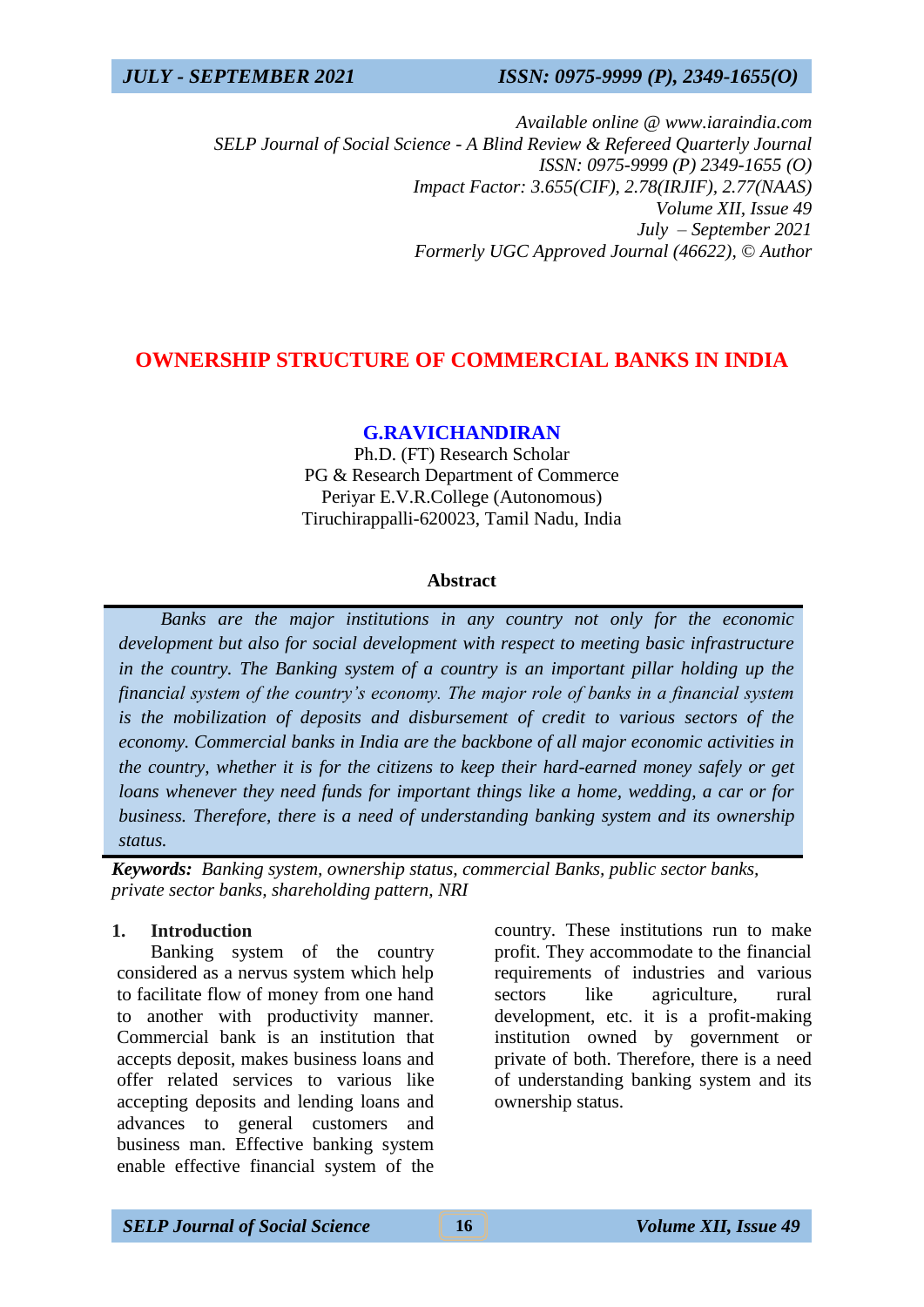### **STRUCTURE OF COMMERCIAL BANKS IN INDIA**

Banks are the major institutions in any country not only for the economic development but also for social development with respect to meeting basic infrastructure in the country. The Banking system of a country is an important pillar holding up the financial system of the country's economy. The major role of banks in a financial system is the mobilization of deposits and disbursement of credit to various sectors of the economy. The existing, elaborate banking structure of India has evolved over several decades. Commercial banks in India are regulated under the Banking Regulation Act 1949 and empower a bank to carry out business operations of keeping money as deposits and grant loans to the public, corporate and the government itself.



# **REVIEW OF LITERATURE**

**La Porta, Rafael., Andrei Shleifer., & et al. (2002).** Conclude that Government ownership of banks is large and pervasive around the world. Government ownership of banks is associated with lower subsequent growth of per capita income, and in particular with lower growth of productivity rather than slower factor accumulation.**Houda Arouri., Mohammed Hossain., & et al.** 

**(2011).** Suggested that the effect of ownership structure and board characteristics on bank performance of GCC counties. Evidence indicates that the extent of the foreign ownership level has a significant positive association with the bank performance. **Paramasivan. C (2011)** Information technology plays a key role in the modern world which meets the day to day activities of the human beings directly or indirectly associated. Commercial activities particularly banking and financial sectors may not function without proper information technology. **Deepak Kapur., & Abebaw Kassie Gualu. (2012).** Explained thatthat private ownership of firms leads to better firm performance. Knowledge of the relationship of performance and ownership is assumed to have significance importance. This paper is an empirical analysis on the impact of ownership structure on the performance of Ethiopian commercial banks.**Devaki.S.**, **Kamalaveni.D. (2012).** Suggested that the influence of shareholding pattern on dividend payout ratio of the Indian corporate hotels. Panel data analysis has been carried out to find out the effect of shareholding pattern on dividend policy. Institutional shareholding has a greater influence than other shareholders" stake on the determination of dividend payout policy of the corporate hotels in India.**Gaurav Dawar., & Swati Goyal. (2012).** Mentioned that Banking sector is one of dominant sector and represents growth and development of the economy. The sector has been one of the top performers in stock market. Indian Stock Market experienced great volatility during the period of 2007-2008. The study is about the ownership structure and risk in Indian banks which they encountered during the period of slow down in India.**Nora Azureen Abdul Rahman.A., & Anis Farida Md Reja.B. (2015).**  Mentioned thatthe impact of different types of ownership structure on bank performance. Testing on five categories of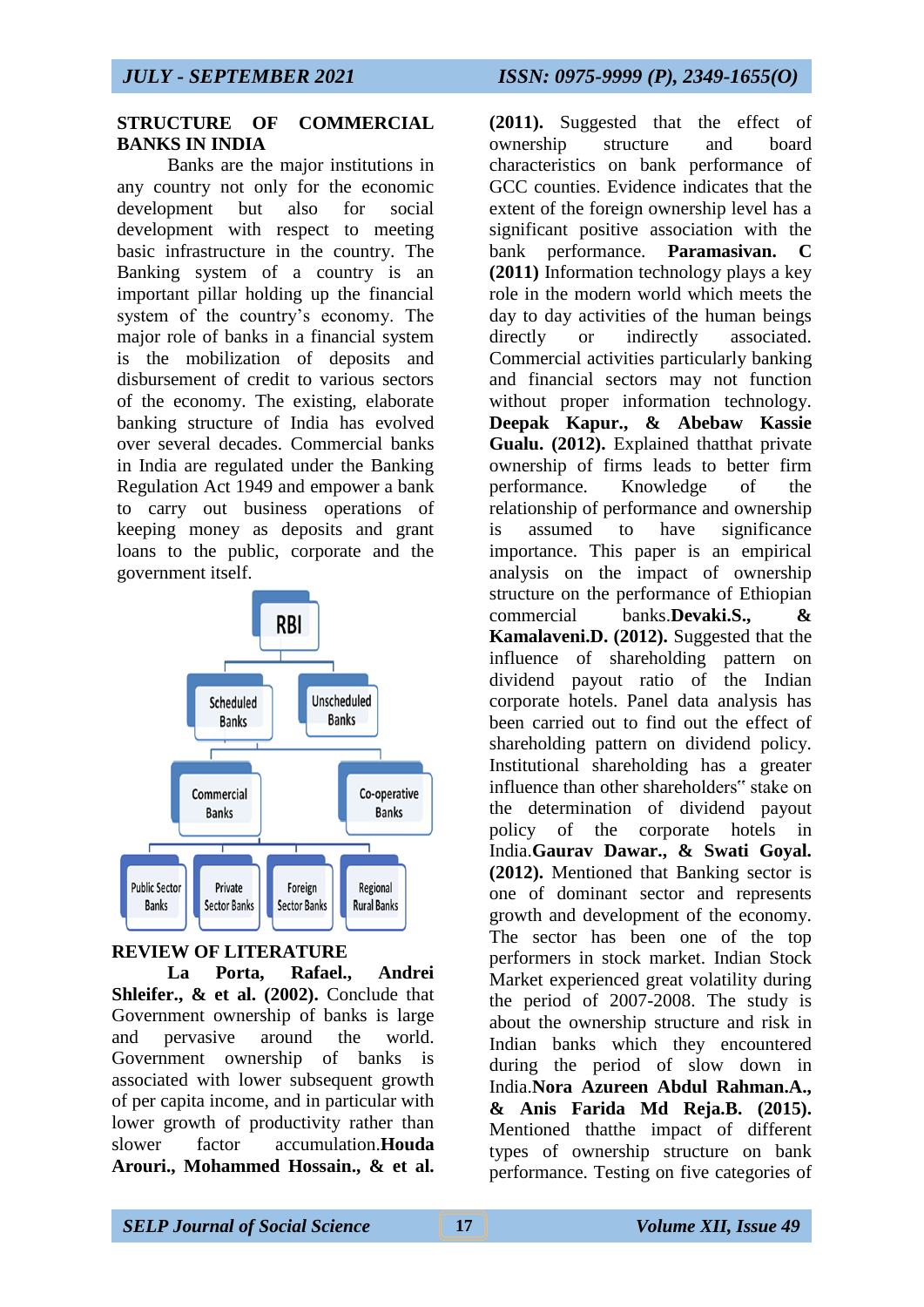ownership structure such as insider, family, government, institutional and foreign ownership, the results suggest that bank performance varies with different types of ownership structure.**Raghu Katragadda., & Sreeram.A. (2018).** Ownership structure or the stakeholder structure of an organization often play significant role in operations decision, monitoring and control. This as a result possesses influences over process and hence performance. On the other hand, the role of stakeholders and respective conflict of interests can also be not ruled out. **Manoj Kumar Chaudhary. (2020).** Concluded that the impact of ownership pattern and corporate governance on performance of commercial banks in

*JULY - SEPTEMBER 2021 ISSN: 0975-9999 (P), 2349-1655(O)*

Nepal. In this regard the dates were gather from 22 banks out of 28 commercial bank in Nepal. This study concluded that ownership structure and corporate governance variables could influences the decision making practice in Banking sector of Nepal.

### **OBJECTIVE OF THE STUDY**

The primary objective of the study is to understand the ownership structure of commercial banks in India with respect to public and private sector banks.

## **METHODOLOGY**

This study is quantitative in nature based on secondary data which have been collected from official report of RBI during the study period.

| <b>Table No-1</b>                                  |
|----------------------------------------------------|
| <b>Shareholding Pattern of Public Sector Banks</b> |

| SI.<br>N <sub>0</sub> | <b>Name of the Bank</b>      | <b>Total Govt</b><br>$&$ RBI $-$<br><b>Resident</b> | <b>Total</b><br>Individua<br>$1 -$<br><b>Resident</b> | <b>Total</b><br>Individual-<br><b>Non</b><br><b>Resident</b> | <b>Total-</b><br><b>Resident</b> | <b>Total-</b><br><b>Non</b><br><b>Resident</b> |
|-----------------------|------------------------------|-----------------------------------------------------|-------------------------------------------------------|--------------------------------------------------------------|----------------------------------|------------------------------------------------|
| $\mathbf{1}$          | Allahabad Bank               | 93.4                                                | 2.2                                                   |                                                              | 99.4                             | 0.6                                            |
| $\overline{2}$        | Andhra Bank                  | 88.3                                                | 7.5                                                   | 0.1                                                          | 99.3                             | 0.7                                            |
| 3                     | <b>Bank of Baroda</b>        | 63.7                                                | 5.8                                                   | 0.5                                                          | 90.2                             | 9.9                                            |
| $\overline{4}$        | Bank of India                | 89.1                                                | 4.1                                                   | 0.1                                                          | 99.3                             | 0.7                                            |
| 5                     | <b>Bank of Maharashtra</b>   | 92.5                                                | 3.3                                                   | 0.1                                                          | 99.8                             | 0.2                                            |
| 6                     | Canara Bank                  | 70.6                                                | 6.9                                                   | 0.1                                                          | 95.4                             | 4.6                                            |
| $\overline{7}$        | Central Bank of India        | 92.4                                                | 2.5                                                   |                                                              | 99.8                             | 0.2                                            |
| 8                     | <b>Corporation Bank</b>      | 93.5                                                | 1.9                                                   |                                                              | 99.6                             | 0.4                                            |
| 9                     | <b>Indian Bank</b>           | 83.5                                                | 8.3                                                   | 0.2                                                          | 97.1                             | 2.9                                            |
| 10                    | <b>Indian Overseas Bank</b>  | 95.8                                                | 2.1                                                   | 0.1                                                          | 100.0                            |                                                |
| 11                    | Oriental Bank of<br>Commerce | 87.6                                                | 4.2                                                   | 0.1                                                          | 97.9                             | 2.1                                            |
| 12                    | Punjab and Sind Bank         | 83.1                                                | 9.3                                                   | 0.2                                                          | 99.1                             | 0.9                                            |
| 13                    | Punjab National Bank         | 83.2                                                | 6.0                                                   | 0.1                                                          | 97.7                             | 2.3                                            |
| 14                    | <b>State Bank of India</b>   | 57.9                                                | 6.0                                                   | 0.2                                                          | 90.2                             | 9.8                                            |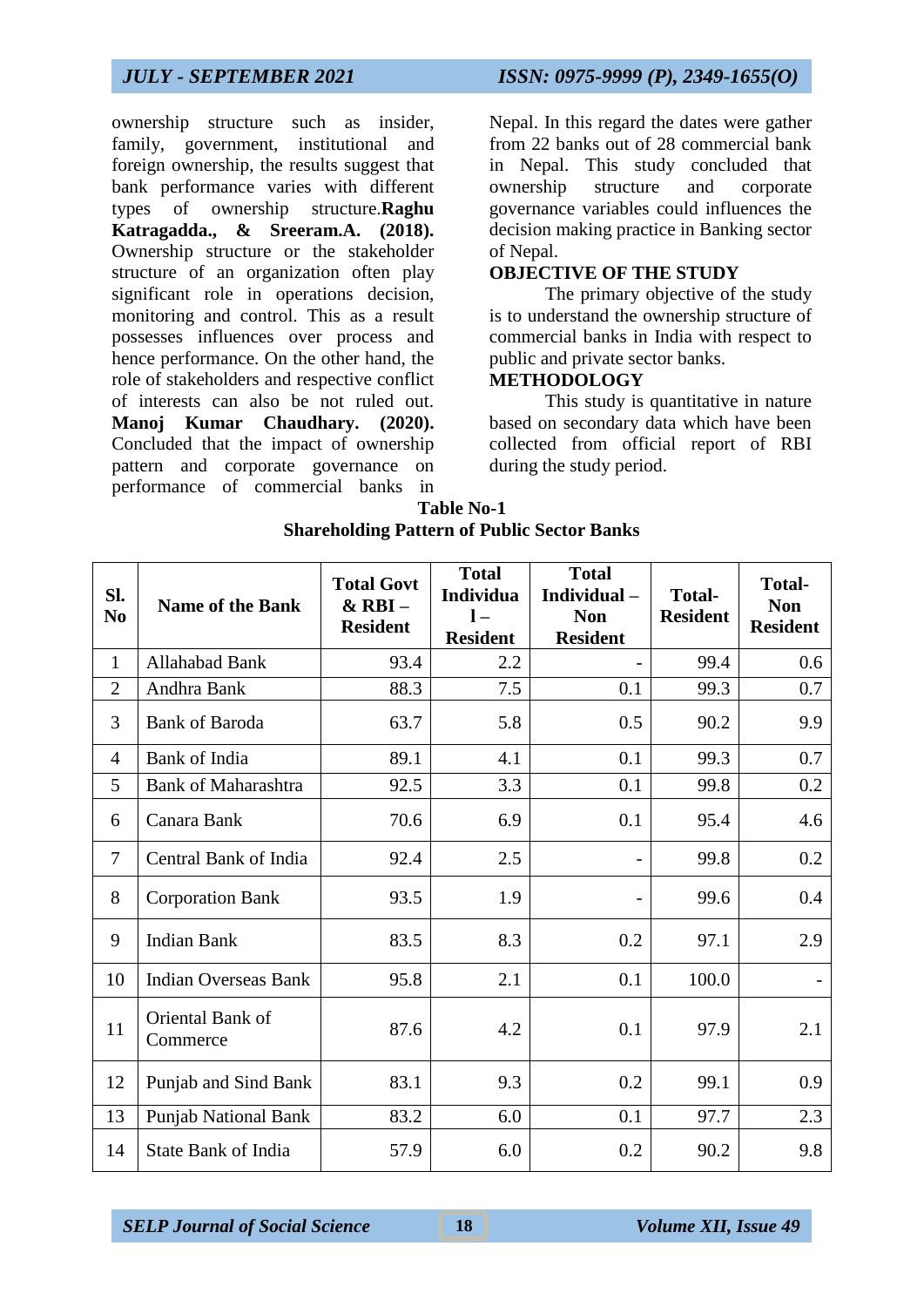| 15 | <b>Syndicate Bank</b> | 78.5 | l 1.6 | $\overline{\phantom{0}}$ | 98.1  |     |
|----|-----------------------|------|-------|--------------------------|-------|-----|
| 16 | <b>UCO Bank</b>       | 94.4 | 3.1   |                          | 99.9  |     |
|    | Union Bank of India   | 74.3 | 9.0   | 0.1                      | 97.1  | 2.9 |
| 18 | United Bank of India  | 97.4 |       | -                        | 100.0 | -   |

### *Sources: Consolidated Annual Report of RBI.*

Table No-1 Indicates that Shareholding Pattern of Public Sector Banks in India, As regards Allahabad Bank, 93.4 per cent of the Shareholding by Government and RBI-Resident, 2.2 per cent by Individual Resident, 99.4 per cent by Resident and Remaining 0.6 per cent owned by Non Resident, As regards Andhra Bank, 88.3 per cent of the Shareholding by Government and RBI-Resident, 7.5 per cent by Individual Resident, 0.1 per cent by Individual-Non Resident, 99.3 per cent by Resident and Remaining 0.7 per cent owned by Non-Resident, As regards Bank of Baroda, 63.7 per cent of the Shareholding by Government and RBI-Resident, 5.8 per cent by Individual Resident, 0.5 per cent by Individual-Non Resident, 90.2 per cent by Resident and Remaining 9.9 per cent owned by Non-Resident, As regards Bank of India, 89.1 per cent of the Shareholding by Government and RBI-Resident, 4.1 per cent by Individual Resident, 0.1 per cent by Individual-Non Resident, 99.3 per cent by Resident and Remaining 0.7 per cent owned by Non-Resident, As regards Bank of Maharashtra, 92.5 per cent of the Shareholding by Government and RBI-Resident, 3.3 per cent by Individual Resident, 0.1 per cent by Individual-Non Resident, 99.8 per cent by Resident and Remaining 0.2 per cent owned by Non-Resident, As regards Canara Bank, 70.6 per cent of the Shareholding by Government and RBI-Resident, 6.9 per cent by Individual Resident, 0.1 per cent by Individual-Non Resident, 95.4 per cent by Resident and Remaining 4.6 per cent owned by Non-Resident, Central Bank of India, 92.4 per cent of the Shareholding by

Government and RBI-Resident, 2.5 per cent by Individual Resident, 99.8 per cent by Resident and Remaining 0.2 per cent owned by Non-Resident, Corporation Bank, 93.5 per cent of the Shareholding by Government and RBI-Resident, 1.9 per cent by Individual Resident, 99.6 per cent by Resident and Remaining 0.4 per cent owned by Non-Resident, Indian Bank, 83.5 per cent of the Shareholding by Government and RBI-Resident, 8.3 per cent by Individual Resident, 0.2 per cent by Individual-Non Resident, 97.1 per cent by Resident and Remaining 2.9 per cent owned by Non-Resident, Indian Overseas Bank, 95.8 per cent of the Shareholding by Government and RBI-Resident, 2.1 per cent by Individual Resident, 0.1 per cent by Individual-Non Resident, 100.0 per cent by Resident, Oriental Bank of Commerce, 87.6 per cent of the Shareholding by Government and RBI-Resident, 4.2 per cent by Individual Resident, 0.1 per cent by Individual-Non Resident, 97.9 per cent by Resident and Remaining 2.1 per cent owned by Non-Resident, Punjab and Sind Bank, 83.1 per cent of the Shareholding by Government and RBI-Resident, 9.3 per cent by Individual Resident, 0.2 per cent by Individual-Non Resident, 99.1 per cent by Resident and Remaining 0.9 per cent owned by Non-Resident, Punjab National Bank, 83.2 per cent of the Shareholding by Government and RBI-Resident, 6.0 per cent by Individual Resident, 0.1 per cent by Individual-Non Resident, 97.7 per cent by Resident and Remaining 2.3 per cent owned by Non-Resident, State Bank of India, 57.9 per cent of the Shareholding by Government and RBI-Resident, 6.0 per cent by Individual Resident, 0.2 per cent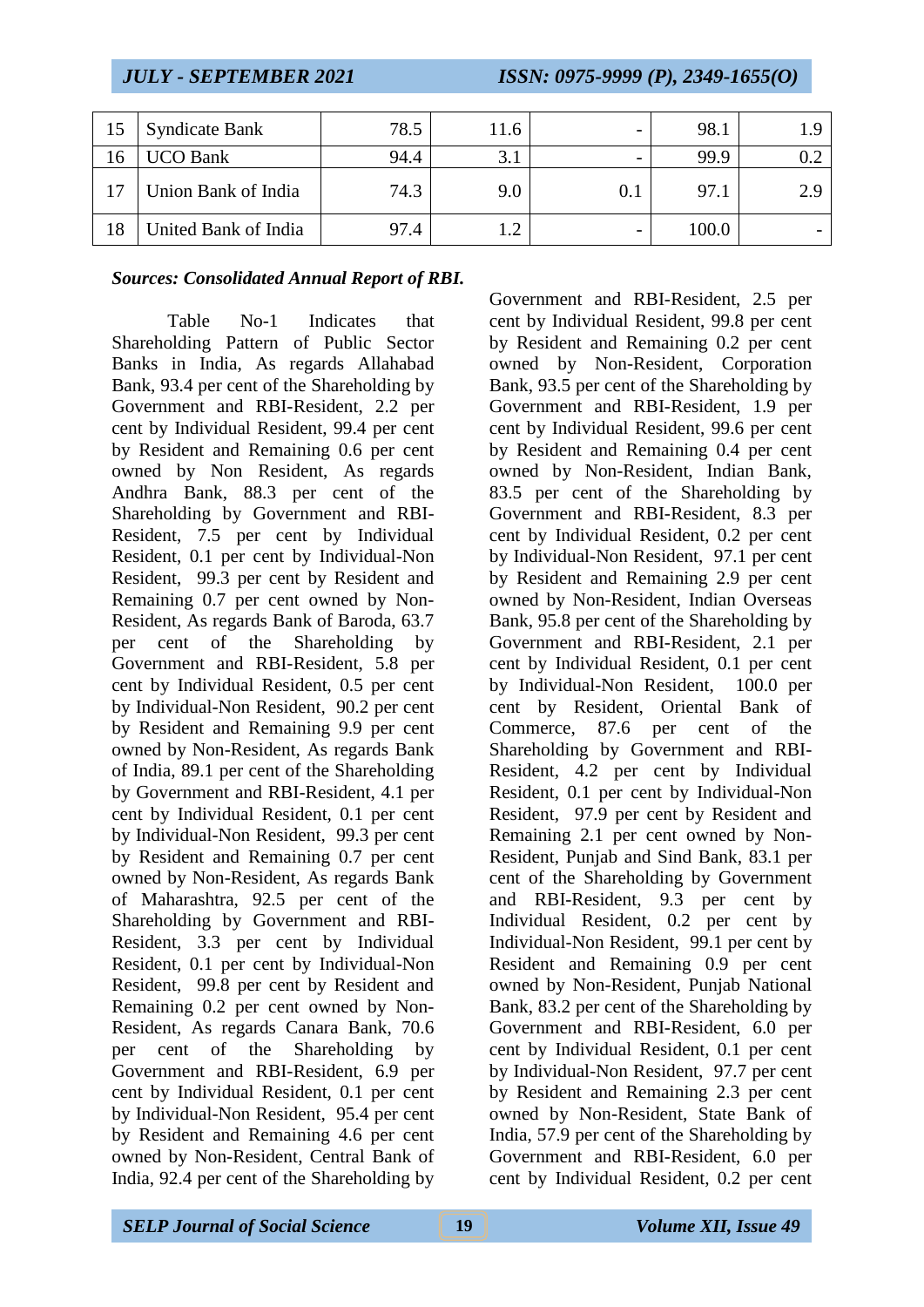**Sl.**

by Individual-Non Resident, 90.2 per cent by Resident and Remaining 9.8 per cent owned by Non-Resident, Syndicate Bank, 78.5 per cent of the Shareholding by Government and RBI-Resident, 11.6 per cent by Individual Resident, 98.1 per cent by Resident and Remaining 1.9 per cent owned by Non-Resident, UCO Bank, 94.4 per cent of the Shareholding by Government and RBI-Resident, 3.1 per cent by Individual Resident, 99.9 per cent by Resident and Remaining 0.2 per cent

owned by Non-Resident, Union Bank of India, 74.3 per cent of the Shareholding by Government and RBI-Resident, 9.0 per cent by Individual Resident, 0.1 per cent by Individual-Non Resident, 97.1 per cent by Resident and Remaining 2.9 per cent owned by Non-Resident, United Bank of India, 97.4 per cent of the Shareholding by Government and RBI-Resident, 1.2 per cent by Individual Resident, 100.0 per cent by Resident.

> **Total-Non Resident**

|                       | <b>Shareholding Pattern of Private Sector Banks</b> |                                                                   |                                                       |     |                                      |  |  |  |  |
|-----------------------|-----------------------------------------------------|-------------------------------------------------------------------|-------------------------------------------------------|-----|--------------------------------------|--|--|--|--|
| SI.<br>N <sub>0</sub> | <b>Name of the Bank</b>                             | <b>Total</b><br>Governm<br>ent $\&$<br>$RBI -$<br><b>Resident</b> | <b>Total</b><br>Individu<br>$al -$<br><b>Resident</b> |     | <b>Total-</b><br><b>Resid</b><br>ent |  |  |  |  |
|                       | Axis Bank Ltd.                                      |                                                                   | 6.9                                                   | 0.3 | 46.7                                 |  |  |  |  |
| $\mathcal{D}$         | Bandhan Bank Ltd.                                   |                                                                   | 5.1                                                   | 0.6 |                                      |  |  |  |  |

| Table No-2                                   |  |
|----------------------------------------------|--|
| Shareholding Pattern of Private Sector Banks |  |

|                |                                                                                       | RBI –<br><b>Resident</b> | <b>Resident</b> | <b>Resident</b> | ent   |      |
|----------------|---------------------------------------------------------------------------------------|--------------------------|-----------------|-----------------|-------|------|
| $\mathbf{1}$   | Axis Bank Ltd.                                                                        |                          | 6.9             | 0.3             | 46.7  | 53.3 |
| $\overline{2}$ | Bandhan Bank Ltd.                                                                     |                          | 5.1             | 0.6             | 81.1  | 18.9 |
| 3              | Catholic Syrian Bank Ltd.                                                             |                          | 19.6            | 7.4             | 37.1  | 62.9 |
| $\overline{4}$ | City Union Bank Ltd.                                                                  | $\overline{\phantom{0}}$ | 42.1            | 1.0             | 78.2  | 21.8 |
| 5              | DCB Bank Ltd.                                                                         | -                        | 22.8            | 1.2             | 61.9  | 38.1 |
| 6              | Federal Bank Ltd.                                                                     |                          | 27.4            | 5.2             | 60.3  | 39.7 |
| $\tau$         | HDFC Bank Ltd.                                                                        | 0.2                      | 9.5             | 0.1             | 30.1  | 69.9 |
| 8              | <b>ICICI</b> Bank Ltd.                                                                | 0.3                      | 6.3             | 0.4             | 44.8  | 55.3 |
| 9              | <b>IDBI</b> Bank Ltd.                                                                 | 47.1                     | 1.5             | 0.1             | 99.9  | 0.1  |
| 10             | <b>IDFC Bank Ltd.</b>                                                                 | 5.4                      | 22.4            | 1.6             | 75.0  | 25.0 |
| 11             | IndusInd Bank Ltd.                                                                    |                          | 8.8             | 0.6             | 28.1  | 71.9 |
| 12             | Jammu & Kashmir Bank<br>Ltd.                                                          | 68.2                     | 13.8            | 1.1             | 88.5  | 11.5 |
| 13             | Karnataka Bank Ltd.                                                                   |                          | 63.7            | 3.3             | 83.9  | 16.1 |
| 14             | Karur Vysya Bank Ltd.                                                                 |                          | 52.0            | 1.0             | 77.4  | 22.6 |
| 15             | Kotak Mahindra Bank Ltd.                                                              |                          | 39.4            | 1.0             | 56.4  | 43.6 |
| 16             | Lakshmi Vilas Bank Ltd.                                                               | 0.2                      | 44.6            | 1.2             | 87.7  | 12.4 |
| 17             | Nainital Bank Ltd.                                                                    |                          | 1.4             |                 | 100.0 |      |
| 18             | RBI Bank Ltd.                                                                         | 0.4                      | 22.6            | 1.4             | 58.6  | 41.4 |
| 19             | South Indian Bank Ltd.                                                                |                          | 55.6            | 9.5             | 71.4  | 28.7 |
| 20             | <b>Tamilnad Mercantile Bank</b><br>Ltd.                                               | 1.3                      | 67.8            | 0.9             | 74.2  | 25.8 |
| 21             | The Dhanalakshmi Bank<br>Ltd.                                                         | 0.5                      | 63.8            | 9.4             | 79.2  | 20.8 |
| 22             | Yes Bank Ltd.                                                                         |                          | 14.3            | 0.7             | 97.5  | 2.5  |
| $\sim$         | $\mathbf{1} \cdot \mathbf{1}$ $\mathbf{1} \cdot \mathbf{1}$<br>$\mathbf{r}$<br>$\sim$ | $c$ nn $r$               |                 |                 |       |      |

*Sources: Consolidated Annual Report of RBI*.

Table No-2 Indicates that Shareholding Pattern of Private Sector Banks in India, As regards Axis Bank Limited, 6.9 per cent by Individual

Resident, 0.3 per cent by Individual Non Resident, 46.7 per cent by Resident, Remaining 53.3 per cent owned by Non Resident, As regards Bandhan Bank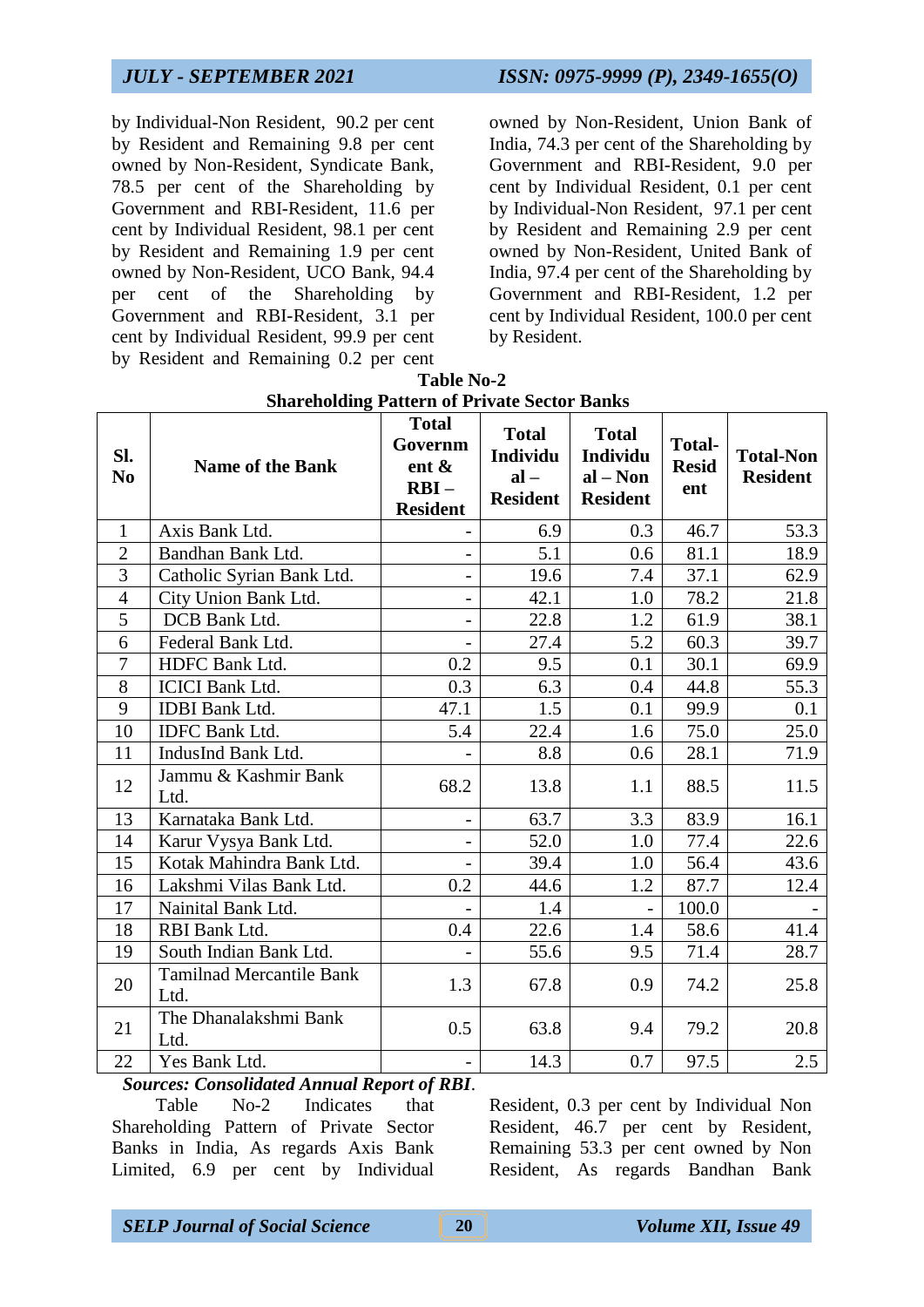Limited, 5.1 per cent by Individual Resident, 0.6 per cent by Individual Non Resident, 81.1 per cent by Resident, Remaining 18.9 per cent owned by Non Resident, As regards Catholic Syrian Bank Limited, 19.6 per cent by Individual Resident, 7.4 per cent by Individual Non Resident, 37.1 per cent by Resident, Remaining 62.1 per cent owned by Non Resident, As regards City Union Bank Limited, 42.1 per cent by Individual Resident, 1.0 per cent by Individual Non Resident, 78.2 per cent by Resident, Remaining 21.8 per cent owned by Non Resident, As regards DCB Bank Limited, 22.8 per cent by Individual Resident, 1.2 per cent by Individual Non Resident, 61.9 per cent by Resident, Remaining 38.1 per cent owned by Non Resident, As regards Federal Bank Limited, 27.4 per cent by Individual Resident, 5.2 per cent by Individual Non Resident, 60.3 per cent by Resident, Remaining 39.7 per cent owned by Non Resident, As regards HDFC Bank Limited, 0.2 per cent of the Shareholding by Government and RBI-Resident, 9.5 per cent by Individual Resident, 0.1 per cent by Individual-Non Resident, 30.1 per cent by Resident and Remaining 69.9 per cent owned by Non-Resident, As regards ICICI Bank Limited, 0.3 per cent of the Shareholding by Government and RBI-Resident, 6.3 per cent by Individual Resident, 0.4 per cent by Individual-Non Resident, 44.8 per cent by Resident and Remaining 55.3 per cent owned by Non-Resident, As regards IDBI Bank Limited, 47.1 per cent of the Shareholding by Government and RBI-Resident, 1.5 per cent by Individual Resident, 0.1 per cent by Individual-Non Resident, 99.9 per cent by Resident and Remaining 0.1 per cent owned by Non-Resident, As regards IDFC Bank Limited, 5.4 per cent of the Shareholding by Government and RBI-Resident, 22.4 per cent by Individual Resident, 1.6 per cent by Individual-Non Resident, 75.0 per cent by Resident and Remaining 25.0 per cent owned by Non-Resident, As regards IndusInd Bank

Limited, 8.8 per cent by Individual Resident, 0.6 per cent by Individual Non Resident, 28.1 per cent by Resident, Remaining 71.9 per cent owned by Non Resident, As regards Jammu and Kashmir Bank Limited, 68.2 per cent of the Shareholding by Government and RBI-Resident, 13.8 per cent by Individual Resident, 1.1 per cent by Individual-Non Resident, 88.5 per cent by Resident and Remaining 11.5 per cent owned by Non-Resident, As regards Karnataka Bank Limited, 63.7 per cent by Individual Resident, 3.3 per cent by Individual Non Resident, 83.9 per cent by Resident, Remaining 16.1 per cent owned by Non Resident, As regards Karur Vysya Bank Limited, 52.0 per cent by Individual Resident, 1.0 per cent by Individual Non Resident, 77.4 per cent by Resident, Remaining 22.6 per cent owned by Non Resident, As regards Kotak Mahindra Bank Limited, 39.4 per cent by Individual Resident, 1.0 per cent by Individual Non Resident, 56.4 per cent by Resident, Remaining 43.6 per cent owned by Non Resident, As regards Lakshmi Vilas Bank Limited, 0.2 per cent of the Shareholding by Government and RBI-Resident, 44.6 per cent by Individual Resident, 1.2 per cent by Individual-Non Resident, 87.7 per cent by Resident and Remaining 12.4 per cent owned by Non-Resident, As regards Nainital Bank Limited, 1.4 per cent by Individual Resident and 100.0 per cent by Resident, As regards RBI Bank Limited, 0.4 per cent of the Shareholding by Government and RBI-Resident, 22.6 per cent by Individual Resident, 1.4 per cent by Individual-Non Resident, 58.6 per cent by Resident and Remaining 41.4 per cent owned by Non-Resident, As regards South Indian Bank Limited, 55.6 per cent by Individual Resident, 9.5 per cent by Individual-Non Resident, 71.4 per cent by Resident and Remaining 28.7 per cent owned by Non-Resident, As regards Tamilnad Mercantile Bank Limited, 1.3 per cent of the Shareholding by Government and RBI-Resident, 67.8 per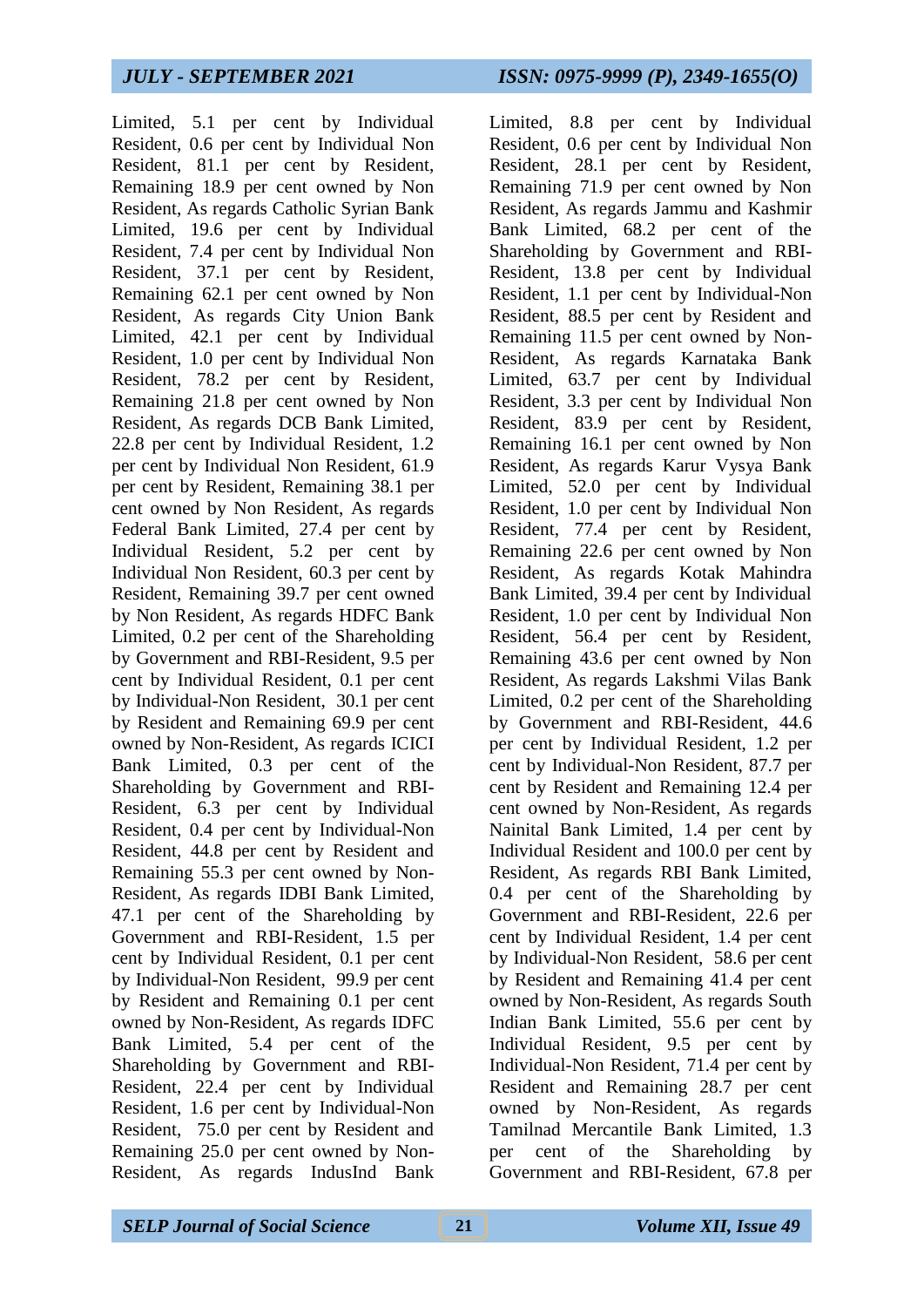cent by Individual Resident, 0.9 per cent by Individual-Non Resident, 74.2 per cent by Resident and Remaining 25.8 per cent owned by Non-Resident, As regards The Dhanalakshmi Bank Limited, 0.5 per cent of the Shareholding by Government and RBI-Resident, 63.8 per cent by Individual Resident, 9.4 per cent by Individual-Non Resident, 79.2 per cent by Resident and Remaining 20.8 per cent owned by Non-Resident, As regards Yes Bank Limited, 14.3 per cent by Individual Resident, 0.7 per cent by Individual-Non Resident, 97.5 per cent by Resident and Remaining 2.5 per cent owned by Non-Resident.

## **CONCLUSION**

Banking is considered as a powerful institution in the country which help to provide more financial services to needed people with flexible mode of delivery system. In this view, banks in India is an age old concept since the establishment of bank of Hindustan in 1770 followed by General bank of India in 1786. After independence banks in India become a regulated institution with autonomous bodies. Commercial banks in India are the backbone of all major economic activities in the country, whether it is for the citizens to keep their hardearned money safely or get loans whenever they need funds for important things like a home, wedding, a car or for business. Establishment of commercial banks leads to socio economic development of the country through social banking initiatives. Commercial banks encourage the habit of thrift and mobilise the savings of people. These savings are effectively allocated among the ultimate users of funds, i.e., investors for productive investment. So, savings of people result in capital formation which forms the basis of economic development.share holding pattern of commercial banks in India become liberalised with the effect from new economic policy of the government and now almost all the banks were converted

into public sector corporation with share holding of various stakeholders.

### **REFERENCES**

Akindele Jamiu Adeniyi., & Asri Marsidi. (2020). Capital Structure and Commercial Banks Performance in Nigeria. International Journal of Academic Research in Accounting, Finance and Management Sciences, 10(1), 239–249.

Alexandra Lai., & Raphael Solomon. (2008). Ownership concentration and competition in banking markets. Banks and Bank Systems, 3(4).

Bak Barnaba Chol., & et al. (2019). Ownership Structure, Bank Stability and The Financial Performance Of Commercial Banks In South Sudan. European Journal of Accounting, Auditing and Finance Research, 7(3), 73-90.

Deepak Kapur., & Abebaw Kassie Gualu. (2012). Financial performance and ownership structure of Ethiopian commercial banks. Journal of Economics and International Finance, 4(1), 1–8.

Devaki.S., & Kamalaveni.D. (2012). Shareholding Patterns and Dividend Payout: An Empirical Analysis In Indian Corporate Hotels. International Journal of Multidisciplinary Research, 2(1).

Gaurav Dawar., & Swati Goyal. (2012). Ownership Structure & Risk in Indian Banks: A Comparison of Private and Public Banks. International Journal of Management & Information Technology, 1(1).

Hafsal.K., Anandarao Suvvari., & et al. (2020). Efficiency of Indian banks with non-performing assets: evidence from two-stage network DEA. Future Business Journal, 6(1).

[Hanumantha Rao.](http://www.i-scholar.in/index.php/PES/search/authors/view?firstName=P.&middleName=&lastName=Hanumantha%20Rao&affiliation=NICMAR,%20Hyderabad&country=IN)P. (2016). Impact of Ownership Pattern on the Profitability of the Nationalized Public Sector Banks in India. PES Business Review, 11(2), 11-19.

Houda Arouri., Mohammed Hossain., & et al. (2011). Ownership Structure, Corporate Governance and Bank Performance: Evidence from GCC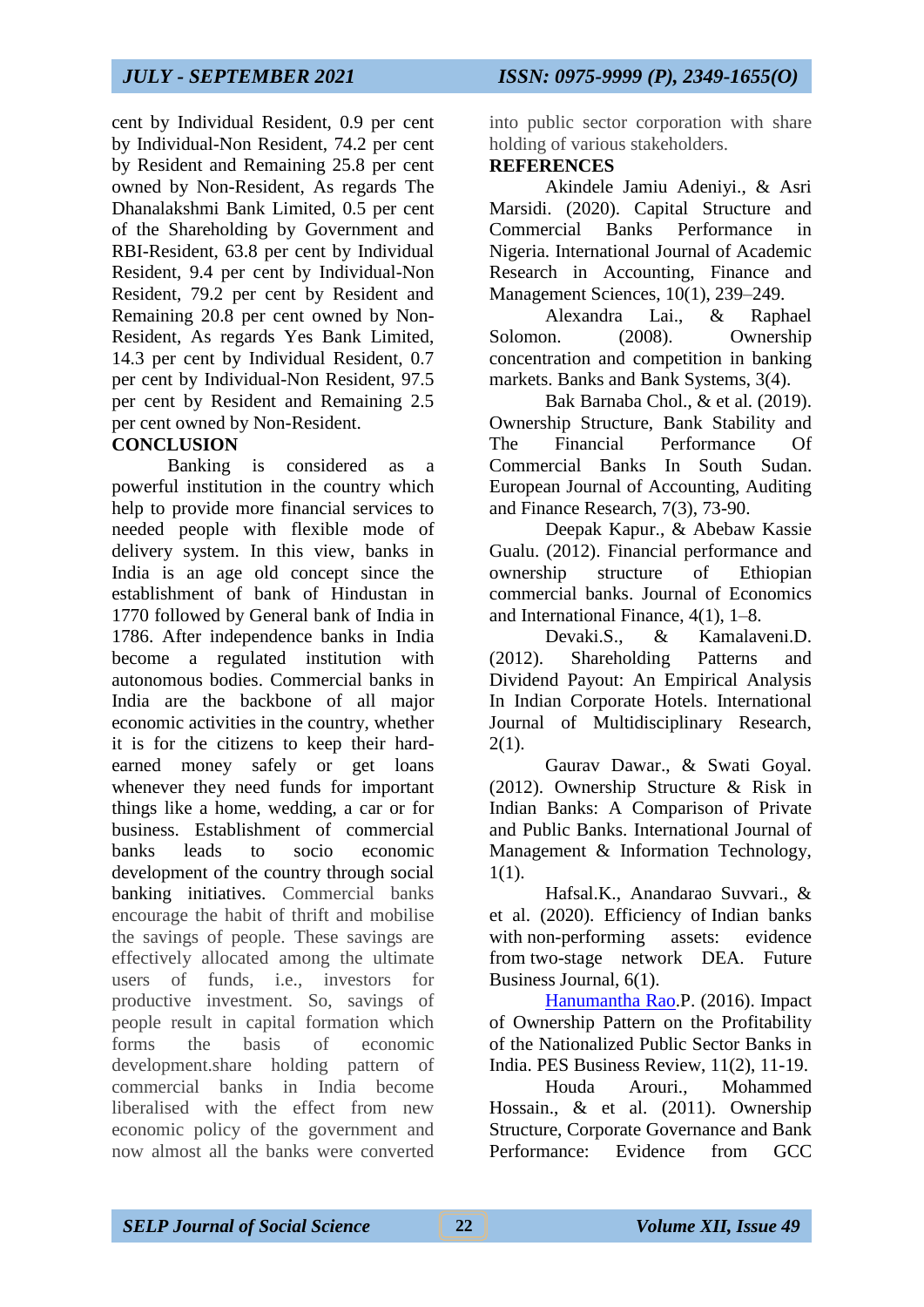Countries. Corporate Ownership & Control, 1(4).

Kumar N., & Verma P. (2008). Credit Deposit ratio and ownership structure in the Indian banking sector: an empirical analysis. Global Academic Society Journal: Social Science Insight, 1(4), 4-17.

La Porta, Rafael., Andrei Shleifer., & et al. (2002). Government Ownership of Banks. The Journal of Finance, 57(1), 265–301.

Lis Lestari Sa ., Grahita Chandrarinb., & et al. (2018). Effect of Ownership Structure and Corporate Governance to Risk Management and Implications Ontario Banking Performance. IOSR Journal of Business and Management, 20(7), 11-21.

Lu Shen. (2016). Research on Industry Competition, Ownership Structure and Earnings Management: Empirical Analysis based on Listed Bank. International Journal of Smart Home, 10(3), 221-230.

Manoj Kumar Chaudhary. (2020). Ownership Pattern and Corporate Governance on Banking Performance: An Empirical Evidence From Nepalese Commercial Banks. Palarch's Journal of Archaeology Of Egypt/Egyptology, 17(6).

Mohammad Kamal Hossain. (2020). Shareholding Patterns and Financial Performance: Evidence from the Banking Sector in Bangladesh. MANAGEMENT & accounting review,  $19(1)$ .

Nora Azureen Abdul Rahman.A., & Anis Farida Md Reja.B. (2015). Ownership Structure and Bank Performance. Journal of Economics, Business and Management, 3(5).

Paramasivan. C (2011), Customer [Satisfaction through Information](https://www.indianjournals.com/ijor.aspx?target=ijor:jcmt&volume=2&issue=4&article=003&type=pdf)  [Technology in commercial banks,](https://www.indianjournals.com/ijor.aspx?target=ijor:jcmt&volume=2&issue=4&article=003&type=pdf) Journal of Commerce and Management Thought, Vol.2, Issue 4, October, pp 509-522.

Raghu Katragadda., & Sreeram.A. (2018). Shareholding Patterns and its Impact on Firm Performance: A Contemporary Study of Indian NIFTY 50 Companies. Asian Journal of Managerial Science, 7(1), 31-41.

Santanu.K.Ganguli. (2016). Persistent High Liquidity, Ownership Structure and Firm Performance: Indian Evidence. Corporate Ownership & Control, 14(1).

Sundas Sohail., Ali Waqas., & et al. (2020). Optimal Ownership Structure toward Islamic Bank Performance: A Panel Data Approach. Pacific Business Review International, 13(4).

Wolf-Georg Ringe. (2015). Changing Law and Ownership Patterns in Germany. The American Journal of Comparative Law, 63(2), 493-538.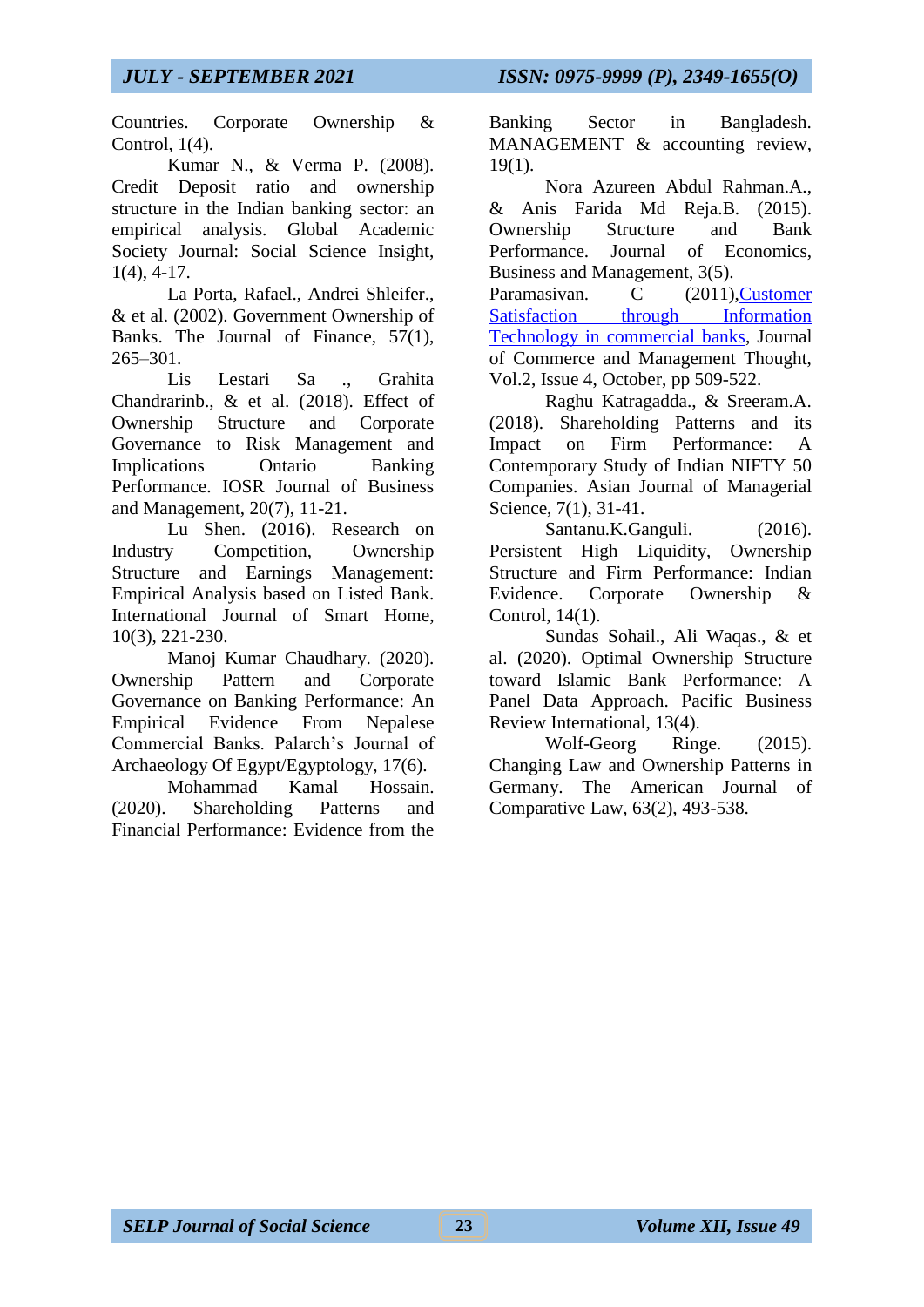*Available online @ www.iaraindia.com SELP Journal of Social Science - A Blind Review & Refereed Quarterly Journal ISSN: 0975-9999 (P) 2349-1655 (O) Impact Factor: 3.655(CIF), 2.78(IRJIF), 2.77(NAAS) Volume XII, Issue 49 July – September 2021 Formerly UGC Approved Journal (46622),* © *Author*

## **THE NEW MEDIA IN TOURISM PROMOTION IN INDIA: AN OVERVIEW**

## **MR.S.AMARA NARAYANA**

Research Scholar (Full-time) Department of Tourism Management, Vikrama Simhapuri University, Andhra Pradesh

**&**

## **Prof.K.V.S.N. JAWAHAR BABU**

Professor of Tourism Management, Vikrama Simhapuri University, Andhra Pradesh

#### **Abstract**

 *New Media is an expansive term in Media Studies that rose in the late twentieth century to envelop the merger of conventional media, namely, music, film, music, verbally expressed and written words, with the communication technology and interactive power of the computer, computer-based consumer gadgets and in particular the Internet. There are numerous guarantees identified with the term. For instance, new media holds out a chance of on-request admittance to content anywhere, anytime, on any digital platform, and feedback from users, community formation and creative participation around the media content. New media also ensures that there is "democratization" in the creation, publishing, dispersion and utilization of media content. New media is recognized from customary media by the digitizing of substance into bits. There is likewise an influential part of content creation which should be possibly done in real-time. New Media has altered the nature and pace of human connection over the world, which is progressively guaranteeing the shapes of a "Global Village". Computer, Internet, Smartphones, Web advertising, Skype, Blogs, streaming audio and video, email, social media sites and online forums are some of the classifications of New Media that are bringing observable changes in Indian Society. Thesis paper is focus on the new media in tourism sector in India: An overview.*

*Keywords: New media, Communication, Technology, Democratization, Connection, Society*

### **1. Introduction**

Over the years, the tourism sector has depended vigorously on the intensity of word of mouth marketing. It was always

friends and family that encouraged and helped in planning tours and travels, besides guided by travel magazines, travel agencies and tour guides. Nonetheless,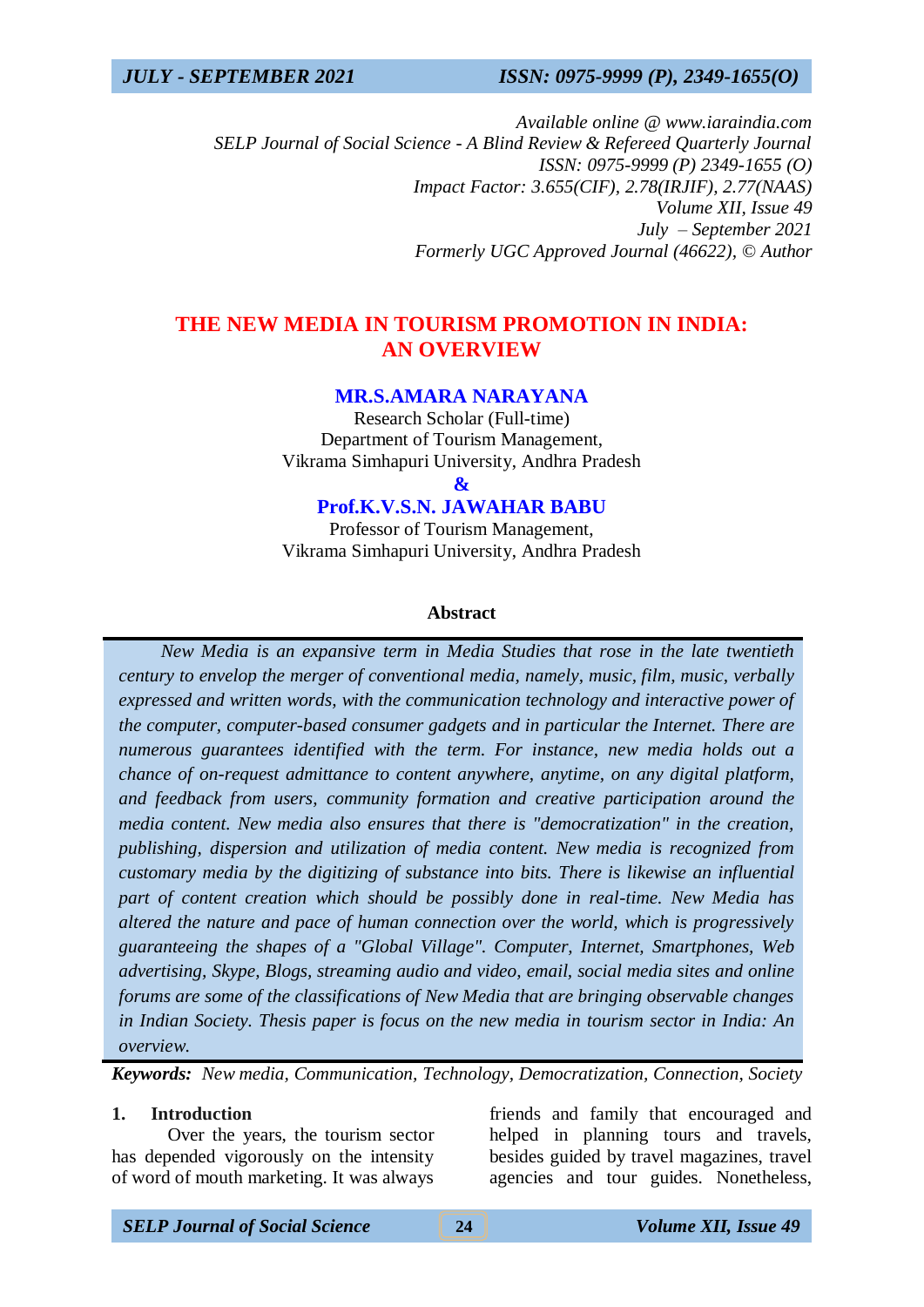today with the rise of digital technologies, the word of mouth information has reached out to the entire world beyond a limited group. New Media as an aspect of the digital technology revolution has been able to associate travellers to the suggestions and opinions of millions of individuals, including like-minded travellers who have never met and friends in their social network. Tourism organizations have utilized this remarkable technology by expanding their promotions of destinations and marketing the products on New Media with the sole point of reaching the target segment.<sup>1</sup>

Some of the tourism organizations like Yelp, Travel Triangle, Trip Advisor, Trip Hobo and many others provide a wide range of information from a small boutique shop, cafes, and restaurants to significant touring attractions for all tourism destinations through different Social Media tools. New Media can be viewed as a platform receiving an overwhelming response for tourism marketing with more than 800 million users posting updates and sharing pictures of their tour destinations and travel stories on Facebook and over 200 million reviews and opinions posted on Trip Advisor till date. Today travelers perceive an image about a tourism destination and set their desires based on experience, advertising, word of mouth, press reports, and normal convictions, before really visiting a destination (Baloglu & Brinberg, 1997) and (Chon, 1992). Further, Social Media has likewise made tourism organizations responsible for what they promise and promote through its different channels.<sup>2</sup>

Travelers and tourists are more prompt today and often voice their views effectively through New Media tools like Facebook, Twitter, and other such social sites and websites such as Yelp, Trip Advisor etc. Media communication innovations are basic for forefront speculations for indicators of sustainable globalized tourism development. The incredible impacts of media

communications can bring far-reaching developments of behaviour and attitudes among the key entertainers in global, national and local tourism for harmony, security and sustainable development. The cultural, social, environmental, political and economic benefits of tourism would introduce amazing and notable changes in the nation. Development in communication is perhaps the most ideal approaches in establishing eco-tourism.

This procedure includes a planned communication segment of projects intended to change the perspectives and conduct of explicit gatherings of individuals in explicit manners through mass media, person-to-person communication, traditional print media or communication through respective communities. It focuses on the conveyance of administrations and the interface between deliverers of service and recipients where individuals are enabled by education, informed choice, inspiration and assistance affecting the normal changes. This should be possible by media backing focusing on all key stakeholders engaged with the tourism business. Successful utilization of communication procedures can break obstructions and advance better employments of participatory message plan which consolidates both modern and traditional media.<sup>3</sup>

## **OBJECTIVES**

The main objectives of the present study on new Social media and tourism promotion in India: an overview as follows,

- 1. Origin and growth of New Media in tourism promotion in India
- 2. A Study on New Media in Tourism promotion in India an overview

## **DEFINITION OF NEW SOCIAL MEDIA**

On the utilization of new media for promoting goods and services, the advent of social networking media such as Twitter and Face book has given opportunities to millions of marketers. They are so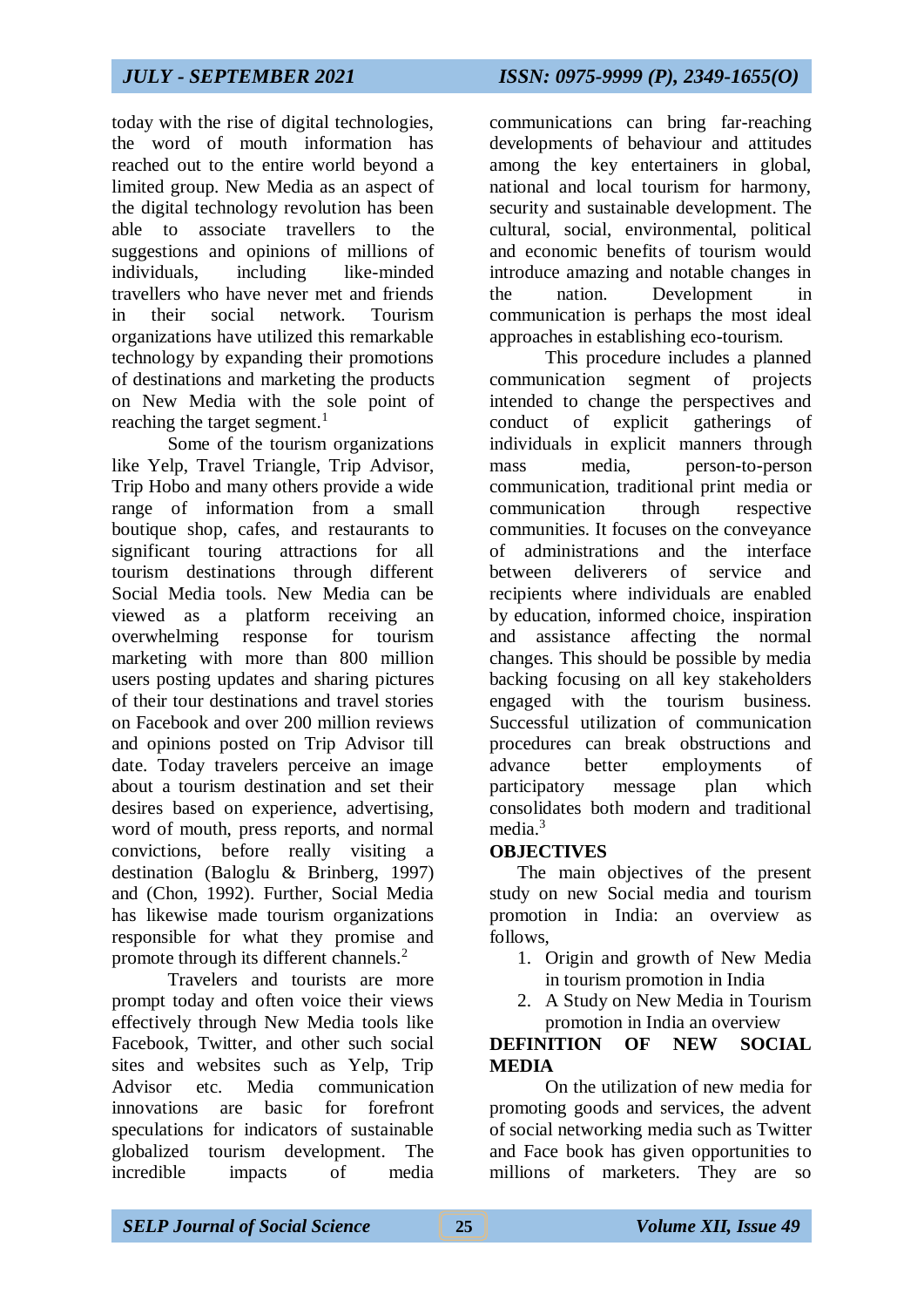effective because social media can segment the market automatically. Companies categorized under traditional media are also in the process of adopting new communication modes that have augmented with social media. Thus, it can be said that there exists a tough competition between new media and traditional media, as it is users who are left with the choice of choosing between new media and traditional media based on satisfaction level obtained from these two media.

## *Wright, E., M. Khanfar and L.E. Kize***r ORIGIN AND GROWTH OF NEW MEDIA IN TOURISM PROMOTION IN INDIA**

Since the earliest days of known native petroglyphs in Australia around 80,000 B.C and the cavern works of art in Altamira, Spain about 60,000 years later, individuals have utilized technology as a medium to communicate across time and space. In the advanced world, some follow the inceptions of New Media Technology to the introduction of the information society in 1956, when just because more than 50% of the US workforce was utilized in the administration part. The Burroughs Corporation produced the E101, the primary personal computer forty years before and from that point forward, the world's communication system had changed drastically. It was in the late 1980s when globalization had become the term for stepping up interdependence (John Pavlik, 1995).

Until the 1980s, media was principally based upon print and transmission models, for example, those of radio and television which used analogue transmitters. The most recent 25 years have seen the fast change into media which are predicated upon the use of digital computers, for example, the Internet and computer games. The use of digital computers has altered the remaining old media, with the arrival of digital television and online distributions. Even customary media structures, for example,

the print machine have been transformed through the utilization of technologies, like, image control software - Adobe Photoshop and desktop devices. Consequently, it has been the contention of researchers like Douglas Kellner and James Bohman that new media, and especially the Internet, provides the prospective for a democratic postmodern open arena, where people can participate in well informed, the non-hierarchical debate in relevance to their social structures.

From virtual reality to the freeway of information, the New Media technology setting is as diverse as it is evolving rapidly. These New Media are fundamentally changing pretty much every aspect of how and with whom we communicate. Each year the pace of technological change seems to accelerate, as intense new technological advances are proclaimed nearly every day. The previous century alone has seen the invention of the telephone, television, the radio, satellite communications, Computer, Cell phone, Fax and countless other technologies, each one revolutionizing some aspect of human communication (John Pavlik, 1995).

India is a developing country that is making remarkable progress towards development through the Information Strategy, the process wherein New Media is used as a means of further development in terms of socio-economic trend (Arvind Singhal and Everett Rogers, 2001). The utmost effect of the Internet has been on business. In recent years, a million ebusinesses with billion consumers and a trillion devices are connected using the prime source, Internet. Practically day by day, newspapers and magazines contain articles about revolutions in the Internet, the World Wide Web and other online services.<sup>4</sup>

### **DEVELOPMENT OF TOURISM SECTOR IN INDIA**

During the 1950s, tourism was considered as a potential device for postindependence development in India. The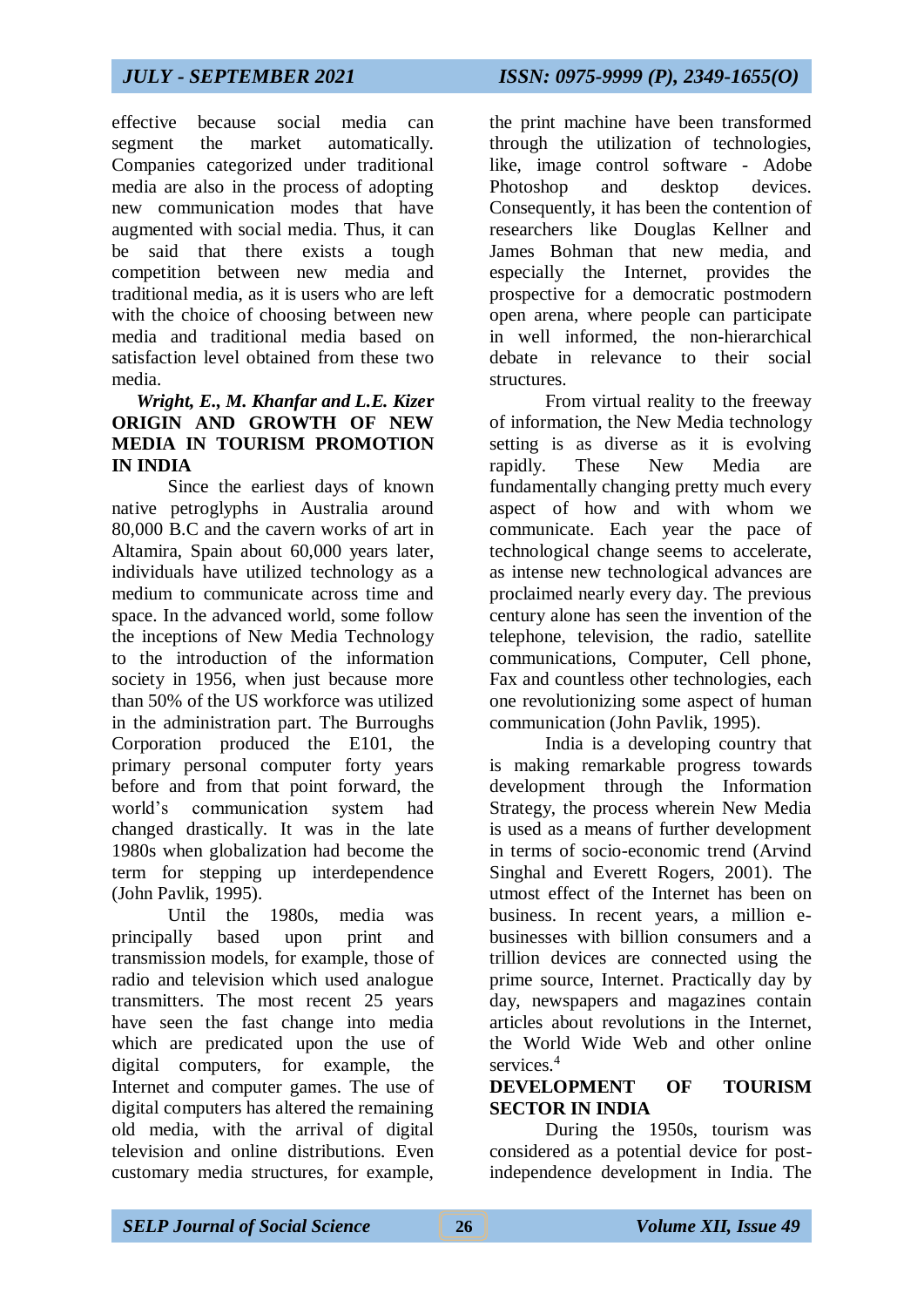government initiated Tourism development with a series of five-year plans, and in 1966, the India Tourism Development Corporation was established to promote India as a tourist destination. During the 1980s, Tourism development gathered impetus with the detailing of a National Policy on Tourism and the formation of the Tourism Finance Corporation to subsidize tourism projects. In 1988, the government came up with a complete plan for achieving sustainable development in tourism and the 1992 National Action Plan for Tourism announced the commencement of the plan.

The Indian Tourism Development Corporation is the leading force in tourism development. It provides training for employees working in the tourism and hospitality sector and manages tour companies, transportation systems, hotels, restaurants and duty-free shops and also takes care of marketing and consultancy roles. The Ministry of Tourism collaborates with agencies like the Indian Institute of Tourism and Travel Management, the Indian Institute of Skiing and Mountaineering and the National Institute of Water sports.<sup>5</sup>

## **THE NEW SOCIAL MEDIA IN PROMOTING TOURISM IN INDIA**

Social media has been perceived by millions of individuals in terms of both negative and positive connotations to human minds. Like any other industry, tourism and travel businesses have always utilized social media platforms through effective marketing and extensive advertising in this world of digital connectivity. Social media marketing experts enjoy the benefits of utilizing social media for marketing as the capacity to reach a wide range of audience, accessibility, two-ways communication and viral effect. Promotional efforts are significantly improved by social media marketing as promised. One of the significant advantages of social media marketing is the capacity to reach a larger

segment of the audience across all the geographical boundaries.

Social media technologies in the present day world enable nearly everyone to reach a worldwide audience for interpersonal interaction and exchanging data. The impact of social media on the tourism business are profound and can be added to the popularity of reviews, videos and photos shared by users, blogging, and the confinement of the Internet. Travellers use social media to discuss tourism destinations, various attractions, popular hotels, favourite cuisines and costeffective accommodations available at the destination. Moreover, travellers intend to explore the attractions and venues before booking a trip. They share their travelling experiences and feedback on the places they visited. Social media and the Internet have almost become a part of traveller's lives as social applications are integrated with their day to day activities.

New media has increased the tendency of people to use social media to share their travel experiences and customer service experiences during their trip. Tour agencies and hotel operators use these reviews to advertise their business. This also includes quality of rooms, speed of service, customer service quality and others that are related to the factors that help in raising the reputation of the organizations within the tourism sector.

Organizations in tourism industry engage with social media and form teams to monitor the social comments on day to day basis. Handling the complaints of customers these days impact the image of a company. It can increase the reputation of the company if handled properly or break the brand if mishandled. Therefore, companies in the tourism sector use social media as a high impact and low-cost marketing strategy for increasing customer satisfaction.

Effective social media interventions by hotels and travel agencies can reach a wide range of audience. Providing positive information about their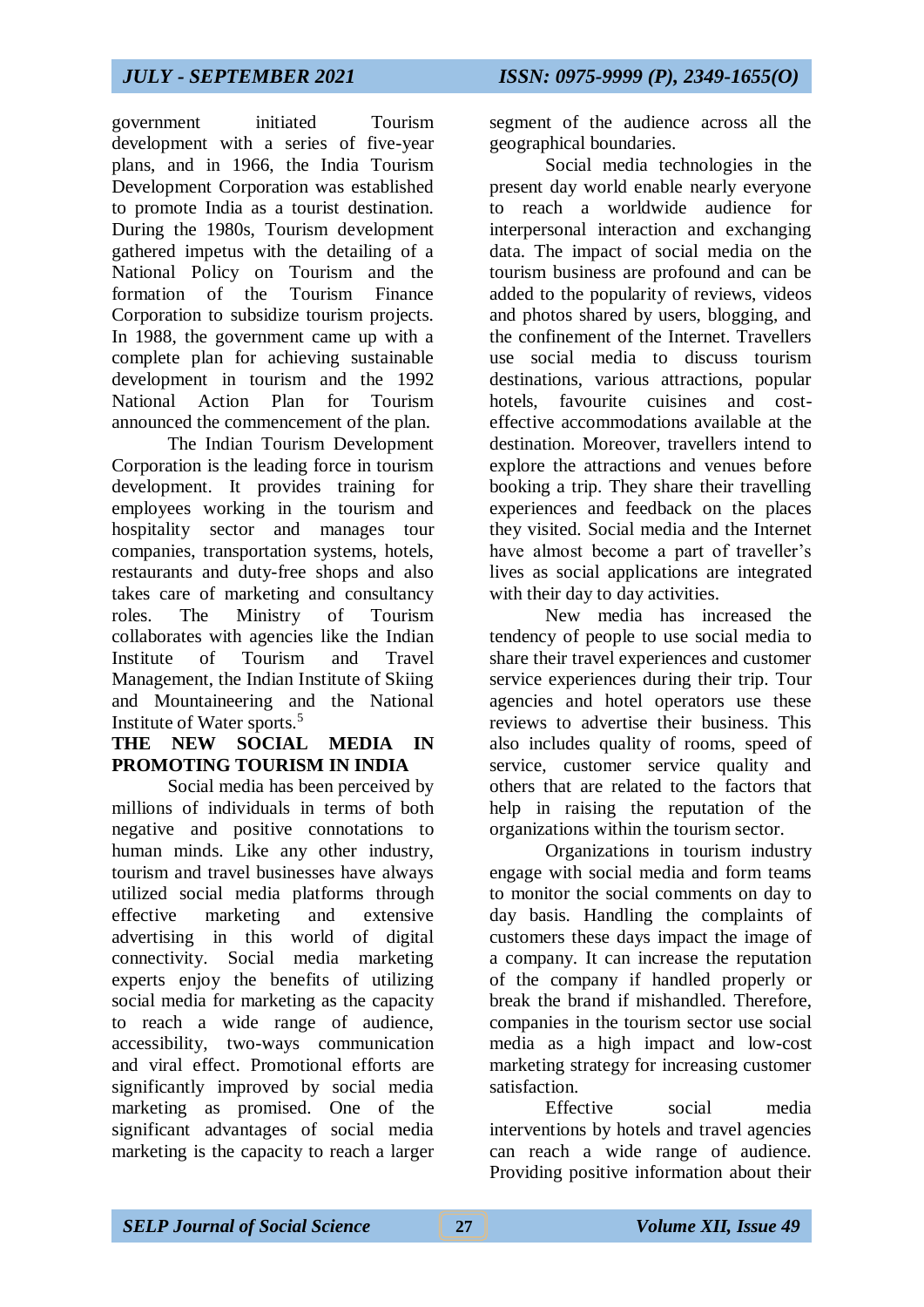services helps the organization to develop its brand perception among social media users. They utilize customers that share positive feedback and experiences and also ensure to respond to the negative comments instantly to avoid the spread of negative impact among the audience.

These days it is not, at this point necessary for people to go right to a certain destination to be able to know whether if that is the desired destination which they are looking for to spend their vacation. With this, the users of social media who are looking for travel options get a visual idea about the destination. Through pictures, videos and sometimes even special occasion offers that hotels post on their social media sites, it becomes easier to choose a holiday destination all at the click of a button.<sup>6</sup>

## **CONCLUSION**

The reach for the tourism industry is worldwide and it covers the people of various countries across the globe to visually see the destinations online on social media and the hotel rooms including room rates, which makes it easier for taking decisions regarding affordability. Earlier this was not feasible as a tourist need to travel to see the place and comprehend the expenses they need to pay to avoid bad experiences. However, in today's market advertising in social media has become an advantage for the tour operators to reach their target customers. The advantage of technology utilizing when preparing travel and trips are incredible since the process of categorizing is complicated by the different aspects of tourists, the usage of online media has a positive standpoint for tourists and is believed to have four fundamental benefits including functional, psychological, hedonic and social benefits.

Media and tourism are categorized under the service industry. Both the sectors work together and contribute to the success of each other. On one hand, Media adds to 80% of revenue generated by

tourism and on the other hand, there is tourism that makes up to 25% of the media's revenue. Journalism is one of the best examples where tourism influences media industry. Students learning journalism as a course need to take up tourism as a subject. The connection between tourism and the media is essential and intricate. Tourism is exceptionally reliant on media reporting because by far most of the travel decisions are taken by individuals who have themselves never been to the destination directly. When media broadcasts news about a crisis that impacted a particular tourist destination, it directly affects the tourism organizations of that particular region.

## **REFERENCES**

- 1. Baloglu, S., Brinberg, D. (1997). Affective Images of Tourism Destinations. Journal of Travel Research, 35(4), 11-15.
- 2. Chon, K. S. (1992). Self-Image/Destination Image Congruity. Annals of Tourism Research, 19(2), 360- 363.
- 3. PraveenKumar (2014) Role of Media in the Promotion of Tourism Industry in India,Global Review of Research in Tourism, Hospitality and Leisure Management (GRRTHLM) An Online International Research Journal (ISSN: 2311-3189) 2014 Vol: 1 Issue 3.
- 4. Arvind Singha and Everett M. Rogers,"The Entertainment-Education Strategy in Communication Campaigns'", In R.E. Rice and C. Atkins (eds.) Public Communication Campaigns. 3rd Edition. Thousand Oaks, CA: Sage Publications.
- 5. The Ministry of Tourism collaborates with agencies like the Indian Institute of Tourism and Travel Management.
- 6. Mulhern, F. (2009). Integrated marketing communications: from media channels to digital connectivity. Journal of Marketing Communications, 15(2-3), 85-101.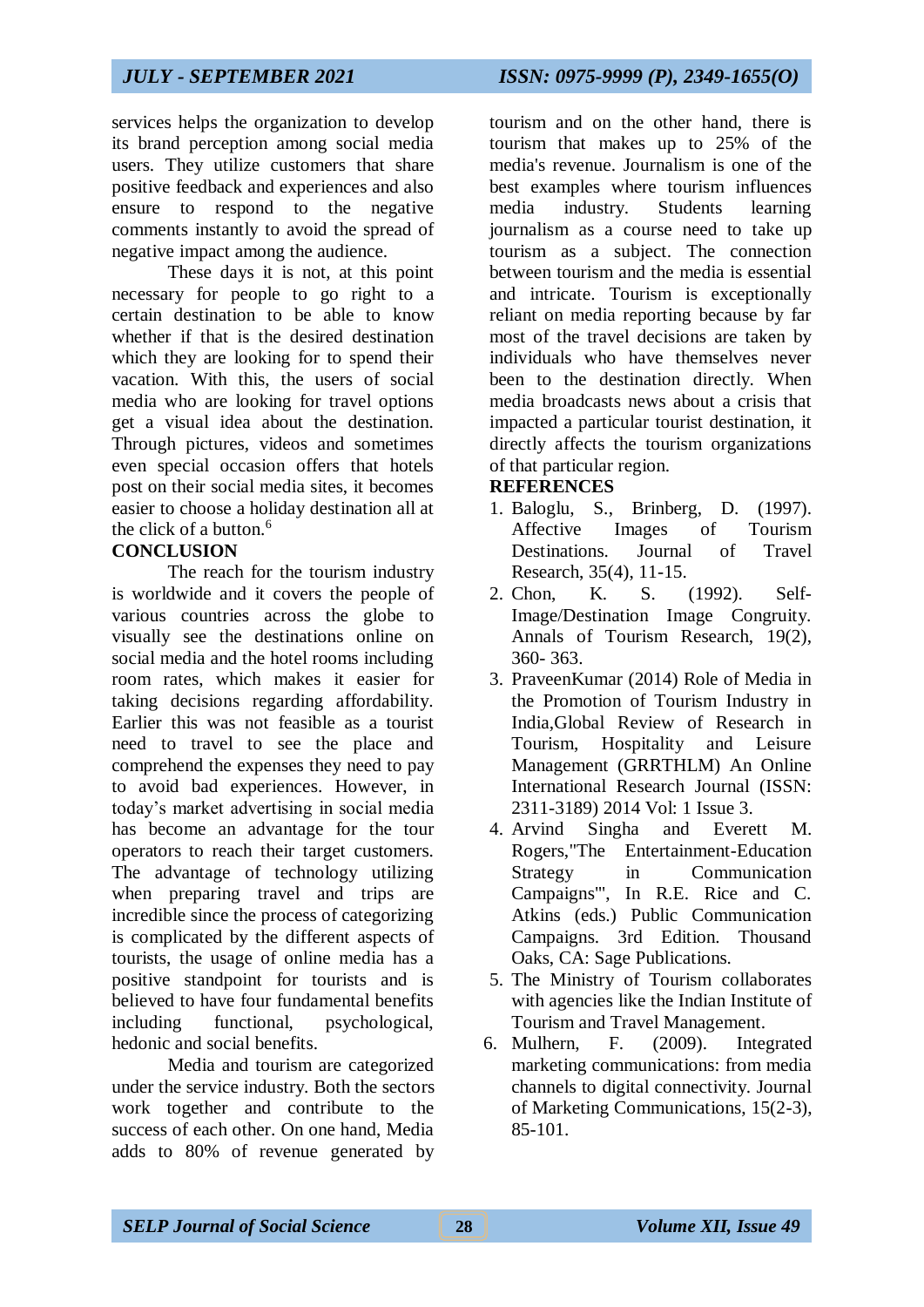*Available online @ www.iaraindia.com SELP Journal of Social Science - A Blind Review & Refereed Quarterly Journal ISSN: 0975-9999 (P) 2349-1655 (O) Impact Factor: 3.655(CIF), 2.78(IRJIF), 2.77(NAAS) Volume XII, Issue 49 July – September 2021 Formerly UGC Approved Journal (46622),* © *Author*

## **A COMPARATIVE STUDY ON TOP 10 PERFORMERS IN S&P 500 DURING THE PANDEMIC FINANCIAL YEARS 2019-2020 AND 2020-2021**

## **Dr. H. KANAKA DURGA**

Assistant Professor Department of Business Administration Maris Stella College Vijayawada

**&**

# **Dr. K. SARVANI**

Assistant Professor Department of Business Administration Maris Stella College Vijayawada

### **Abstract**

 *The people who are living on this Earth were there in a highly comfortable zone till December 2019. From January 2020 till today we are living in a highly unhappy, undesirable, uncomfortable, unpredictable, indecisive environment. Still to fight to survive. Drastic changes noticed during the pandemic. The present empirical study focused on top 10 performers based on S&P 500(Worldwide). It is important to study the growth of top performers to boast up the entire business world globally. The comparative study conducted for the financial years 2019-2020 and 2020-2021. Financial year in India starts at April 1 and ends on March 31. Statistical tools applied for the present study are Average, Standard deviation. Information collected from official websites of top 10 performers and compile to draw conclusions. It is necessary to study this particular period how these companies survive in the present situation. Not only survival became the top companies, need to focus and derive useful information through this research work.*

*Keywords: Average, Top ten performers, S&P 500, Standard deviation*

### **1. Introduction**

The people who are living on this Earth were there in a highly comfortable zone till December 2019. From January 2020 till today we are living in a highly unhappy, undesirable, uncomfortable,

unpredictable, indecisive environment. Still to fight to survive. Drastic changes noticed during the pandemic. People who are living on this Earth try to prove themselves as most intelligent and selfsufficient. But the Pandemic decease killed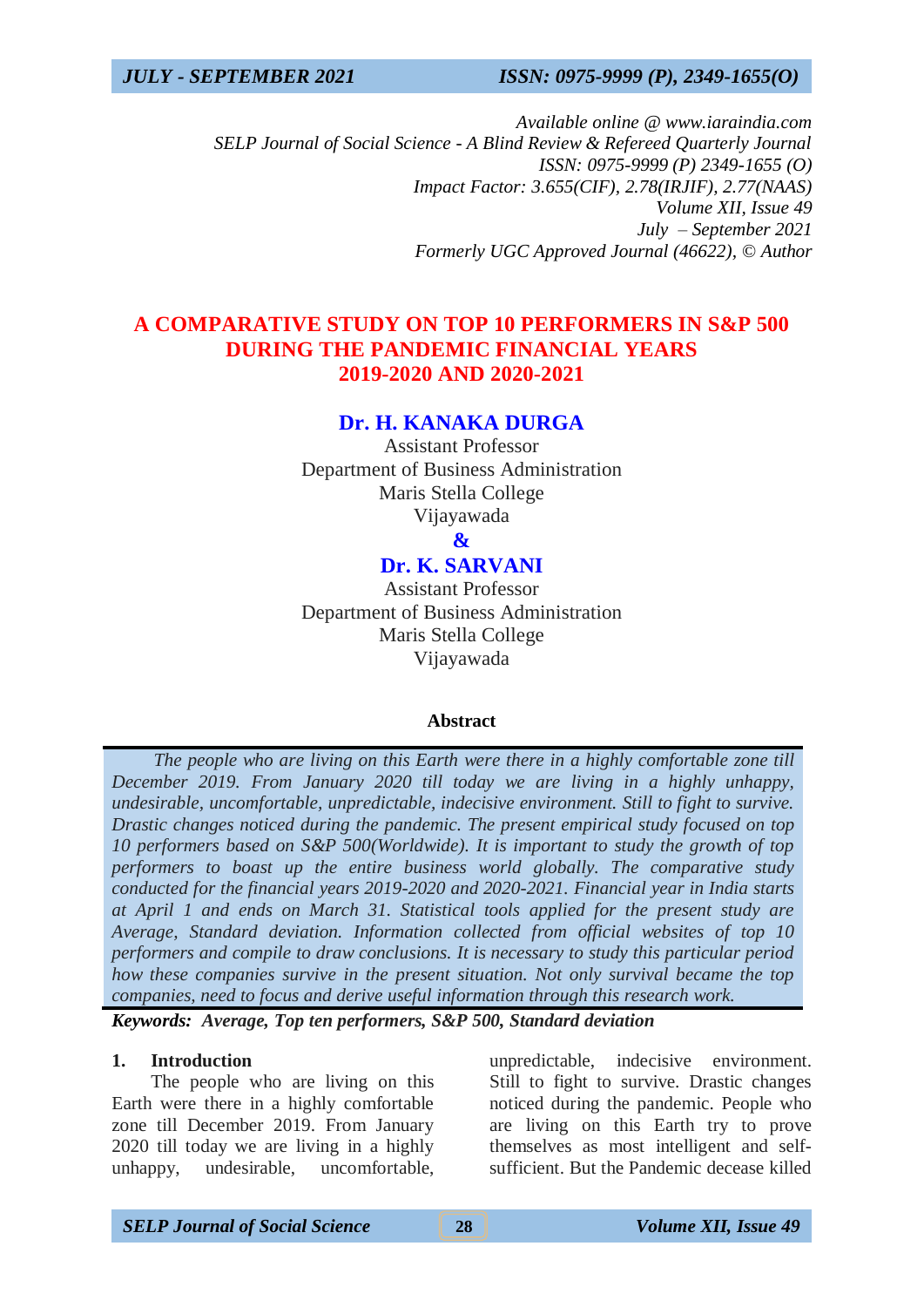our entire spirit.The impact on public health has resulted in the economy's poor financial performance and thus affected the stock market's performance. For any economy, the stock market's performance plays a vital role and indirectly indicates the country's potential and shareholders' confidence. During this worst situation there is a need to study about the top performers to boast up the economy. The S&P 500 delivered one of its surprising years in recent history in 2020, gaining more than 15%. Most U.S. investors had a lot of winners in their portfolios this year, but some stocks certainly performed better than others.

Here's a look at the 10 best-performing stocks in the entire S&P 500 in 2019 as of the Dec. 2019 closing price.

**1. Tesla Inc (NASDAQ:** [TSLA](http://finance.yahoo.com/q?s=TSLA)**)** The S&P 500's controversial new addition that joined the index in December gained 693.2% in 2020, more than triple the return of any stock that spent the entire year in the index.

#### **2. Etsy Inc (NASDAQ:** [ETSY](http://finance.yahoo.com/q?s=ETSY)**)**

Americans stuck at home with nothing to do turned to Etsy in 2020. The stock joined the S&P 500 in September and is up 302% year-to-date.

#### **3. Carrier Global Corp (NYSE:** [CARR](http://finance.yahoo.com/q?s=CARR)**)**

The social distancing environment and a red-hot housing market triggered a surge in North American HVAC sales and a corresponding 214.6% gain from Carrier global shares in 2020.

#### **4. NVIDIA Corporation (NASDAQ:** [NVDA](http://finance.yahoo.com/q?s=NVDA)**)**

Semiconductor giant Nvidia has been one of the top-performing stocks in the market over the last decade, and that momentum continued with another 119.2% gain in 2020.

### **5. Paypal Holdings Inc (NASDAQ:** [PYPL](http://finance.yahoo.com/q?s=PYPL)**)**

Continuing with the theme of social distancing beneficiaries, PayPal shares jumped 117.9% in 2020 thanks to a surge in online transactions.

#### **6. L Brands Inc (NYSE:** [LB](http://finance.yahoo.com/q?s=LB)**)**

The parent company of Victoria's Secret and Bath & Body Works was a rare winner in a struggling retail sector in 2020, and the stock gained 114.2% on the year.

## **7. Albemarle Corporation (NYSE:** [ALB](http://finance.yahoo.com/q?s=ALB)**)**

Irrational or not, exuberance for electric vehicle stocks sky rockets

and in 2020, and lithium producer Albemarle shares gained 104.9% on the year.

### **8. Advanced Micro Devices, Inc. (NASDAQ:** [AMD](http://finance.yahoo.com/q?s=AMD)**)**

AMD was the top-performing stock in the S&P 500 in 2019 and nearly generated a repeat performance in 2020, gaining 104.9% on the strength of investor optimism related to online gaming, cloud computing and other tech themes.

## **9. Cadence Design Systems Inc (NASDAQ:** [CDNS](http://finance.yahoo.com/q?s=CDNS)**)**

Cadence Design provides integrated circuit and electronic device design services, and the stock rallied 94.2% this year as investors piled into high-tech investments.

**10. Service Now Inc (NYSE:** [NOW](http://finance.yahoo.com/q?s=NOW)**)** Not only is Service Now's business immune from pandemic fallout, more customers are pushing to digitize their businesses as a result of the disruption. Service Now shares gained 92.6% in 2020.

This table shows the return percentages

| This taste shows the retain percentages |                              |                                    |  |  |  |  |
|-----------------------------------------|------------------------------|------------------------------------|--|--|--|--|
| <b>TICKER</b>                           | <b>COMPANY</b>               | <b>2020 PRICE</b><br><b>RETURN</b> |  |  |  |  |
| <b>TSLA</b>                             | Tesla                        | 743.1%                             |  |  |  |  |
| <b>ETSY</b>                             | Etsy                         | 301.6%                             |  |  |  |  |
| <b>NVDA</b>                             | Nvidia                       | 121.9%                             |  |  |  |  |
| <b>PYPL</b>                             | PayPal                       | 116.5%                             |  |  |  |  |
| LB                                      | L Brands                     | 105.5%                             |  |  |  |  |
| <b>ALB</b>                              | Albermarle<br>Corp.          | 102.1%                             |  |  |  |  |
| <b>AMD</b>                              | Advanced<br>Micro<br>Devices | 99.8%                              |  |  |  |  |
| <b>FCX</b>                              | Freeport-<br>McMoRan         | 98.6%                              |  |  |  |  |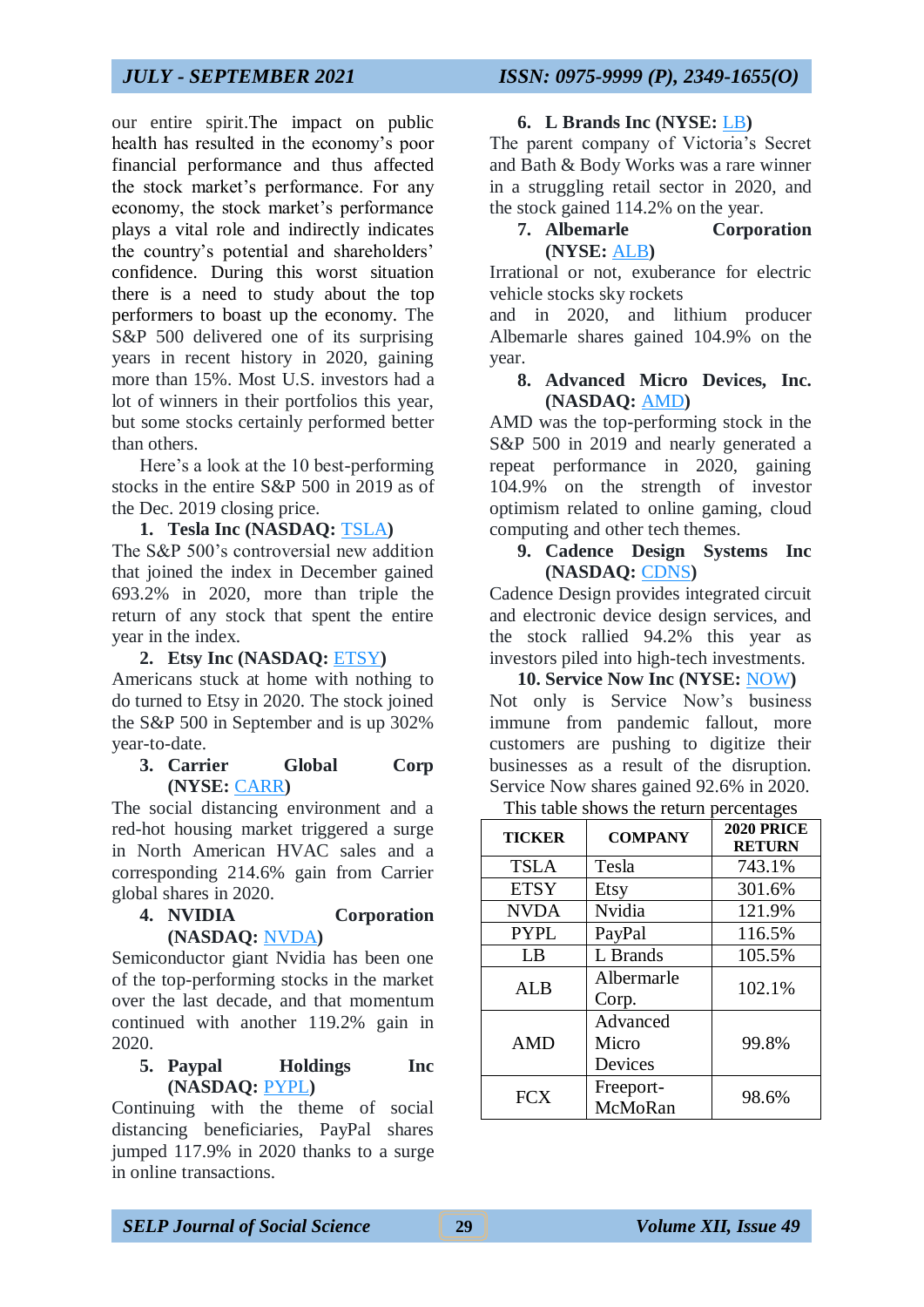## **Review of Literature:**

**1.** The impact of COVID-19 is not comparable with any other financial/global crises or pandemic because the challenges are much higher than any other previous crises as this crisis is equally impacting the much more integrated globe without much focus only on low-middle income economies, with the lowest historical rate of interest, and much higher spillover effects (Fernandes, 2020). COVID-19 has the potential to crash any economy if it is not managed properly.

*Rashmi Chaudhary (India), PritiBakhshi (India), Hemendra Gupta (India), Investment Management and Financial Innovations, Volume 17, Issue 3, 2020*

- 2. This paper examines relative stock market performance following the onset of the coronavirus pandemic for a sample of 80 stock markets. Weekly data on coronavirus cases and deaths are employed alongside Oxford indices on each nation's stringency and government support intensity. The results are broken down both by month and by geographical region.
- 3. In this paper, we examine the stock markets' response to the COVID-19 pandemic. Usingdaily COVID-19 confirmed cases and deaths and stock market returns data from 64countries over the period January 22, 2020 to April 17, 2020, we find that stock marketsresponded negatively to the growth in COVID-19 confirmed cases. That is, stock marketreturns declined as the number of confirmed cases increased. We further find that stockmarkets reacted more proactively to the growth in number of confirmed cases as compared

Research in International Business and Finance, 2020 – Elsevier

## **Research Gap:**

The authors and scholars found a topic for the problems. There is a gap in the studies for top performers, to attract more investors and to check the positive side of the problem. The present topic has chosen to fill this gap.

## **Objectives of the study:**

- 1. To analyse the performance of top ten performers of S&P 500 during the years 2019-20 and 2020-2021
- 2. To draw conclusions by comparing the two financial years 2019-20 and 2020-2021 performance of the selected top companies.

## **Research Methodology: Sample:**

Top ten performers monthly returns were considered according to S& P 500 Index. Two financial years' prices were considered. Financial years are 2019- 2020 and 2020-2021.

## **Data Collection:**

The present empirical study based on from secondary sources of information. Official websites were used to get the share prices. S&P 500 Index websites used to get the historical data.

## **Statistical Tools: Mean, Standard Deviation,**

## **Statistical Technique:**

To find the average return MEAN has used

To Find Risk Standard Deviation adopted for the available data

Price Change= (P0-P1)/P0

Where P0 is previous month closing price

 P1 is current month closing price

Return

The daily return for fund computed by using the following formula

Return=Nav t -Nav t-1 /Nav t-1

Nav  $t = Net$  Assets Value at the end of t

Nav  $t-1 =$  Net Assets Value at the end of  $t - 1$ 

The Average returns of selected mutual fund schemes have been worked out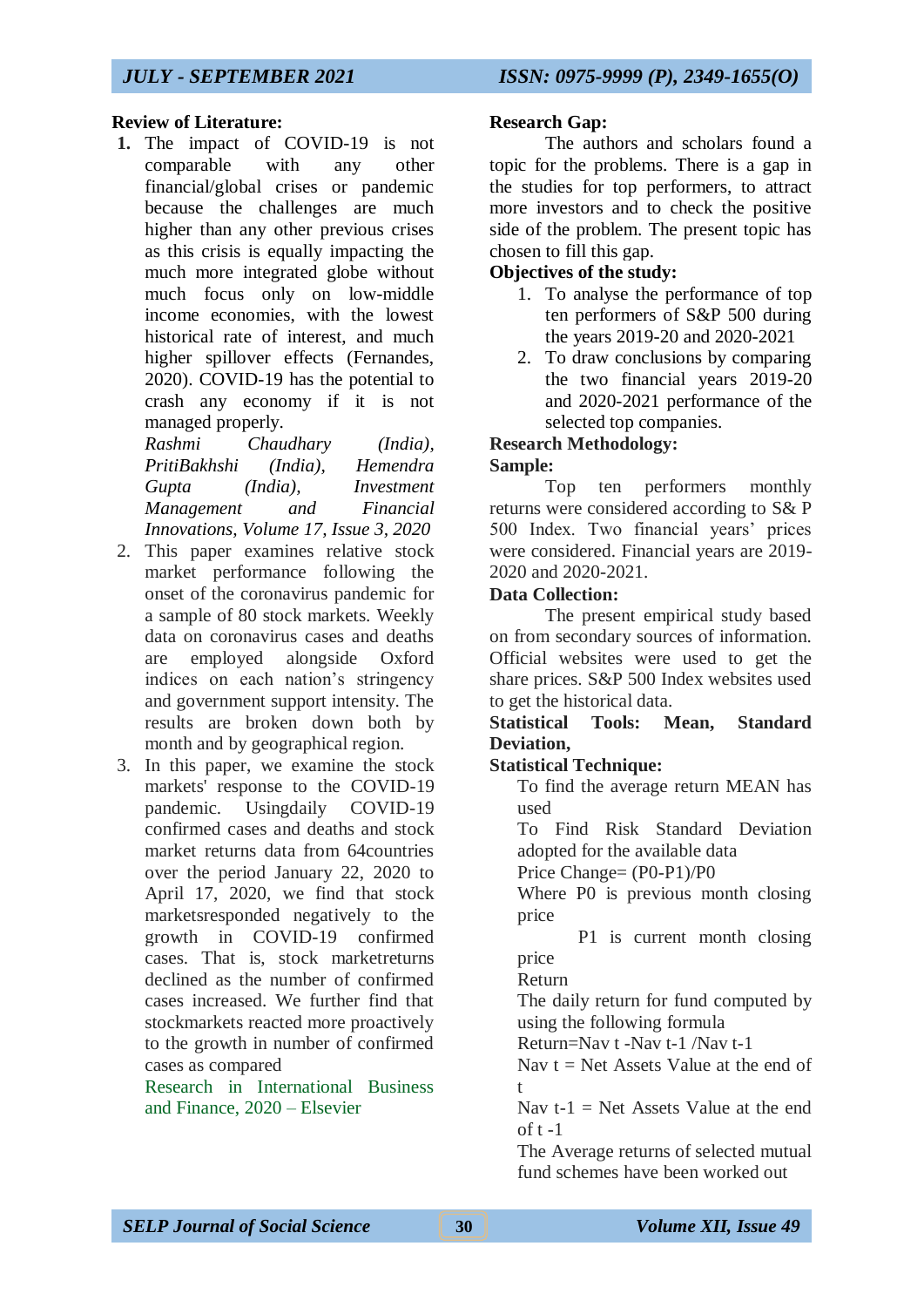using the daily return series by the following formula  $R p = \sum R pt/n$  $R p = Average Return$ R pt = Retun of Sample Mutual Funds Schemes  $N =$  Sample Period The Daily returns for the market index (NSE-Nifty 500) have been computed  $R_m =$  Market t – Market t-1 / Market t-1 Market  $t =$  Market value at the end of t Market  $t-1 =$  Market value at the end of  $t - 1$ The Average returns of markets have been worked out using the daily return series by the following formula  $R m = \sum R m t / n$  $R$  m = Average Return R mt =Return On Market

 $N =$  Sample period

#### **Measurement of Risk**

Standard Deviation that measures the dispersion around the mean standard

deviation how the portfolio return fluctuate during a given time period in relation to

the means of the portfolio return fluctuate during a given time period in relation to the

means of the portfolio low standard deviation means small fluctuations less risk and

vice-versa.

σ p = {1/n∑ (R pt –R p ) 2 } 1/2

σ p = Standard Deviation

 $R$  pt = Return of selected mutual fund schemes

 $R p = Average Return$ 

N= Sample period

Annualized Risk =  $\sigma$  p  $\times$  { Number of trading days} 1/2

### **Limitations:**

- 1. A company called, Carrier Global Corp (NYSE: CARR) data was not available for the year 2019-2020 financial year.
- 2. Conclusions drawn from the sources available

#### **Data Analysis:**

Data has analysed by choosing Closing prices of two financial years monthly. Financial years are 01-04- 2019 to 31-03-2020 and 01-04-2020 to 31-03-2021

Here clear comparison between two financial years were tabulated, with average return and Average risk.

| Date       | Close      | <b>Price change</b> | Date       | <b>Close</b> | <b>Price change</b>      |
|------------|------------|---------------------|------------|--------------|--------------------------|
| 01-04-2020 | 156.376007 | 0                   | 01-04-2019 | 47.738       | 0                        |
|            |            |                     |            |              |                          |
| 01-05-2020 | 167        | 0.067938766         | 01-05-2019 | 37.032       | 0.224265747              |
|            |            |                     |            |              | $\overline{\phantom{0}}$ |
| 01-06-2020 | 215.962006 | 0.293185665         | 01-06-2019 | 44.692       | 0.206848126              |
|            |            |                     |            |              |                          |
| 01-07-2020 | 286.152008 | 0.325010882         | 01-07-2019 | 48.322       | 0.081222544              |
|            |            |                     |            |              |                          |
| 01-08-2020 | 498.320007 | 0.741452071         | 01-08-2019 | 45.122       | 0.066222364              |
|            |            |                     |            |              |                          |
| 01-09-2020 | 429.01001  | 0.139087325         | 01-09-2019 | 48.174       | 0.067638798              |
|            |            |                     |            |              |                          |
| 01-10-2020 | 388.040009 | 0.09549894          | 01-10-2019 | 62.984       | 0.307427264              |
| 01-11-2020 | 567.599976 |                     | 01-11-2019 | 65.988       | $-0.04769462$            |

### **Tesla Inc (NASDAQ:** [TSLA\)](http://finance.yahoo.com/q?s=TSLA)

*SELP Journal of Social Science* **31** *Volume XII, Issue 49*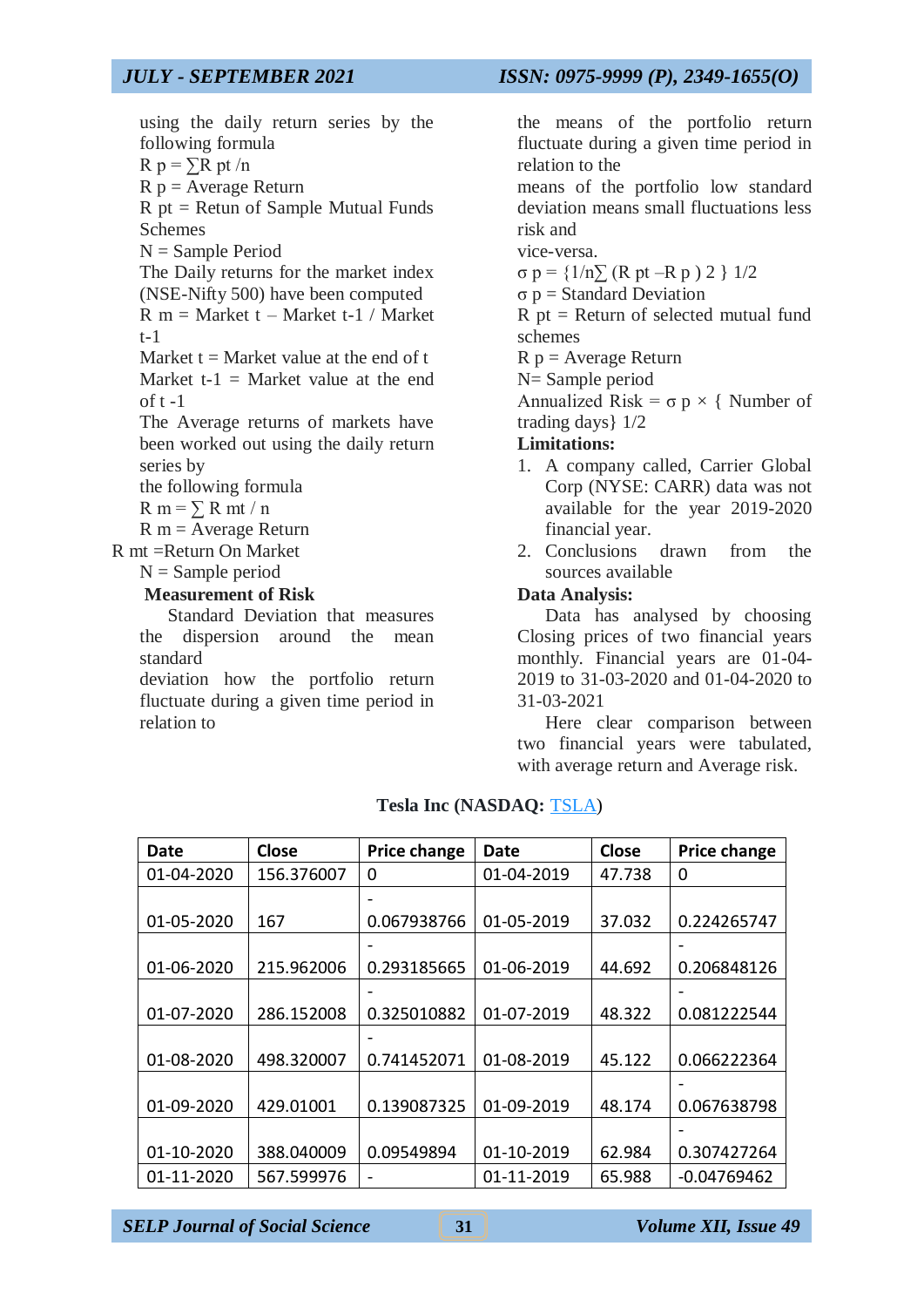|            |            | 0.462735705 |            |         |             |
|------------|------------|-------------|------------|---------|-------------|
|            |            |             |            |         |             |
| 01-12-2020 | 705.669983 | 0.243252313 | 01-12-2019 | 83.666  | 0.267897213 |
|            |            |             |            |         |             |
| 01-01-2021 | 793.530029 | 0.124505857 | 01-01-2020 | 130.114 | 0.555159778 |
|            |            |             |            |         |             |
| 01-02-2021 | 675.5      | 0.148740469 | 01-02-2020 | 133.598 | 0.026776589 |
| 01-03-2021 | 667.929993 | 0.011206524 | 01-03-2020 | 104.8   | 0.215557138 |
|            | Average    |             |            |         |             |
|            | Return     | 0.169413455 |            |         | 0.095874517 |
|            | Average    |             |            |         |             |
|            | Risk       | 0.277445315 |            |         | 0.2305357   |

1. **Etsy Inc (NASDAQ:** [ETSY](http://finance.yahoo.com/q?s=ETSY)**)**

| <b>Date</b> | <b>Close</b> | Price change                        | <b>Date</b>    | Close | Price change |
|-------------|--------------|-------------------------------------|----------------|-------|--------------|
| 01-04-2020  | 64.870003    |                                     | 01-04-2019     | 67.54 |              |
| 01-05-2020  | 80.980003    | $-0.248342828$                      | 01-05-2019     | 62.31 | 0.077435593  |
| 01-06-2020  | 106.230003   | $-0.311805372$                      | 01-06-2019     | 61.37 | 0.015085893  |
| 01-07-2020  | 118.379997   | $-0.114374411$                      | 01-07-2019     | 67.02 | 0.092064496  |
| 01-08-2020  | 119.699997   | $-0.011150532$                      | 01-08-2019     | 52.79 | 0.212324629  |
| 01-09-2020  | 121.629997   | $-0.016123643$                      | 01-09-2019     | 56.5  | 0.070278442  |
| 01-10-2020  | 121.589996   | 0.000328874                         | 01-10-2019     | 44.49 | 0.212566336  |
| 01-11-2020  | 160.699997   | $-0.32165476$                       | 01-11-2019     | 43.39 | 0.024724724  |
| 01-12-2020  | 177.910004   | $-0.107094009$                      | 01-12-2019     | 44.3  | 0.020972575  |
| 01-01-2021  | 199.089996   | $-0.11904891$                       | 01-01-2020     | 48.81 | 0.101805917  |
| 01-02-2021  | 220.270004   | $-0.10638409$                       | 01-02-2020     | 57.81 | 0.184388441  |
| 01-03-2021  | 201.669998   | 0.084441847                         | 01-03-2020     | 38.44 | 0.335063167  |
|             | Average      |                                     |                |       |              |
|             | Return       | $-0.115564349$                      |                |       | 0.03706277   |
|             | Average Risk | 0.131532475                         |                |       | 0.158895208  |
|             |              | 2. Carrier Global Corp (NYSE: CARR) |                |       |              |
|             | <b>Date</b>  | <b>Close</b>                        | Price change   |       |              |
|             | 01-04-2020   | 17.709999                           |                |       |              |
|             | 01-05-2020   | 20.469999                           | $-0.155844165$ |       |              |
|             | 01-06-2020   | 22.219999                           | $-0.085490967$ |       |              |
|             | 01-07-2020   | 27.24                               | $-0.225922647$ |       |              |
|             | 01-08-2020   | 29.85                               | $-0.095814978$ |       |              |
|             | 01-09-2020   | 30.540001                           | $-0.023115611$ |       |              |
|             | 01-10-2020   | 33.389999                           | $-0.093320167$ |       |              |
|             | 01-11-2020   | 38.07                               | $-0.140161759$ |       |              |
|             | 01-12-2020   | 37.720001                           | 0.009193564    |       |              |
|             | 01-01-2021   | 38.5                                | $-0.020678658$ |       |              |
|             | 01-02-2021   | 36.529999                           | 0.051168857    |       |              |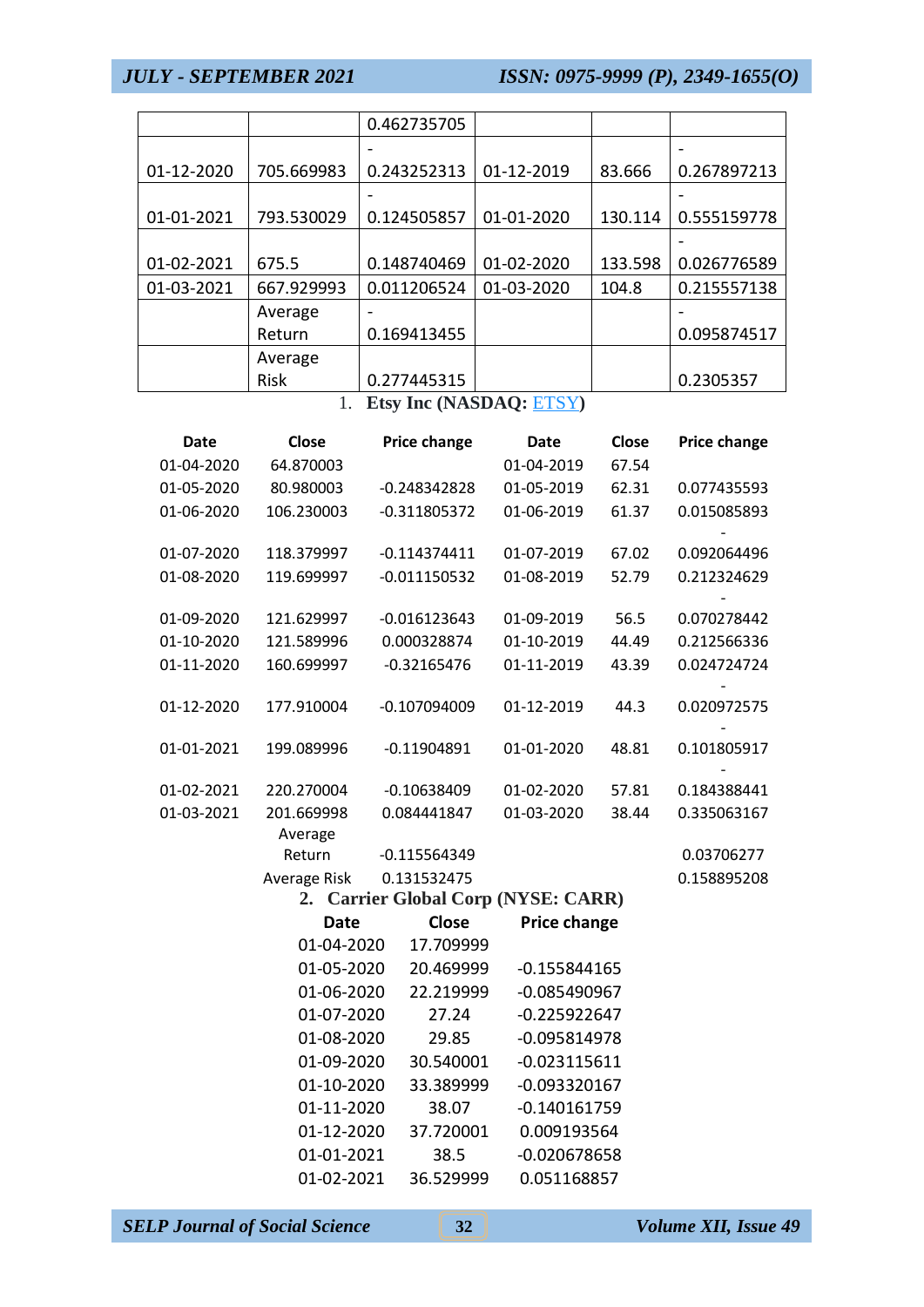| $01 - 03 - 2021$ | 42.220001   | $-0.155762446$ |
|------------------|-------------|----------------|
|                  | Average     |                |
|                  | Return      | -0.085068089   |
|                  | Average     |                |
|                  | <b>Risk</b> | 0.082762255    |

## **3. NVIDIA Corporation (NASDAQ:** [NVDA](http://finance.yahoo.com/q?s=NVDA)**)**

| Date       | Close          | Price change   | Date       | Close   | Price change  |
|------------|----------------|----------------|------------|---------|---------------|
| 01-04-2020 | 73.07          |                | 01-04-2019 | 45.25   |               |
| 01-05-2020 | 88.754997      | $-0.214657137$ | 01-05-2019 | 33.865  | 0.251602166   |
| 01-06-2020 | 94.977501      | -0.070108774   | 01-06-2019 | 41.0575 | $-0.21238732$ |
| 01-07-2020 | 106.147499     | $-0.117606779$ | 01-07-2019 | 42.18   | 0.027339732   |
| 01-08-2020 | 133.744995     | -0.259991957   | 01-08-2019 | 41.8775 | 0.007171669   |
| 01-09-2020 | 135.304993     | $-0.011663973$ | 01-09-2019 | 43.5175 | 0.039161914   |
| 01-10-2020 | 125.339996     | 0.073648406    | 01-10-2019 | 50.255  | 0.154822742   |
| 01-11-2020 | 134.014999     | $-0.06921177$  | 01-11-2019 | 54.185  | 0.078201172   |
| 01-12-2020 | 130.550003     | 0.025855285    | 01-12-2019 | 58.825  | 0.085632554   |
| 01-01-2021 | 129.897507     | 0.004998054    | 01-01-2020 | 59.1075 | 0.004802329   |
| 01-02-2021 | 137.145004     | $-0.055793965$ | 01-02-2020 | 67.5175 | 0.142283201   |
| 01-03-2021 | 133.482498     | 0.026705355    | 01-03-2020 | 65.9    | 0.023956751   |
|            | <b>Average</b> |                |            |         |               |
|            | Return         | -0.060711569   |            |         | 0.041990943   |
|            | <b>Average</b> |                |            |         |               |
|            | <b>Risk</b>    | 0.103317609    |            |         | 0.122314707   |

## 4. **Paypal Holdings Inc (NASDAQ:** [PYPL](http://finance.yahoo.com/q?s=PYPL)**)**

| Date             | Closing    | <b>Price change</b> | Date       | Close  | Price change |
|------------------|------------|---------------------|------------|--------|--------------|
| $01 - 04 - 2020$ | 123        |                     | 01-04-2019 | 112.77 |              |
| 01-05-2020       | 155.009995 | $-0.260243862$      | 01-05-2019 | 109.75 | 0.026780146  |
|                  |            |                     |            |        |              |
| $01-06-2020$     | 174.229996 | $-0.123992011$      | 01-06-2019 | 114.46 | 0.042915708  |
| $01-07-2020$     | 196.070007 | $-0.125351613$      | 01-07-2019 | 110.4  | 0.035470881  |
| $01-08-2020$     | 204.139999 | $-0.041158728$      | 01-08-2019 | 109.05 | 0.012228252  |
| 01-09-2020       | 197.029999 | 0.034829039         | 01-09-2019 | 103.59 | 0.050068839  |
|                  |            |                     |            |        |              |
| 01-10-2020       | 186.130005 | 0.055321494         | 01-10-2019 | 104.1  | 0.004923275  |
|                  |            |                     |            |        |              |
| 01-11-2020       | 214.119995 | $-0.15037871$       | 01-11-2019 | 108.01 | 0.037560078  |
|                  |            |                     |            |        |              |
| 01-12-2020       | 234.199997 | -0.093779201        | 01-12-2019 | 108.17 | 0.001481307  |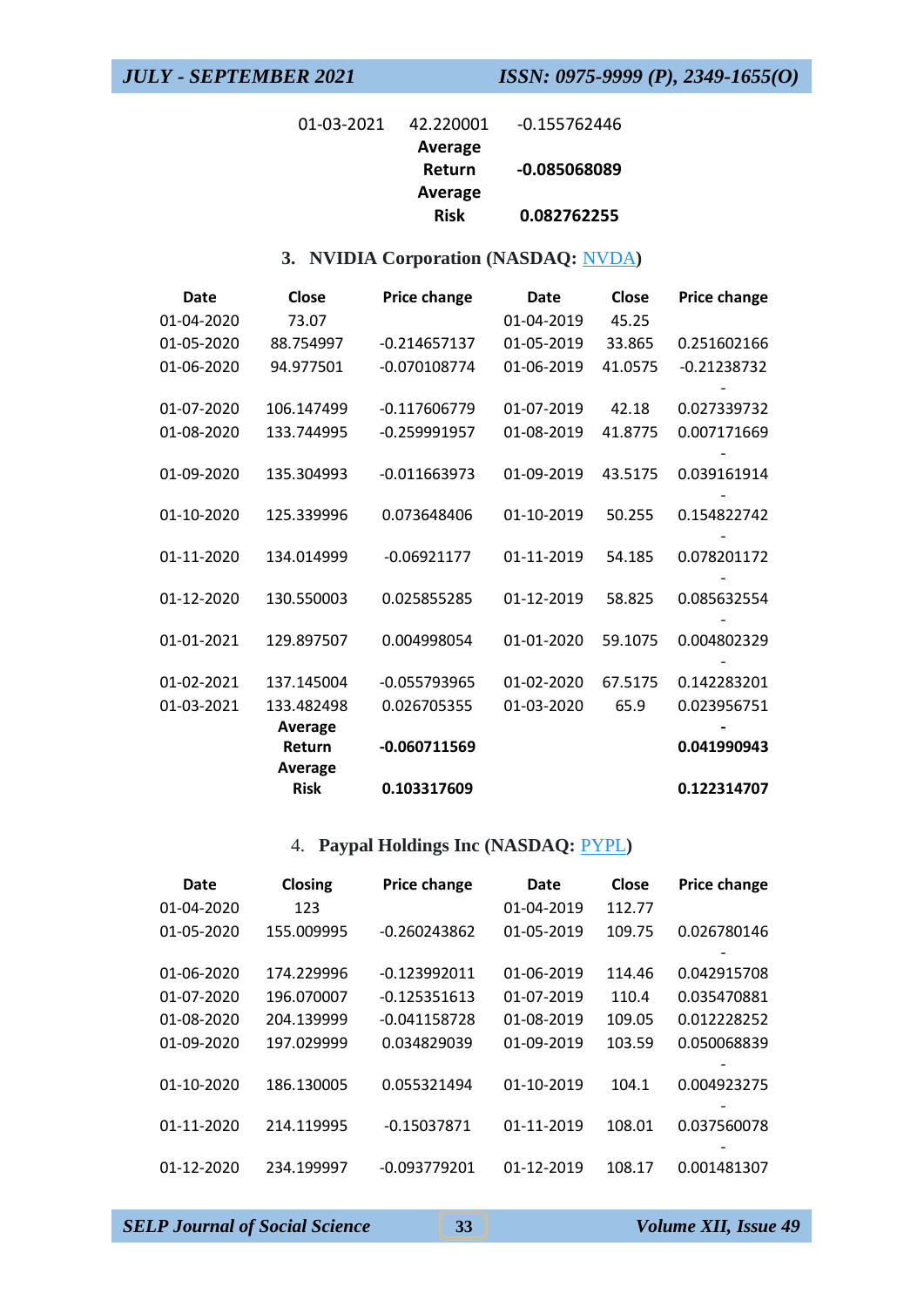-

| 01-01-2021 | 234.309998  | $-0.000469688$ | 01-01-2020 | 113.89 | 0.052879737 |
|------------|-------------|----------------|------------|--------|-------------|
|            |             |                |            |        |             |
| 01-02-2021 | 259.850006  | $-0.109000931$ | 01-02-2020 | 107.99 | 0.051804382 |
| 01-03-2021 | 242.839996  | 0.06546088     | 01-03-2020 | 95.74  | 0.113436431 |
|            | Average     |                |            |        |             |
|            | Return      | $-0.068069394$ |            |        | 0.013638984 |
|            | Average     |                |            |        |             |
|            | <b>Risk</b> | 0.100691838    |            |        | 0.049205968 |

## 5. **L Brands Inc (NYSE:** [LB](http://finance.yahoo.com/q?s=LB)**)**

| Date       | Closing      | <b>Price Change</b> | Date       | Close | <b>Price Change</b> |
|------------|--------------|---------------------|------------|-------|---------------------|
| 01-04-2020 | 11.89        |                     | 01-04-2019 | 25.64 |                     |
| 01-05-2020 | 16.190001    | $-0.361648528$      | 01-05-2019 | 22.46 | 0.124024966         |
| 01-06-2020 | 14.97        | 0.075355215         | 01-06-2019 | 26.1  | 0.162065947         |
| 01-07-2020 | 24.41        | $-0.630594522$      | 01-07-2019 | 25.95 | 0.005747088         |
| 01-08-2020 | 29.4         | $-0.204424416$      | 01-08-2019 | 16.51 | 0.363776518         |
| 01-09-2020 | 31.809999    | $-0.081972755$      | 01-09-2019 | 19.59 | 0.186553604         |
| 01-10-2020 | 32.009998    | $-0.0062873$        | 01-10-2019 | 17.04 | 0.130168402         |
|            |              |                     |            |       |                     |
| 01-11-2020 | 38.810001    | $-0.212433721$      | 01-11-2019 | 19.14 | 0.123239312         |
| 01-12-2020 | 37.189999    | 0.04174187          | 01-12-2019 | 18.12 | 0.053291434         |
| 01-01-2021 | 40.759998    | -0.095993522        | 01-01-2020 | 23.16 | 0.278145625         |
| 01-02-2021 | 54.66        | $-0.341020674$      | 01-02-2020 | 21.66 | 0.064766839         |
| 01-03-2021 | 61.860001    | -0.131723399        | 01-03-2020 | 11.56 | 0.466297322         |
|            | Average      |                     |            |       |                     |
|            | Return       | $-0.177181978$      |            |       | 0.041642553         |
|            | Average Risk | 0.206656555         |            |       | 0.228846174         |

## 6. **Albemarle Corporation (NYSE:** [ALB](http://finance.yahoo.com/q?s=ALB)**)**

| Closing    | <b>Price change</b> | Date       | Close | <b>Price change</b> |
|------------|---------------------|------------|-------|---------------------|
| 61.43      |                     | 01-04-2019 | 75.06 |                     |
| 76.519997  | $-0.245645401$      | 01-05-2019 | 63.3  | 0.156674651         |
| 77.209999  | $-0.009017277$      | 01-06-2019 | 70.41 | $-0.112322356$      |
| 82.459999  | $-0.067996374$      | 01-07-2019 | 72.96 | $-0.036216373$      |
| 91.010002  | $-0.103686674$      | 01-08-2019 | 61.73 | 0.153919945         |
| 89.279999  | 0.019008933         | 01-09-2019 | 69.52 | $-0.12619467$       |
| 93.209999  | $-0.044018818$      | 01-10-2019 | 60.74 | 0.126294525         |
| 135.970001 | $-0.458749088$      | 01-11-2019 | 65.38 | $-0.076391091$      |
| 147.520004 | $-0.08494523$       | 01-12-2019 | 73.04 | $-0.117161278$      |
| 162.660004 | $-0.102630149$      | 01-01-2020 | 80.28 | -0.099123739        |
| 157.210007 | 0.033505452         | 01-02-2020 | 81.85 | $-0.01955654$       |
| 146.110001 | 0.070606231         | 01-03-2020 | 56.37 | 0.311301156         |
|            |                     |            |       |                     |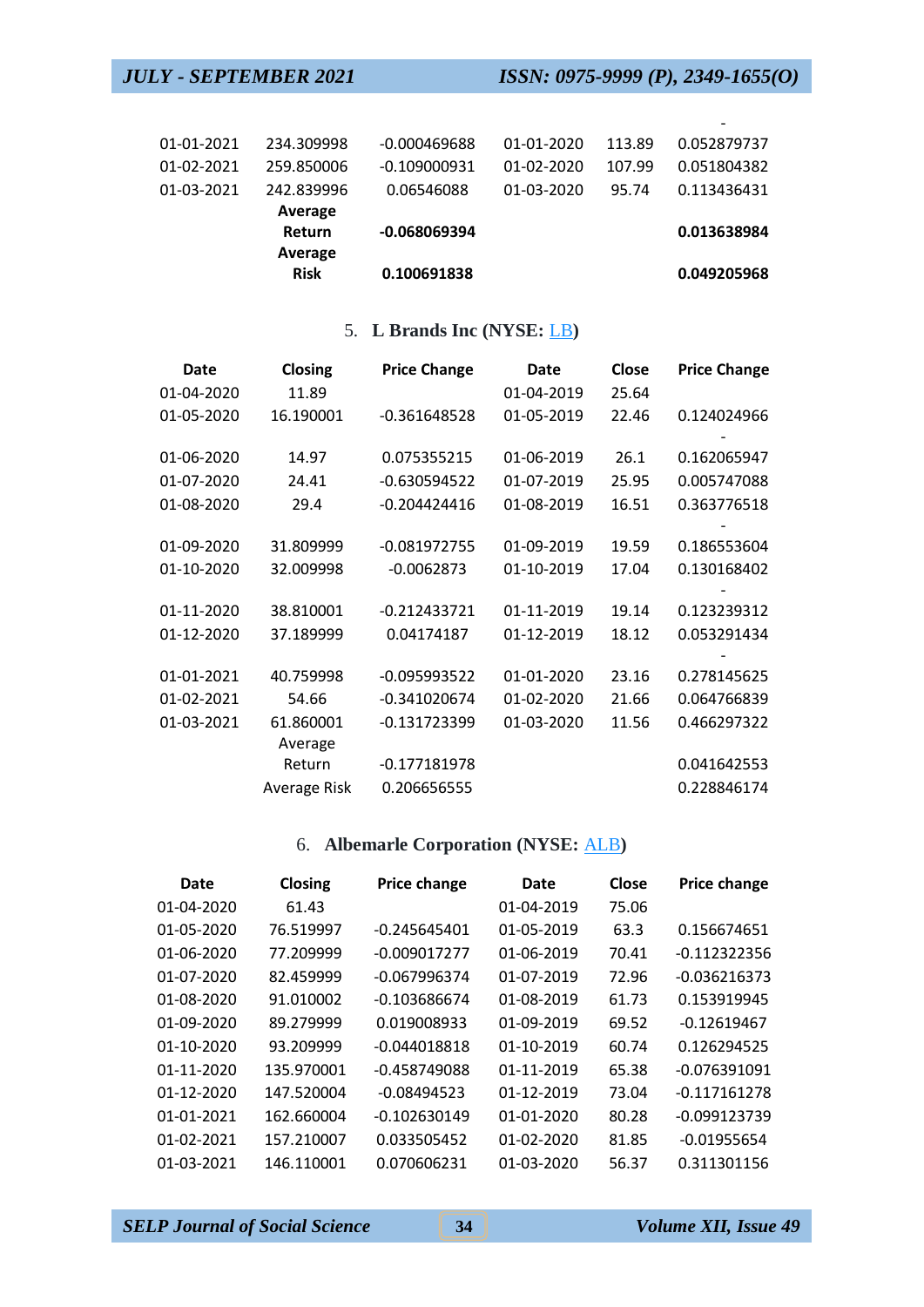| Average     |             |             |
|-------------|-------------|-------------|
| Return      | -0.0903244  | 0.014656748 |
| Average     |             |             |
| <b>Risk</b> | 0.149218013 | 0.147769198 |

## 7. **Advanced Micro Devices, Inc. (NASDAQ:** [AMD](http://finance.yahoo.com/q?s=AMD)**)**

| <b>Date</b> | Closing        | <b>Price Change</b> | Date       | Close | Price change |
|-------------|----------------|---------------------|------------|-------|--------------|
| 01-04-2020  | 52.389999      |                     | 01-04-2019 | 27.63 |              |
| 01-05-2020  | 53.799999      | $-0.026913534$      | 01-05-2019 | 27.41 | 0.007962324  |
| 01-06-2020  | 52.610001      | 0.022118922         | 01-06-2019 | 30.37 | 0.107989821  |
| 01-07-2020  | 77.43          | -0.471773399        | 01-07-2019 | 30.45 | 0.002634178  |
| 01-08-2020  | 90.82          | -0.172930389        | 01-08-2019 | 31.45 | 0.032840721  |
| 01-09-2020  | 81.989998      | 0.097225303         | 01-09-2019 | 28.99 | 0.078219425  |
| 01-10-2020  | 75.290001      | 0.081717248         | 01-10-2019 | 33.93 | 0.170403587  |
| 01-11-2020  | 92.660004      | -0.230707966        | 01-11-2019 | 39.15 | 0.153846213  |
| 01-12-2020  | 91.709999      | 0.01025259          | 01-12-2019 | 45.86 | 0.171392047  |
| 01-01-2021  | 85.639999      | 0.066186894         | 01-01-2020 | 47    | 0.024858242  |
| 01-02-2021  | 84.510002      | 0.013194734         | 01-02-2020 | 45.48 | 0.032340426  |
| 01-03-2021  | 78.5           | 0.071115866         | 01-03-2020 | 45.48 | O            |
|             | <b>Average</b> |                     |            |       |              |
|             | Return         | -0.049137612        |            |       | 0.049585694  |
|             | <b>Average</b> |                     |            |       |              |
|             | <b>Risk</b>    | 0.174986603         |            |       | 0.086964296  |

## 8. **Cadence Design Systems Inc (NASDAQ:** [CDNS](http://finance.yahoo.com/q?s=CDNS)**)**

|                |                     |                |            | <b>Price</b> |
|----------------|---------------------|----------------|------------|--------------|
| <b>Closing</b> | <b>Price Change</b> | Date           | Close      | Change       |
| 81.129997      |                     | 01-04-2019     | 69.38      |              |
| 91.290001      | $-0.125231164$      | 01-05-2019     | 63.57      | 0.083741673  |
|                |                     |                |            | 0.113890168  |
|                |                     |                |            |              |
| 109.25         | $-0.138495218$      | 01-07-2019     | 73.91      | 0.043779213  |
| 110.910004     | $-0.015194545$      | 01-08-2019     | 68.48      | 0.073467741  |
| 106.629997     | 0.038589909         | 01-09-2019     | 66.08      | 0.035046742  |
| 109.370003     | $-0.02569639$       | 01-10-2019     | 65.35      | 0.011047276  |
|                |                     |                |            |              |
| 116.300003     | $-0.063362895$      | 01-11-2019     | 70.25      | 0.074980905  |
| 136.429993     | $-0.173086754$      | 01-12-2019     | 69.36      | 0.012669025  |
|                | 95.959999           | $-0.051155635$ | 01-06-2019 | 70.81        |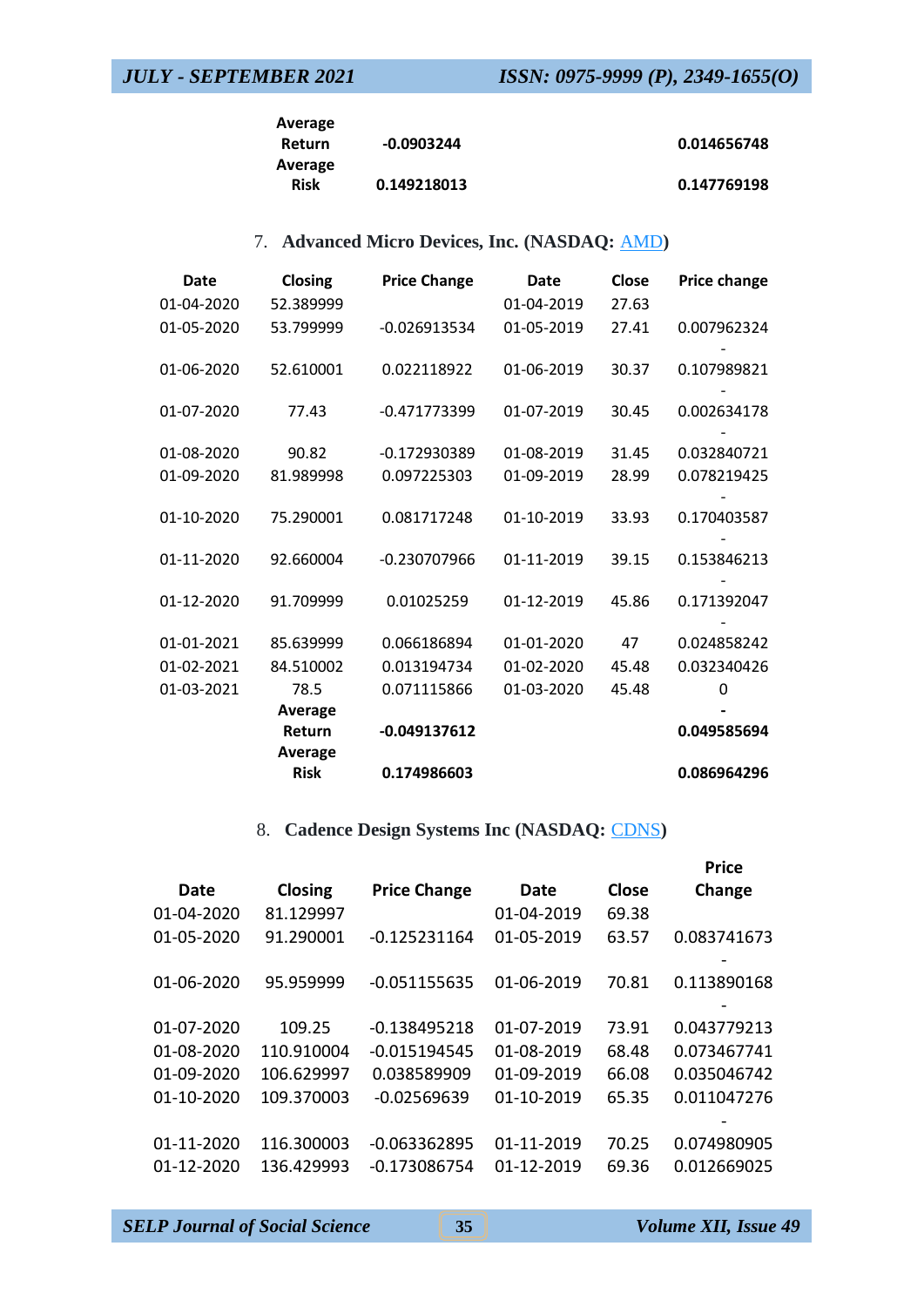|                  | Average<br><b>Risk</b> | 0.073907534    |                  |       | 0.065412581 |
|------------------|------------------------|----------------|------------------|-------|-------------|
|                  | Average<br>Return      | $-0.051123912$ |                  |       | 0.00254328  |
| 01-03-2021       | 136.990005             | 0.029059403    | 01-03-2020       | 66.04 | 0.001511914 |
| $01 - 02 - 2021$ | 141.089996             | $-0.082061485$ | $01 - 02 - 2020$ | 66.14 | 0.082790208 |
| 01-01-2021       | 130.389999             | 0.044271746    | 01-01-2020       | 72.11 | 0.039648212 |
|                  |                        |                |                  |       |             |

#### 9. **ServiceNow Inc (NYSE:** [NOW](http://finance.yahoo.com/q?s=NOW)**)**

| Date       | Close       | <b>Price Change</b> | Date       | Close  | <b>Price Change</b> |
|------------|-------------|---------------------|------------|--------|---------------------|
| 01-04-2020 | 351.540009  |                     | 01-04-2019 | 271.51 |                     |
| 01-05-2020 | 387.929993  | $-0.10351591$       | 01-05-2019 | 261.93 | 0.035284213         |
| 01-06-2020 | 405.059998  | $-0.044157465$      | 01-06-2019 | 274.57 | $-0.048257223$      |
| 01-07-2020 | 439.200012  | -0.084283845        | 01-07-2019 | 277.39 | $-0.010270634$      |
| 01-08-2020 | 482.019989  | $-0.097495391$      | 01-08-2019 | 261.84 | 0.056058323         |
| 01-09-2020 | 485         | $-0.006182339$      | 01-09-2019 | 253.85 | 0.03051478          |
| 01-10-2020 | 497.570007  | $-0.02591754$       | 01-10-2019 | 247.26 | 0.025960255         |
| 01-11-2020 | 534.549988  | $-0.074321162$      | 01-11-2019 | 283.04 | $-0.144706037$      |
| 01-12-2020 | 550.429993  | $-0.02970724$       | 01-12-2019 | 282.32 | 0.002543817         |
| 01-01-2021 | 543.159973  | 0.013207892         | 01-01-2020 | 338.23 | -0.198037697        |
| 01-02-2021 | 533.460022  | 0.017858369         | 01-02-2020 | 326.09 | 0.035892779         |
| 01-03-2021 | 500.109985  | 0.062516469         | 01-03-2020 | 286.58 | 0.121162898         |
|            | Average     |                     |            |        |                     |
|            | Return      | -0.033818015        |            |        | $-0.00853223$       |
|            | Average     |                     |            |        |                     |
|            | <b>Risk</b> | 0.053115043         |            |        | 0.091520507         |

#### **Findings:**

- 1. Average returns and risk are varying for the years 2019-2020 and 2020-2021
- 2. There a positive increase on the prices of all 10 companies at the end of the financial year 2020- 2021
- 3. Their innovations led the companies as top performers from the world markets.

### **Suggestions:**

- 1. It is clear that investors can opt for the diversified portfolio
- 2. The concept of Wealth maximisation almost reached its aim
- **3.** Need to develop other manufacturing sectors**.**

#### **Scope for further Research:**

Always there is a scope for further research, application of correlation and regression can give more clear picture about the performance of the companies **References**

Al-Awadhi, Abdullah Khaled Alsaifi, Ahmad Al-Awadhi, and Salah Alhammadi. 2020. Death and contagious infectious diseases: Impact of the COVID-19 virus on stock market returns. *Journal of Behavioral and Experimental Finance* 27: 100326. [**[Google Scholar](https://scholar.google.com/scholar_lookup?title=Death+and+contagious+infectious+diseases:+Impact+of+the+COVID-19+virus+on+stock+market+returns&author=Al-Awadhi,+Abdullah+Khaled+Alsaifi&author=Ahmad+Al-Awadhi&author=and+Salah+Alhammadi&publication_year=2020&journal=Journal+of+Behavioral+and+Experimental+Finance&volume=27&pages=100326&doi=10.1016/j.jbef.2020.100326&pmid=32292707)**] [**[CrossRef](https://doi.org/10.1016/j.jbef.2020.100326)**] [**[PubMed](https://www.ncbi.nlm.nih.gov/pubmed/32292707)**]

Alber, Nader. 2020. The Effect of Coronavirus Spread on Stock Markets: The Case of the Worst 6 Countries. Available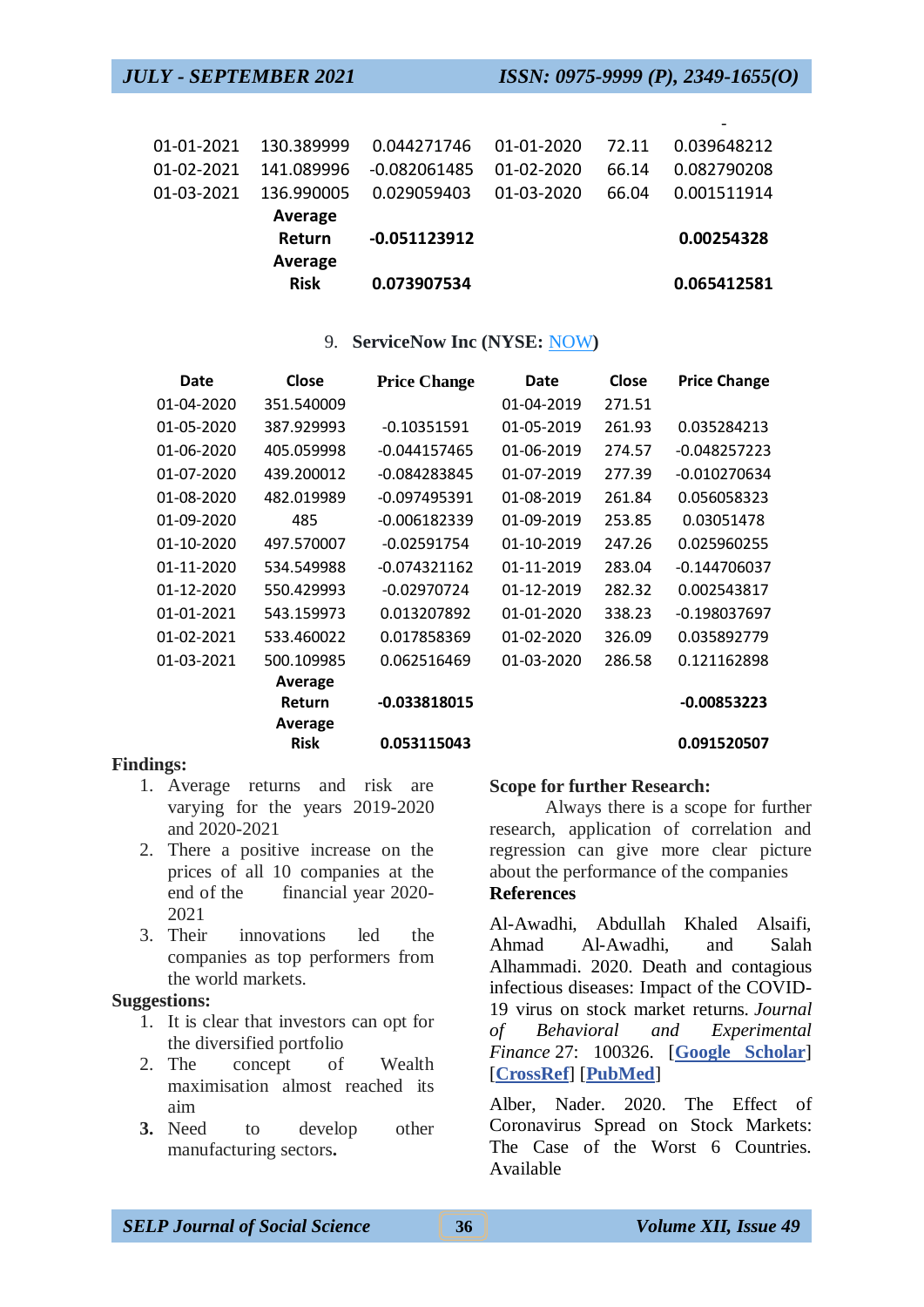online: **[https://ssrn.com/abstract=357808](https://ssrn.com/abstract=3578080) [0](https://ssrn.com/abstract=3578080)** (accessed on 10 April 2021).

Ashraf, Badar Nadeem. 2020. Stock markets' reaction to COVID-19: Cases or fatalities? *Research in International Business and Finance* 54: 101249. [**[Google Scholar](https://scholar.google.com/scholar_lookup?title=Stock+markets%E2%80%99+reaction+to+COVID-19:+Cases+or+fatalities?&author=Ashraf,+Badar+Nadeem&publication_year=2020&journal=Research+in+International+Business+and+Finance&volume=54&pages=101249&doi=10.1016/j.ribaf.2020.101249)**] [**[CrossRef](https://doi.org/10.1016/j.ribaf.2020.101249)**]

Ashraf, Badar Nadeem. 2021. Stock markets' reaction to COVID-19: Moderating role of national culture. *Finance Research Letters*. forthcoming. [**[Google Scholar](https://scholar.google.com/scholar_lookup?title=Stock+markets%E2%80%99+reaction+to+COVID-19:+Moderating+role+of+national+culture&author=Ashraf,+Badar+Nadeem&publication_year=2021&journal=Finance+Research+Letters)**]

Baker, Scott R., Nicholas Bloom, Steven J. Davis, Kyle J. Kost, Marco C. Sammon, and TasaneeyaViratyosin. 2020. *The Unprecedented Stock Market Impact of COVID-19*. Working Paper 26945. Cambridge, MA: National Bureau of Economic Research. [**[Google Scholar](https://scholar.google.com/scholar_lookup?title=The+Unprecedented+Stock+Market+Impact+of+COVID-19&author=Baker,+Scott+R.&author=Nicholas+Bloom&author=Steven+J.+Davis&author=Kyle+J.+Kost&author=Marco+C.+Sammon&author=and+Tasaneeya+Viratyosin&publication_year=2020)**]

Bird, Graham, Eric Pentecost, and Thomas Willett. 2021. Modern Monetary Theory and the policy response to COVID-19: Old wine in new bottles. *World Economy*. forthcoming. [**[Google Scholar](https://scholar.google.com/scholar_lookup?title=Modern+Monetary+Theory+and+the+policy+response+to+COVID-19:+Old+wine+in+new+bottles&author=Bird,+Graham&author=Eric+Pentecost&author=and+Thomas+Willett&publication_year=2021&journal=World+Economy)**]

Botoc, Claudio, and Sorin Gabriel Anton. 2020. New empirical evidence on CEE's stock markets integration. *World Economy* 43: 2785–802. [**[Google Scholar](https://scholar.google.com/scholar_lookup?title=New+empirical+evidence+on+CEE%E2%80%99s+stock+markets+integration&author=Bo%C5%A3oc,+Claudio&author=and+Sorin+Gabriel+Anton&publication_year=2020&journal=World+Economy&volume=43&pages=2785%E2%80%93802&doi=10.1111/twec.12961)**] [**[CrossRef](https://doi.org/10.1111/twec.12961)**]

Burdekin, Richard C. K. 2020a. The money explosion of 2020, monetarism and inflation: Plagued by history? *Modern Economy* 11: 1887–900. [**[Google Scholar](https://scholar.google.com/scholar_lookup?title=The+money+explosion+of+2020,+monetarism+and+inflation:+Plagued+by+history?&author=Burdekin,+Richard+C.+K.&publication_year=2020a&journal=Modern+Economy&volume=11&pages=1887%E2%80%93900&doi=10.4236/me.2020.1111126)**] [**[CrossRef](https://doi.org/10.4236/me.2020.1111126)**]

Burdekin, Richard C. K. 2020b. Economic and financial effects of the 1918–1919 Spanish Flu pandemic. *Journal of Infectious Diseases & Therapy* 8: 1000439. [**[Google Scholar](https://scholar.google.com/scholar_lookup?title=Economic+and+financial+effects+of+the+1918%E2%80%931919+Spanish+Flu+pandemic&author=Burdekin,+Richard+C.+K.&publication_year=2020b&journal=Journal+of+Infectious+Diseases+&+Therapy&volume=8&pages=1000439)**]

Burdekin, Richard C. K. 2021. Death and the stock market: International evidence from the Spanish Flu. *Applied Economics Letters*. forthcoming. [**[Google Scholar](https://scholar.google.com/scholar_lookup?title=Death+and+the+stock+market:+International+evidence+from+the+Spanish+Flu&author=Burdekin,+Richard+C.+K.&publication_year=2021&journal=Applied+Economics+Letters)**]

Burdekin, Richard C. K., and Ran Tao. 2021. The golden hedge: From global financial crisis to global pandemic. *Economic Modelling* 95: 170– 80. [**[Google Scholar](https://scholar.google.com/scholar_lookup?title=The+golden+hedge:+From+global+financial+crisis+to+global+pandemic&author=Burdekin,+Richard+C.+K.&author=and+Ran+Tao&publication_year=2021&journal=Economic+Modelling&volume=95&pages=170%E2%80%9380&doi=10.1016/j.econmod.2020.12.009)**] [**[CrossRef](https://doi.org/10.1016/j.econmod.2020.12.009)**]

Chan-Lau, Jorge A., and Yunhui Zhao. 2020. *Hang in There: Stock Market Reactions to Withdrawals of COVID-19 Stimulus Measures*. Working Paper 20/285. Washington, DC: International Monetary Fund. [**[Google Scholar](https://scholar.google.com/scholar_lookup?title=Hang+in+There:+Stock+Market+Reactions+to+Withdrawals+of+COVID-19+Stimulus+Measures&author=Chan-Lau,+Jorge+A.&author=and+Yunhui+Zhao&publication_year=2020)**]

Cox, Josue, Daniel L. Greenwald, and Sydney C. Ludvigson. 2020. *What Explains the COVID-19 Stock Market?* Working Paper 27784. Cambridge, MA: National Bureau of Economic Research. [**[Google Scholar](https://scholar.google.com/scholar_lookup?title=What+Explains+the+COVID-19+Stock+Market?&author=Cox,+Josue&author=Daniel+L.+Greenwald&author=and+Sydney+C.+Ludvigson&publication_year=2020)**]

Friedman, Milton. 2005. A natural experiment in monetary policy covering three episodes of growth and decline in the economy and the stock market. *Journal of Economic Perspectives* 19: 145–50. [**[Google Scholar](https://scholar.google.com/scholar_lookup?title=A+natural+experiment+in+monetary+policy+covering+three+episodes+of+growth+and+decline+in+the+economy+and+the+stock+market&author=Friedman,+Milton&publication_year=2005&journal=Journal+of+Economic+Perspectives&volume=19&pages=145%E2%80%9350&doi=10.1257/089533005775196787)**] [**[CrossRef](https://doi.org/10.1257/089533005775196787)**]

Greenwood, John, and Steve H. Hanke. 2021. The money boom is already here. Available

online: **[https://www.wsj.com/articles/the](https://www.wsj.com/articles/the-money-boom-is-already-here-11613944730)[money-boom-is-already-here-](https://www.wsj.com/articles/the-money-boom-is-already-here-11613944730)**

**[11613944730](https://www.wsj.com/articles/the-money-boom-is-already-here-11613944730)** (accessed on 10 April 2021).

Hale, Thomas, Noam Angrist, Thomas Boby, Emily Cameron-Blake, Laura Hallas, Beatriz Kira, Saptarshi Majumdar, Anna Petherick, Toby Phillips, Helen Tatlow, and et al. 2020. *Variation in Government Responses to COVID-19*. Working Paper 2020/032. Oxford, UK: Blavatnik School of Government, Oxford University. [**[Google Scholar](https://scholar.google.com/scholar_lookup?title=Variation+in+Government+Responses+to+COVID-19&author=Hale,+Thomas&author=Noam+Angrist&author=Thomas+Boby&author=Emily+Cameron-Blake&author=Laura+Hallas&author=Beatriz+Kira&author=Saptarshi+Majumdar&author=Anna+Petherick&author=Toby+Phillips&author=Helen+Tatlow&publication_year=2020)**]

Harjoto, MaretnoAgus, Fabrizio Rossi, and John K. Paglia. 2021. COVID-19: Stock market reactions to the shock and the stimulus. *Applied Economics Letters*. forthcoming. [**[Google Scholar](https://scholar.google.com/scholar_lookup?title=COVID-19:+Stock+market+reactions+to+the+shock+and+the+stimulus&author=Harjoto,+Maretno+Agus&author=Fabrizio+Rossi&author=and+John+K.+Paglia&publication_year=2021&journal=Applied+Economics+Letters)**]

Harris, Richard D. F., and Elias Tzavalis. 1999. Inference for unit roots in dynamic panels where the time dimension is fixed. *Journal of Econometrics* 91: 201– 26. [**[Google Scholar](https://scholar.google.com/scholar_lookup?title=Inference+for+unit+roots+in+dynamic+panels+where+the+time+dimension+is+fixed&author=Harris,+Richard+D.+F.&author=and+Elias+Tzavalis&publication_year=1999&journal=Journal+of+Econometrics&volume=91&pages=201%E2%80%9326&doi=10.1016/S0304-4076(98)00076-1)**] [**[CrossRef](https://doi.org/10.1016/S0304-4076(98)00076-1)**]

Just, Malgorzata, and KrzystofEchaust. 2020. Stock market returns, volatility,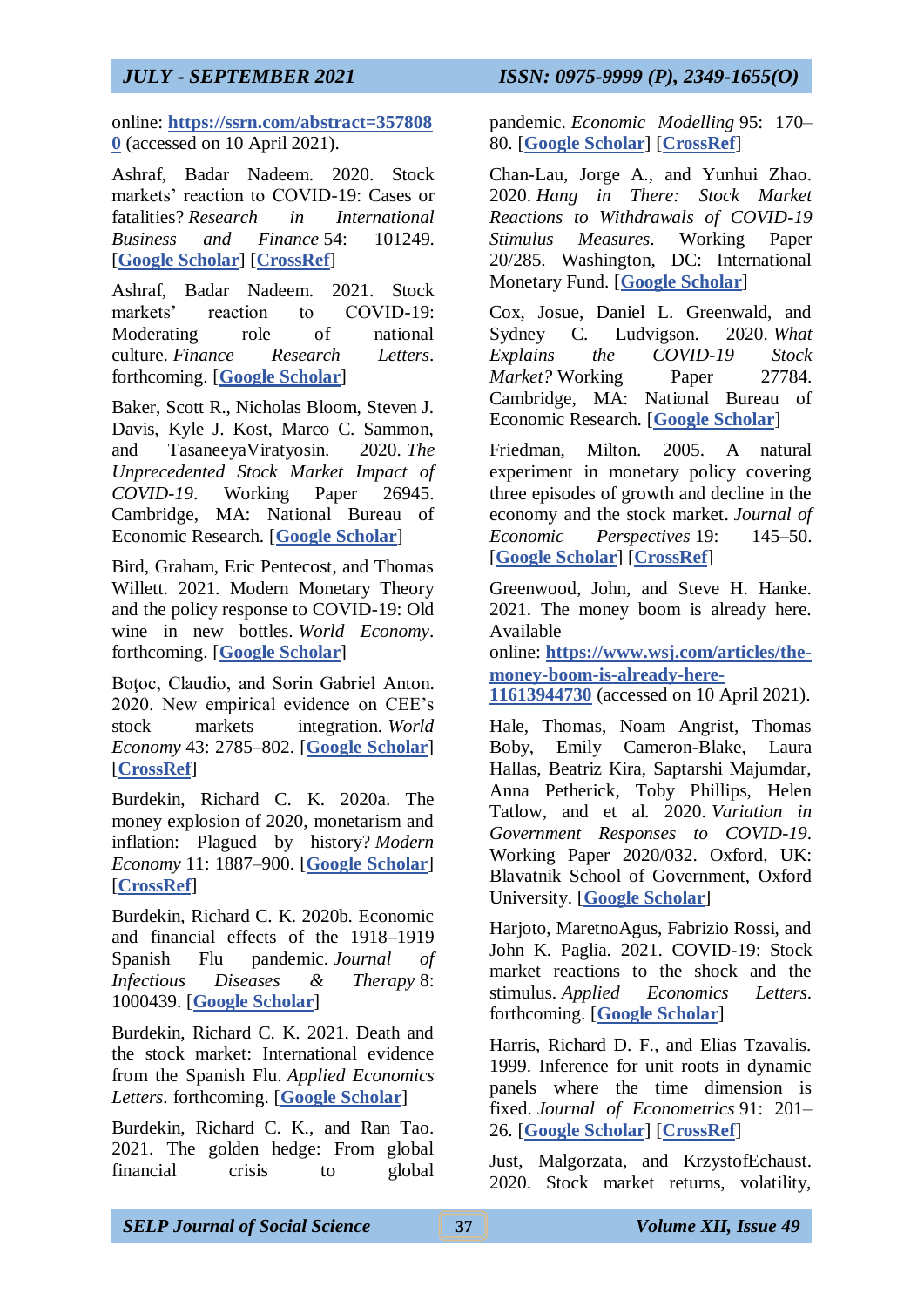correlation and liquidity during the COVID-19 crisis: Evidence from the Markov switching approach. *Finance Research Letters* 37: 101775. [**[Google](https://scholar.google.com/scholar_lookup?title=Stock+market+returns,+volatility,+correlation+and+liquidity+during+the+COVID-19+crisis:+Evidence+from+the+Markov+switching+approach&author=Just,+Malgorzata&author=and+Krzystof+Echaust&publication_year=2020&journal=Finance+Research+Letters&volume=37&pages=101775&doi=10.1016/j.frl.2020.101775&pmid=33013236)  [Scholar](https://scholar.google.com/scholar_lookup?title=Stock+market+returns,+volatility,+correlation+and+liquidity+during+the+COVID-19+crisis:+Evidence+from+the+Markov+switching+approach&author=Just,+Malgorzata&author=and+Krzystof+Echaust&publication_year=2020&journal=Finance+Research+Letters&volume=37&pages=101775&doi=10.1016/j.frl.2020.101775&pmid=33013236)**] [**[CrossRef](https://doi.org/10.1016/j.frl.2020.101775)**] [**[PubMed](https://www.ncbi.nlm.nih.gov/pubmed/33013236)**]

Khan, Karamat, Huawei Zhao, Han Zhang, Huilin Yang, Muhammad Haroon Shah, and Atif Jahanger. 2020. The impact of COVID-19 pandemic on stock markets: An empirical analysis of world major stock indices. *Journal of Asian Finance, Economics, and Business* 7: 463–74. [**[Google Scholar](https://scholar.google.com/scholar_lookup?title=The+impact+of+COVID-19+pandemic+on+stock+markets:+An+empirical+analysis+of+world+major+stock+indices&author=Khan,+Karamat&author=Huawei+Zhao&author=Han+Zhang&author=Huilin+Yang&author=Muhammad+Haroon+Shah&author=and+Atif+Jahanger&publication_year=2020&journal=Journal+of+Asian+Finance,+Economics,+and+Business&volume=7&pages=463%E2%80%9374&doi=10.13106/jafeb.2020.vol7.no7.463)**] [**[CrossRef](https://doi.org/10.13106/jafeb.2020.vol7.no7.463)**]

Magalhaes, Luciana, and Samantha Pearson. 2020. Brazil's president promised economic change: Now he is writing Covid−19 relief checks. Available online: **[https://www.wsj.com/articles/bra](https://www.wsj.com/articles/brazils-president-promised-economic-change-now-he-is-writing-covid-19-relief-checks-11605186008) [zils-president-promised-economic](https://www.wsj.com/articles/brazils-president-promised-economic-change-now-he-is-writing-covid-19-relief-checks-11605186008)[change-now-he-is-writing-covid-19](https://www.wsj.com/articles/brazils-president-promised-economic-change-now-he-is-writing-covid-19-relief-checks-11605186008) [relief-checks-11605186008](https://www.wsj.com/articles/brazils-president-promised-economic-change-now-he-is-writing-covid-19-relief-checks-11605186008)** (accessed on 10 April 2021).

Malnick, Edward. 2020. Boris Johnson exclusive interview: We will not need another national lockdown. Available online: **[https://www.telegraph.co.uk/poli](https://www.telegraph.co.uk/politics/2020/07/18/boris-johnson-exclusive-interview-will-not-need-another-national/) [tics/2020/07/18/boris-johnson-exclusive](https://www.telegraph.co.uk/politics/2020/07/18/boris-johnson-exclusive-interview-will-not-need-another-national/)[interview-will-not-need-another](https://www.telegraph.co.uk/politics/2020/07/18/boris-johnson-exclusive-interview-will-not-need-another-national/)[national/](https://www.telegraph.co.uk/politics/2020/07/18/boris-johnson-exclusive-interview-will-not-need-another-national/)** (accessed on 10 April 2021).

Mazur, Mieszko, Man Dang, and Miguel Vega. 2021. COVID-19 and the March 2020 stock market crash. Evidence from S&P1500. *Finance Research Letters* 38: 101690. [**[Google Scholar](https://scholar.google.com/scholar_lookup?title=COVID-19+and+the+March+2020+stock+market+crash.+Evidence+from+S%2526P1500&author=Mazur,+Mieszko&author=Man+Dang&author=and+Miguel+Vega&publication_year=2021&journal=Finance+Research+Letters&volume=38&pages=101690&pmid=32837377)**] [**[PubMed](https://www.ncbi.nlm.nih.gov/pubmed/32837377)**]

Okorie, David Iheke, and Boqiang Lin. 2021. Stock markets and the COVID-19 fractal contagion effects. *Finance Research Letters* 38: 101640. [**[Google](https://scholar.google.com/scholar_lookup?title=Stock+markets+and+the+COVID-19+fractal+contagion+effects&author=Okorie,+David+Iheke&author=and+Boqiang+Lin&publication_year=2021&journal=Finance+Research+Letters&volume=38&pages=101640&doi=10.1016/j.frl.2020.101640&pmid=32837366)  [Scholar](https://scholar.google.com/scholar_lookup?title=Stock+markets+and+the+COVID-19+fractal+contagion+effects&author=Okorie,+David+Iheke&author=and+Boqiang+Lin&publication_year=2021&journal=Finance+Research+Letters&volume=38&pages=101640&doi=10.1016/j.frl.2020.101640&pmid=32837366)**] [**[CrossRef](https://doi.org/10.1016/j.frl.2020.101640)**] [**[PubMed](https://www.ncbi.nlm.nih.gov/pubmed/32837366)**]

Phan, Dinh Hoang Bach, and Paresh Kumar Narayan. 2020. Country responses and the reaction of the stock market to COVID-19—A preliminary exposition. *Emerging Markets Finance and Trade* 56: 2138–50. [**[Google Scholar](https://scholar.google.com/scholar_lookup?title=Country+responses+and+the+reaction+of+the+stock+market+to+COVID-19%E2%80%94A+preliminary+exposition&author=Phan,+Dinh+Hoang+Bach&author=and+Paresh+Kumar+Narayan&publication_year=2020&journal=Emerging+Markets+Finance+and+Trade&volume=56&pages=2138%E2%80%9350&doi=10.1080/1540496X.2020.1784719)**] [**[CrossRef](https://doi.org/10.1080/1540496X.2020.1784719)**]

Rahman, Md Lutfur, Abu Amin, and Mohammed Abdullah Al Mamun. 2021. The COVID-19 outbreak and stock market reactions: Evidence from Australia. *Finance Research Letters* 38: 101832. [**[Google Scholar](https://scholar.google.com/scholar_lookup?title=The+COVID-19+outbreak+and+stock+market+reactions:+Evidence+from+Australia&author=Rahman,+Md+Lutfur&author=Abu+Amin&author=and+Mohammed+Abdullah+Al+Mamun&publication_year=2021&journal=Finance+Research+Letters&volume=38&pages=101832&doi=10.1016/j.frl.2020.101832)**] [**[CrossRef](https://doi.org/10.1016/j.frl.2020.101832)**]

Testa, Christian C., Nancy Krieger, Jarvis T. Chen, and William P. Hanage. 2020. *Visualizing the Lagged Connection between COVID-19 Cases and Deaths in the United States: An Animation Using Per Capita State-Level Data (January 22, 2020–July 8, 2020)*. Working Paper 19(4). Cambridge, MA: Harvard Center for Population and Development Studies. [**[Google Scholar](https://scholar.google.com/scholar_lookup?title=Visualizing+the+Lagged+Connection+between+COVID-19+Cases+and+Deaths+in+the+United+States:+An+Animation+Using+Per+Capita+State-Level+Data+(January+22,+2020%E2%80%93July+8,+2020)&author=Testa,+Christian+C.&author=Nancy+Krieger&author=Jarvis+T.+Chen&author=and+William+P.+Hanage&publication_year=2020)**]

Velde, François R. 2020. What Happened to the US Economy during the 1918 Influenza Pandemic? A View through High-Frequency Data. WP 2020-11, Federal Reserve Bank of Chicago. Available

online: **[https://www.chicagofed.org/publi](https://www.chicagofed.org/publications/working-papers/2020/2020-11) [cations/working-papers/2020/2020-](https://www.chicagofed.org/publications/working-papers/2020/2020-11) [11](https://www.chicagofed.org/publications/working-papers/2020/2020-11)** (accessed on 10 April 2021).

*Photo courtesy of Etsy.*

[https://www.cnbc.com/2020/12/31/here](https://www.cnbc.com/2020/12/31/here-are-the-top-performing-stocks-in-the-sp-500-for-2020.html)[are-the-top-performing-stocks-in-the-sp-](https://www.cnbc.com/2020/12/31/here-are-the-top-performing-stocks-in-the-sp-500-for-2020.html)[500-for-2020.html](https://www.cnbc.com/2020/12/31/here-are-the-top-performing-stocks-in-the-sp-500-for-2020.html)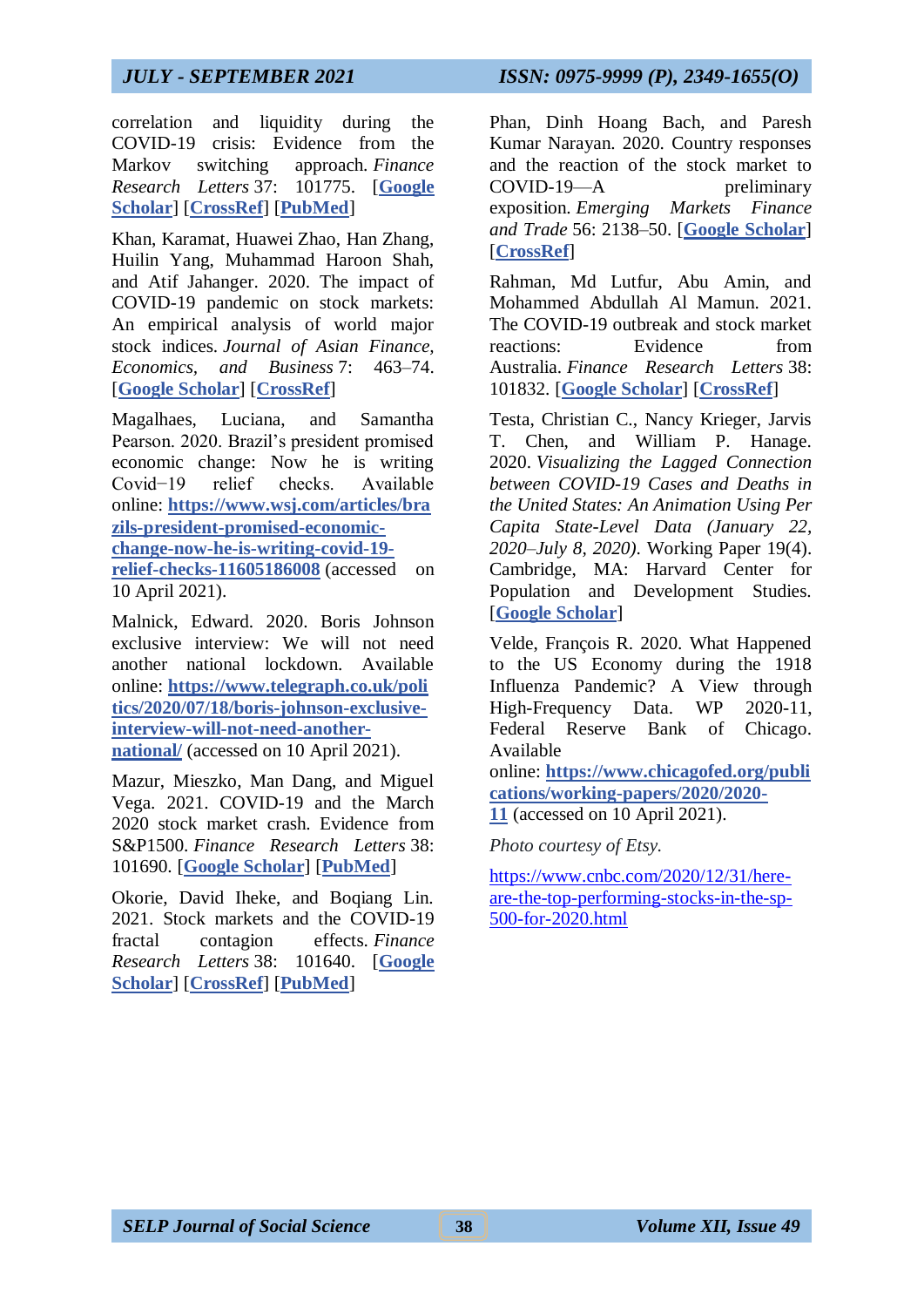*Available online @ www.iaraindia.com SELP Journal of Social Science - A Blind Review & Refereed Quarterly Journal ISSN: 0975-9999 (P) 2349-1655 (O) Impact Factor: 3.655(CIF), 2.78(IRJIF), 2.77(NAAS) Volume XII, Issue 49 July – September 2021 Formerly UGC Approved Journal (46622),* © *Author*

## **PERFORMANCE AND RECOVERY OF TOURISM INDUSTRY DURING PANDEMIC - THE WAY FORWARD**

## **Dr. K. NAGA SUNDARI**

Director & HOD Department of Business Administration Maris Stella College, Vijayawada

**&**

## **Dr. MALATHI GOTTUMUKKALA**

Assistant Professor Department of Business Administration Maris Stella College, Vijayawada

#### **Abstract**

 *The COVID-19 crisis has hit the tourism economy hard, with unprecedented effects on jobs and businesses. Tourism was one of the first sectors to be deeply impacted by the pandemic, as measures introduced to contain the virus led to a near-complete cessation of tourism activities around the world. The sector also risks being among one of the last to recover, with the ongoing travel restrictions and the global recession. Impact of the pandemic is not only on Tourism economy but has ripple effect on other sectors that support tourism. The unprecedented shock to the tourism economy is being compounded by the evolving sanitary situation. While positive news on vaccines has boosted the hopes of tourism businesses and traveler's alike, challenges remain. Vaccine roll out will take some time, and the sector is potentially facing stop/start cycles for some time. This will further damage business and traveler confidence, and business survival prospects; the road to recovery seems to be highly uncertain. Though there has been some resumption of international tourism activity, but remains very limited. Domestic tourism has restarted in many countries, but can only partially compensate for the loss of inbound tourism. Therefore, this article aims to reveal the impact of pandemic on tourism industry and way to recover this sector*.

*Keywords: Pandemic, Tourism Industry, COVID 19,* 

### **1. Introduction**

Tourism generates foreign exchange, supports jobs and businesses, drives regional development and underpins local communities. Before the pandemic, the sector directly contributed 4.4% of GDP, 6.9% of employment, and 21.5% of service exports in OECD countries, on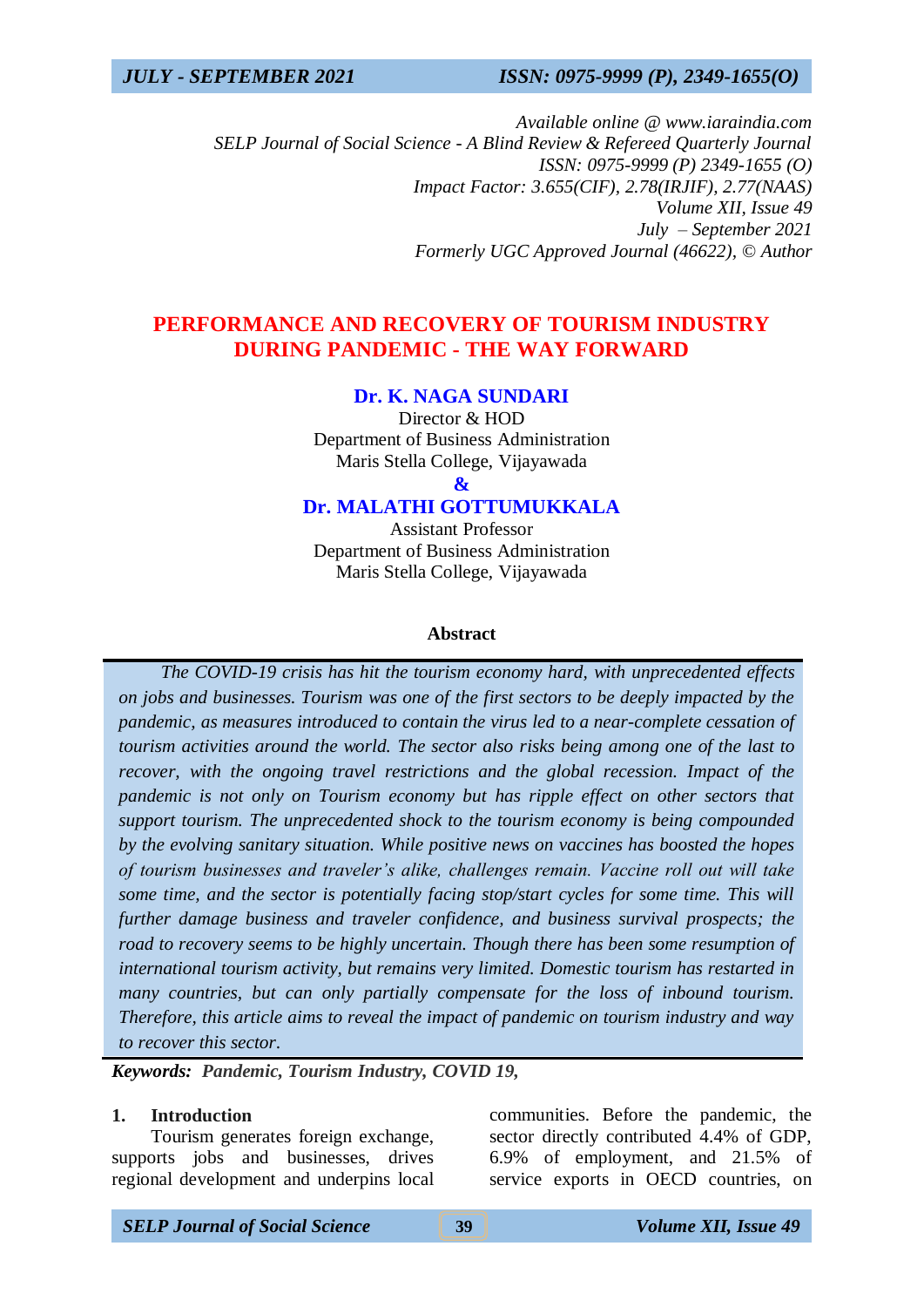average (and 6.5% of global exports according to the World Trade Organisation). However, these shares are much higher for several OECD countries, where tourism is a major driver of economic activities, such as France (7.4% of GDP), Greece (6.8%), Iceland (8.6%), Mexico (8.7%), Portugal (8.0%) and Spain (11.8%). The indirect impacts of tourism are also significant, exacerbating the size of the shock on national and local economies.

Tourism is highly labour intensive and provides a high volume of jobs for low skilled workers, together with higher skilled jobs. According to the International Labour Organisation (ILO), the accommodation and food services subsectors alone globally provides employment for 144 million workers, about 30% of whom are employed in small tourism businesses with 2–9 employees. Many of these jobs are customer-facing, exposing workers also to the health risks from the virus (e.g. waiters, air stewards, hotel receptionists).

## **The Indian Context**

Tours and travel operators provide services such as air or bus ticketing, hotel packages for both leisure and corporate travel within India and overseas. These companies' revenues declined to Rs 2,300 crore last fiscal, which was only 20 per cent of FY20 levels, after the nationwide lockdown and other restrictions led to a sharp reduction in travel, it said. The industry was brought to a standstill in the first quarter of last fiscal - the peak travel season because of summer holidays which eroded revenue 95 per cent year-onyear. There was a gradual turnaround thereafter, with improving air traffic and demand for short domestic holidays lifting revenue to 55 per cent of the pre-pandemic level by the fourth quarter.

Then the second wave set in and under its impact, the first quarter of this fiscal is expected to be almost a washout once again, this time because of state-level lockdowns, it added. In FY22, too, the industry is expected to post operating cash losses of around Rs 150-200 crores, which is significantly lower than last year, mainly on account of improved bookings and continued control of costs. Further, companies raised capital last fiscal amid near-term uncertainties, which boosted their cash balance to over Rs 4,300 crores, against modest debt repayments of Rs 85 crores due this year, it pointed out. However, uncertainties continue in the Indian context, including an improvement in vaccination rates, opening up of international borders for Indian travellers, and how corporate travel actually shapes up in the post-pandemic world.

India's travel and tourism sector, which accounts for nearly 2.5% of the GDP, has made repeated appeals to the government seeking succor for travel and tourism businesses tottering on the brink of collapse due to the corona virus pandemic. From hotels to travel and tour operators and tour guides, representative bodies from the tourism sector have given multiple petitions to the government highlighting the deep financial stress caused by the pandemic on the travel and hospitality sector during 2020-21.

## **Review of Literature**

- These travel bans, border closures, events cancellations, quarantine requirements and fear of spread, have placed extreme challenges on tourism and hospitality sectors **(Gossling et al.,2020a,b)**.
- Air travel, for instance, has been regarded as an amplifying and accelerating factor for influenza **(Browne et al., 2016)** and this segment has witnessed significant curtailments as the need of personal safety and survival has become pivotal **(Nicola et al.,2020)**. It has also prominently reduced the need for leisure travel and search for hedonistic getaways. Despite the enormous blow, the sector is salvaging resources and ways to remain afloat for now, be it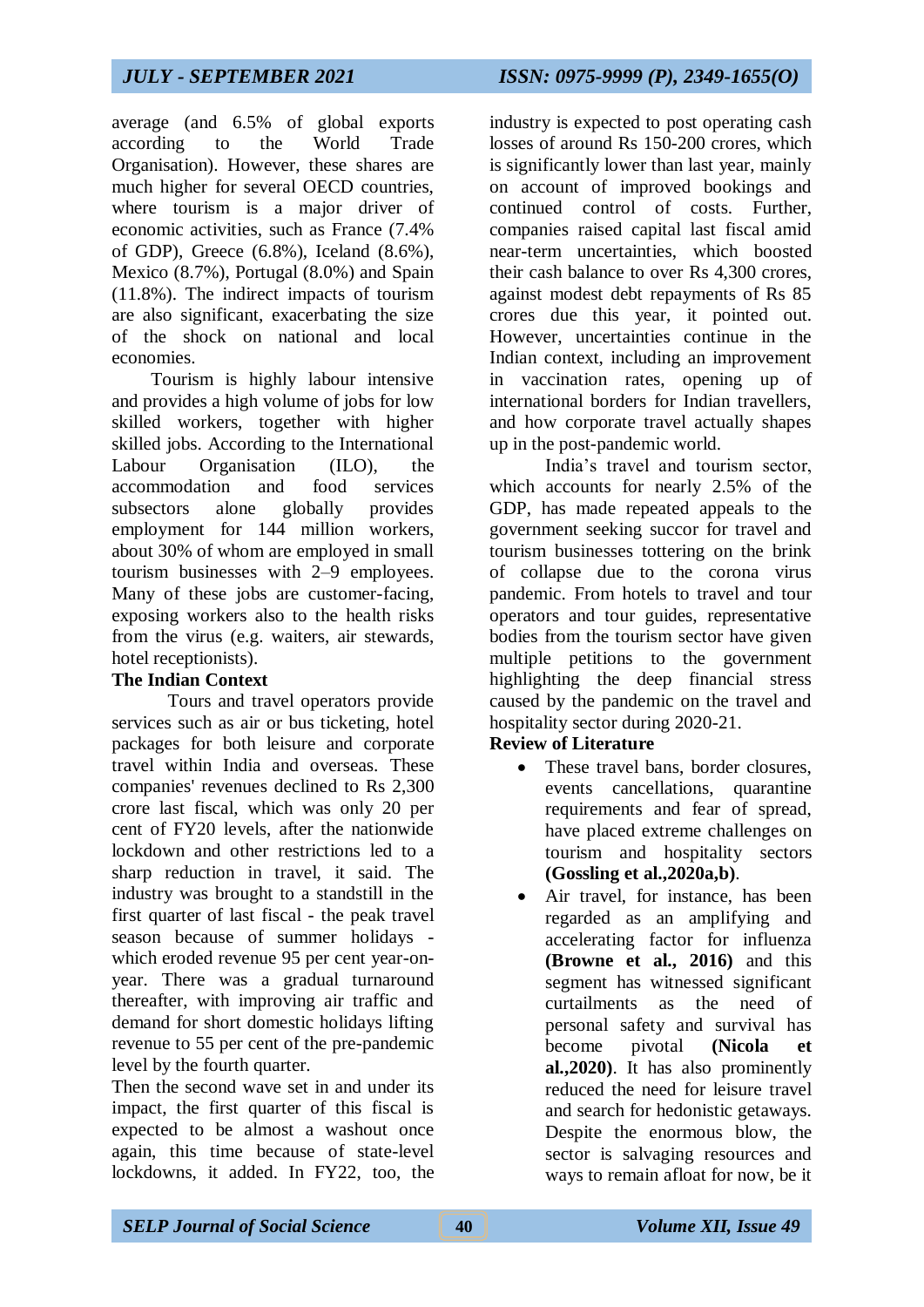sturdier negotiations with suppliers for mutual sustenance, extensive cost reduction practices, or minimum mandatory period for accommodation bookings when visiting tourism destinations

 Tourism and hospitality related studies in light of COVID-19 crisis are only starting to emerge at this point (Higgins-Desbiolles, 2020; Hoque et al., 2020 Gossling et al., 2020a,b; Zheng et al., 2020) The research addresses two vital questions, first, what remains major challenges facing hospitality and tourism sectors amid existing pandemic? Second, what are the key learnings that industry can take from current conditions? Further, given the constantly evolving state and dearth of literature, current study attempts to summate the extant knowledge from previous similar crises and substantiates it with the qualitative enquiry involving senior industry practitioners and academicians.

## **Objectives**

- *To understand the performance of tourism sector during the pandemic.*
- *To study the recovery and future of tourism sector***.**

## **Methodology**

This is a conceptual article aims at exploring the crisis faced by the tourism sector. Data was collected through secondary sources.

## **Implications**

It is too early to say what the long term implications of the crisis will be for tourism, but a return to business as usual is highly unlikely. The tourism sector will be a very different in 2021 to what it was in 2019. The longer the crisis continues, the more businesses and jobs will be lost, the greater the implications for traveler behaviour, and the tougher it will be to rebuild the tourism economy. This brings challenges for the sector, but also

opportunities to encourage innovation, drive new business models, explore new niches/markets, open up new destinations, and move to more sustainable and resilient tourism development models.

The crisis is a call for governments at all levels to take strong and coordinated policy action to mitigate the impacts and support the recovery. It is also an opportunity to take advantage of new technologies, implement green recovery strategies, and shift to policy and business practices that better balance the environmental, social and economic impacts of tourism. Policy makers should leverage the opportunity to reboot the tourism economy on a stronger, fairer and more sustainable footing. The crisis, and the recovery plans that are being put in place, are a once in a lifetime opportunity to move towards more sustainable and resilient models of tourism development.

Strengthened multi-lateral cooperation and robust support is essential to reactivate tourism. Countries need to work together, as the actions taken by one government have implications for travelers and businesses in other countries, and for the global tourism system. Countries need to develop collaborative systems across borders to safety resume travel, restore traveler and business confidence, stimulate demand and accelerate tourism recovery. More efficient international co-ordination systems are also needed to respond to future shocks.

Sector-specific supports are needed to address the particular needs of tourism workers, businesses and destinations, and support wider economic recovery**.** Tourism has benefited significantly from general economic stimulus measures. However, it is one of the most heavily impacted sectors, and will have an impact on wider macroeconomic recovery in many countries. Those parts of the tourism ecosystem that are not yet open for business and where demand is likely to be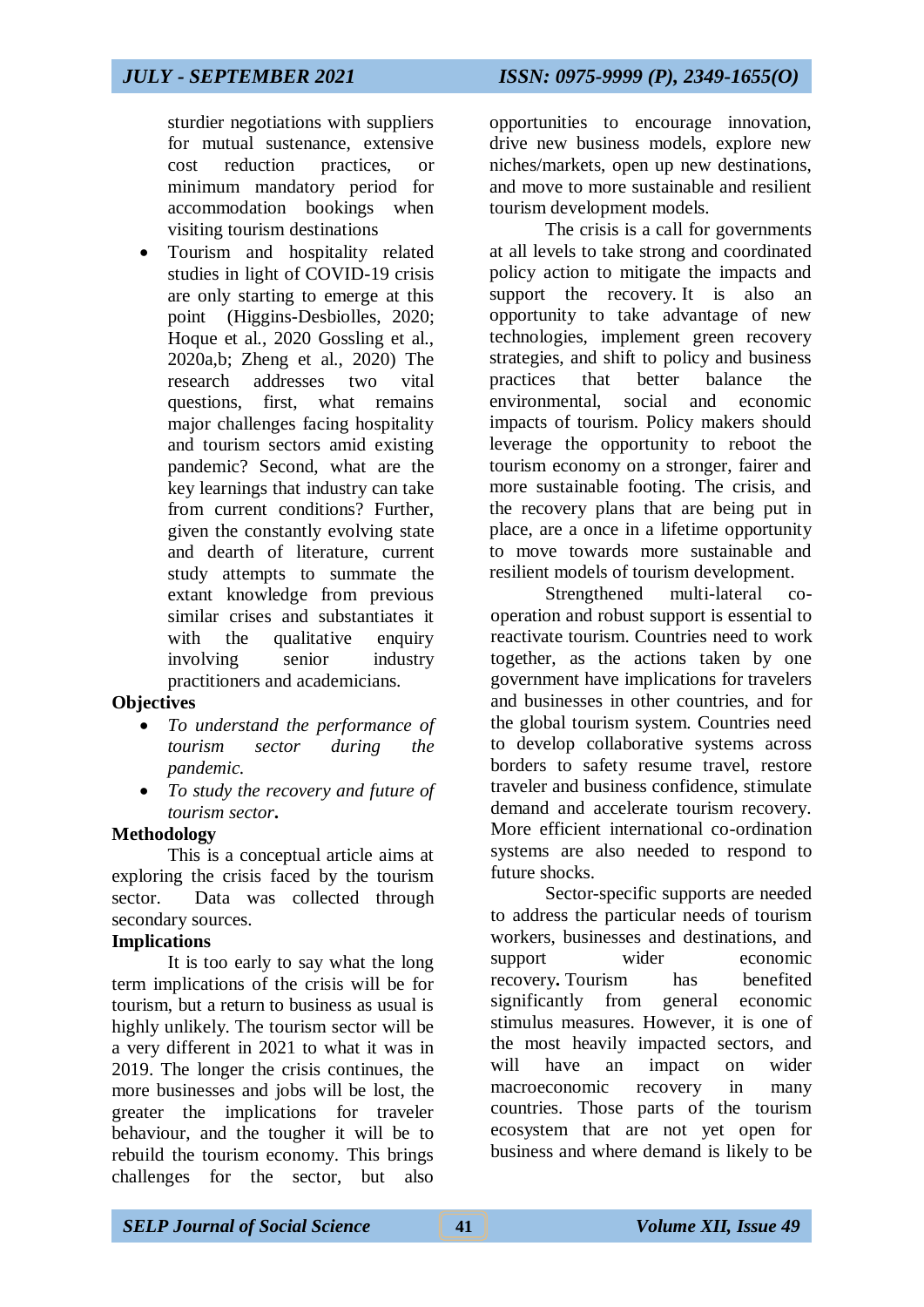depressed or constrained for some time will require particular attention.

Continued government support should already start to build towards more sustainable and resilient tourism economy. Destinations and tourism businesses need help to be ready to provide tourism services to meet demand when the recovery comes. It will be important to work with tourism businesses so they are sustainable beyond the end of the supports, and already started addressing the long term implications of the crisis. Measures should be increasingly conditioned on broader environmental, economic and social objectives.

Providing policy clarity and taking steps to limit uncertainty (to the extent possible) will be crucial to support tourism recovery. The outlook for the tourism economy remains extraordinarily uncertain, and business and travel confidence has taken a big hit. Clear communication, well-designed information policy and clarity on the epidemiological criteria will be particularly important where there is a need to change travel restrictions and containment measures in response to virus outbreaks and the shifting sanitary situation.

Improving the evidence base to inform policy and business decisions will be key, through information gathering, research and data analysis. The crisis has highlighted shortcomings in the availability of timely, comparable, granular data in quickly evolving situations. Reliable and consistent indicators are needed to evaluate the effectiveness of programmes and initiatives, and monitor progress on tourism recovery and resilience. Riskbased solutions to safely lift travel restrictions and get the international tourism ecosystem back up and running must be based on sound scientific evidence. These solutions also need to be feasible to implement, with sufficient capacity available to ensure these systems are can function reliably.

To seize the day, the government as well as the industry will need to rise to the challenge of transforming top Indian destinations as world class tourist attractions. This requires an integrated, inter-sectoral approach and investment from the government to build supporting infrastructure while the industry should focus on innovation, stellar service and customer experience that will propel domestic tourism in India like never before.

## **Recovery of Tourism**

Crisis is a once in a lifetime opportunity to move toward fairer, more sustainable and resilient models of tourism development. The pandemic has once again exposed structural shortcomings in the tourism system and the vulnerability to external shocks. There is an urgent need to diversify and strengthen the resilience of the tourism economy, to better prepare for future shocks, to address long standing structural weaknesses, and encourage the digital, low carbon transformations that will be essential to shift to stronger, fairer and more sustainable models of tourism development.

The survival of businesses throughout the tourism ecosystem is at risk without continued government support and although governments have taken impressive action to cushion the blow to tourism, to minimise job losses and to build recovery in 2021 and beyond, more needs to be done, and in a more coordinated way.

## **Key policy priorities include:**

- Restoring traveler confidence
- Supporting tourism businesses to adapt and survive
- Promoting domestic tourism and supporting safe return of international tourism
- Providing clear information to travelers and businesses, and limiting uncertainty (to the extent possible)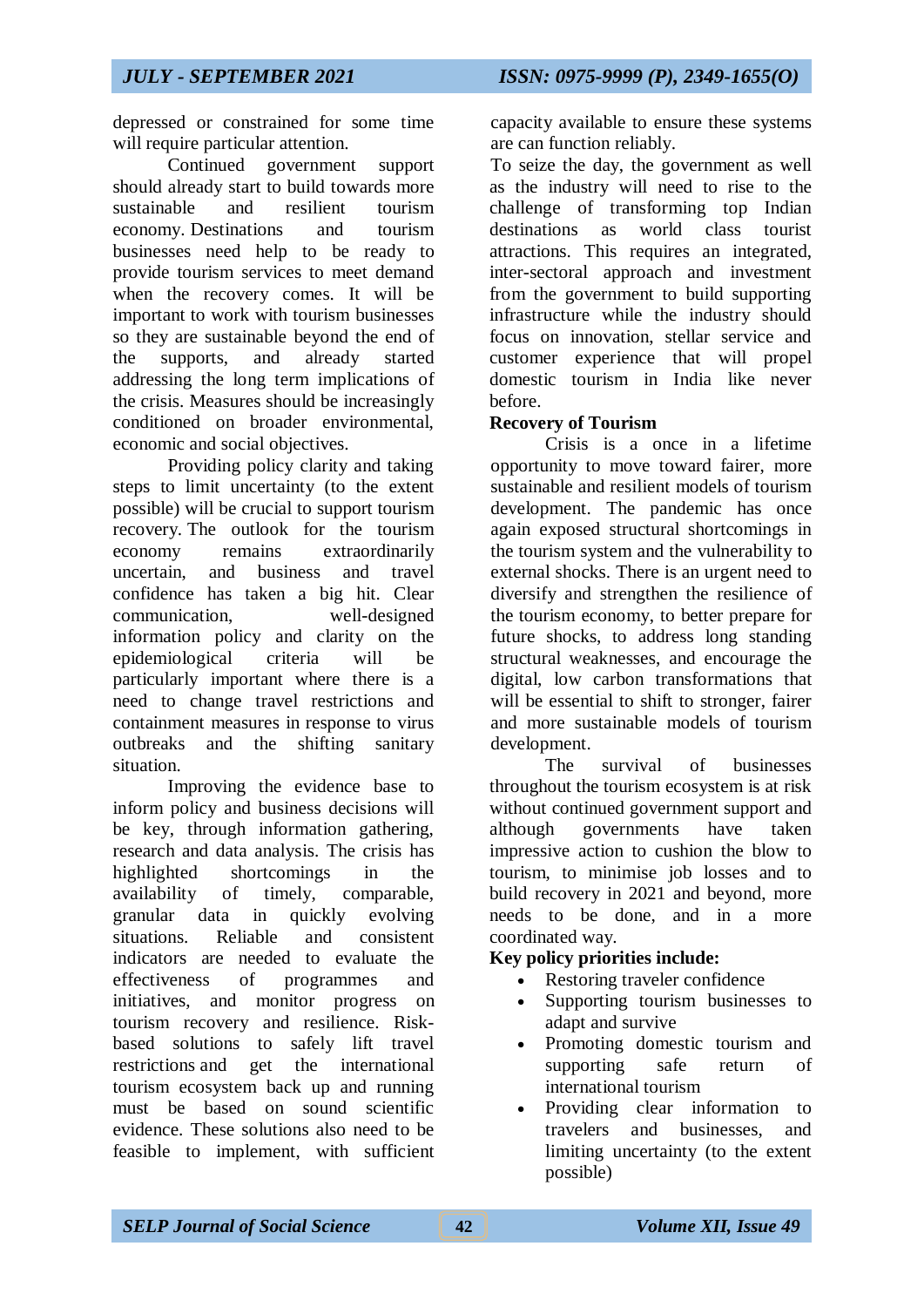- Evolving response measures to maintain capacity in the sector and address gaps in supports
- Strengthening co-operation within and between countries
- Building more resilient, sustainable tourism

While flexible policy solutions are needed to enable the tourism economy to live alongside the virus in the short to medium term, it is important to look beyond this and take steps to learn from the crisis, which has revealed gaps in government and industry preparedness and response capacity. Coordinated action across governments at all levels and the private sector is essential.

## **Conclusion**

The crisis is an opportunity to rethink tourism for the future. Tourism is at a crossroads and the measures put in place today will shape the tourism of tomorrow. Governments need to consider the longer-term implications of the crisis, while capitalising on digitalisation, supporting the low carbon transition, and promoting the structural transformation needed to build a stronger, more sustainable and resilient tourism economy. The silver lining for the industry is people's fundamental urge to travel may not have diminished as multiple European countries, including France, Italy and Spain, began opening up their borders over the last two months to bring back tourists and the US is expected to soon follow suit.

## **References**

[https://economictimes.indiatimes.com/indu](https://economictimes.indiatimes.com/industry/services/travel/travel-industry-likely-to-reach-35-40-pc-revenue-of-pre-pandemic-level-this-fiscal-report/articleshow/83776773.cms?utm_source=contentofinterest&utm_medium=text&utm_campaign=cppst) [stry/services/travel/travel-industry-likely](https://economictimes.indiatimes.com/industry/services/travel/travel-industry-likely-to-reach-35-40-pc-revenue-of-pre-pandemic-level-this-fiscal-report/articleshow/83776773.cms?utm_source=contentofinterest&utm_medium=text&utm_campaign=cppst)[to-reach-35-40-pc-revenue-of-pre](https://economictimes.indiatimes.com/industry/services/travel/travel-industry-likely-to-reach-35-40-pc-revenue-of-pre-pandemic-level-this-fiscal-report/articleshow/83776773.cms?utm_source=contentofinterest&utm_medium=text&utm_campaign=cppst)[pandemic-level-this-fiscal](https://economictimes.indiatimes.com/industry/services/travel/travel-industry-likely-to-reach-35-40-pc-revenue-of-pre-pandemic-level-this-fiscal-report/articleshow/83776773.cms?utm_source=contentofinterest&utm_medium=text&utm_campaign=cppst)[report/articleshow/83776773.cms?utm\\_sou](https://economictimes.indiatimes.com/industry/services/travel/travel-industry-likely-to-reach-35-40-pc-revenue-of-pre-pandemic-level-this-fiscal-report/articleshow/83776773.cms?utm_source=contentofinterest&utm_medium=text&utm_campaign=cppst) [rce=contentofinterest&utm\\_medium=text](https://economictimes.indiatimes.com/industry/services/travel/travel-industry-likely-to-reach-35-40-pc-revenue-of-pre-pandemic-level-this-fiscal-report/articleshow/83776773.cms?utm_source=contentofinterest&utm_medium=text&utm_campaign=cppst) [&utm\\_campaign=cppst](https://economictimes.indiatimes.com/industry/services/travel/travel-industry-likely-to-reach-35-40-pc-revenue-of-pre-pandemic-level-this-fiscal-report/articleshow/83776773.cms?utm_source=contentofinterest&utm_medium=text&utm_campaign=cppst) [https://economictimes.indiatimes.com//ind](https://economictimes.indiatimes.com/industry/services/travel/covid-impact-of-tourism-14-5-million-jobs-lost-in-2020s-q1-alone/articleshow/84577770.cms?utm_source=contentofinterest&utm_medium=text&utm_campaign=cppst) [ustry/services/travel/covid-impact-of](https://economictimes.indiatimes.com/industry/services/travel/covid-impact-of-tourism-14-5-million-jobs-lost-in-2020s-q1-alone/articleshow/84577770.cms?utm_source=contentofinterest&utm_medium=text&utm_campaign=cppst)[tourism-14-5-million-jobs-lost-in-2020s](https://economictimes.indiatimes.com/industry/services/travel/covid-impact-of-tourism-14-5-million-jobs-lost-in-2020s-q1-alone/articleshow/84577770.cms?utm_source=contentofinterest&utm_medium=text&utm_campaign=cppst) $q1$ [alone/articleshow/84577770.cms?utm\\_sou](https://economictimes.indiatimes.com/industry/services/travel/covid-impact-of-tourism-14-5-million-jobs-lost-in-2020s-q1-alone/articleshow/84577770.cms?utm_source=contentofinterest&utm_medium=text&utm_campaign=cppst) [rce=contentofinterest&utm\\_medium=text](https://economictimes.indiatimes.com/industry/services/travel/covid-impact-of-tourism-14-5-million-jobs-lost-in-2020s-q1-alone/articleshow/84577770.cms?utm_source=contentofinterest&utm_medium=text&utm_campaign=cppst) [&utm\\_campaign=cppst](https://economictimes.indiatimes.com/industry/services/travel/covid-impact-of-tourism-14-5-million-jobs-lost-in-2020s-q1-alone/articleshow/84577770.cms?utm_source=contentofinterest&utm_medium=text&utm_campaign=cppst)

[https://economictimes.indiatimes.com/ind](https://economictimes.indiatimes.com/industry/services/travel/for-hospitality-and-tourism-sector-2021-is-all-about-survival-recovery/articleshow/79839053.cms) [ustry/services/travel/for-hospitality-and](https://economictimes.indiatimes.com/industry/services/travel/for-hospitality-and-tourism-sector-2021-is-all-about-survival-recovery/articleshow/79839053.cms)[tourism-sector-2021-is-all-about-survival](https://economictimes.indiatimes.com/industry/services/travel/for-hospitality-and-tourism-sector-2021-is-all-about-survival-recovery/articleshow/79839053.cms)[recovery/articleshow/79839053.cms](https://economictimes.indiatimes.com/industry/services/travel/for-hospitality-and-tourism-sector-2021-is-all-about-survival-recovery/articleshow/79839053.cms)

## **https://economictimes.indiatimes.com/ news/coronavirus-impact-on-**

**tourism***Ottman, J., Terry, V. (1998).* "Strategic marketing of greener products", The Journal of Sustainable Product Design, Vol. 5 No. April, pp.53.

*McIntosh, A. (1990).* "The impact of environmental issues on marketing and politics in the 1990s", Journal of the Marketing Research Society, Vol. 33 No.3, pp.

*Menon, A., Menon, A. (1997).* "Enviropreneurial marketing strategy: the emergence of corporate environmentalism as market strategy", Journal of Marketing, Vol. 61 No. January, pp.51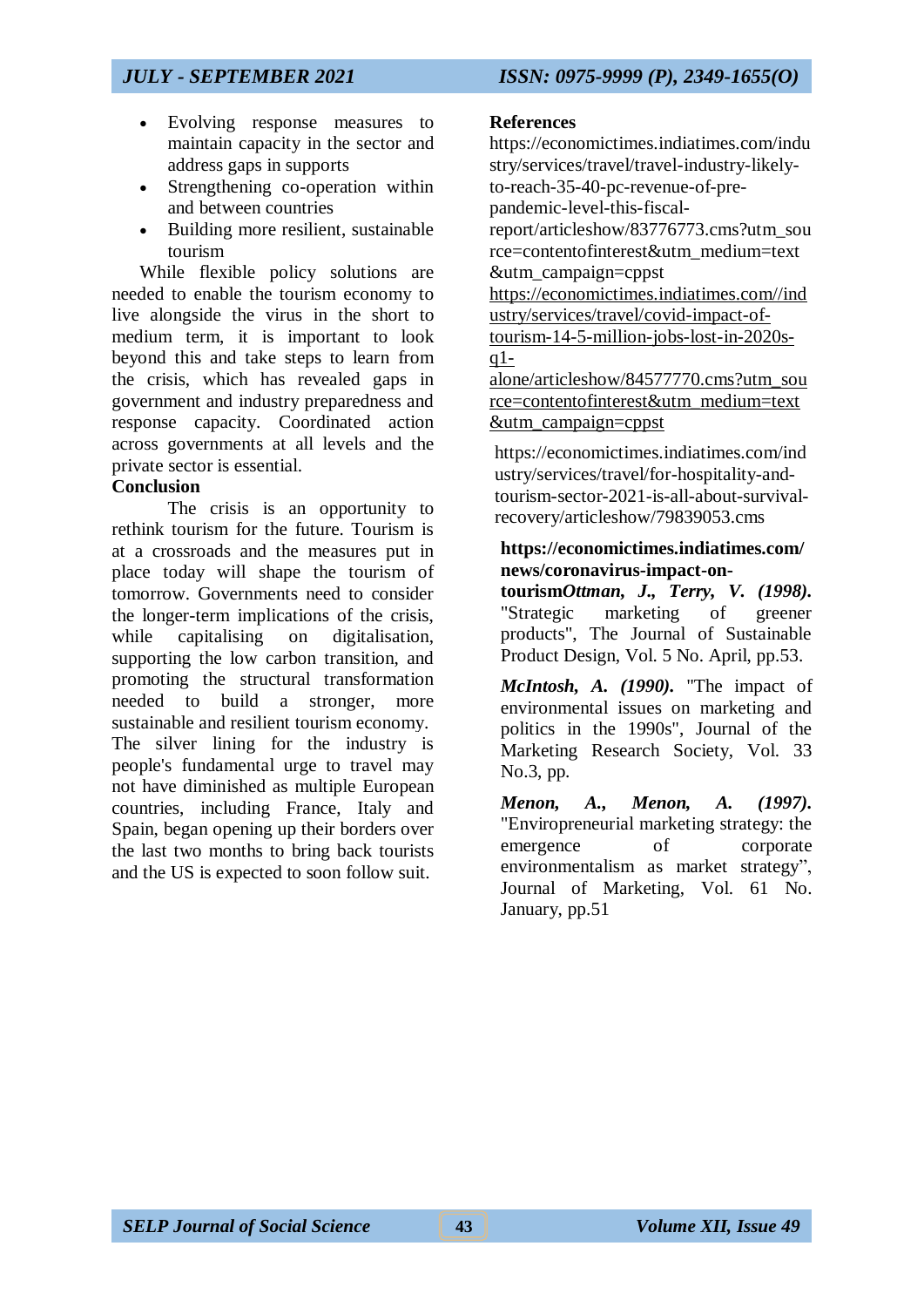*Available online @ www.iaraindia.com SELP Journal of Social Science - A Blind Review & Refereed Quarterly Journal ISSN: 0975-9999 (P) 2349-1655 (O) Impact Factor: 3.655(CIF), 2.78(IRJIF), 2.77(NAAS) Volume XII, Issue 49 July – September 2021 Formerly UGC Approved Journal (46622),* © *Author*

# **A STUDY OF MATHEMATICAL SKILL OF HIGHER PRIMARY SCHOOL STUDENTS**

## **Dr. RAJESH RATHOD**

Assistant Professor Centre of Education, Indian Institute of Teacher Education, Sector 15, Gandhinagar. Gujarat, Bharat.

### **Abstract**

 *In this study Researcher tried to study the Mathematical skill of Higher Primary School Students of standard 6. Random sampling technique was used for selecting the school as well the students from the selected school. The total sample was 214 students of higher secondary school from Lunavad Taluka. Researcher used Survey Research method in this study. Achievement test was prepared by researcher and established a content validity by the various the experts after that achievement test was used as a tool for the data collection. The collected data were analyzed by using the statistical technique of ttest for comparison of groups. Results Shows that girls and boys students have equal Mathematical skill, students of rural and urban area are equally expert in Mathematics and granted schools students and private schools student also have same Mathematical skill*

*Keywords:* Mathematical skill, area, achievement etc.

#### **1. INTRODUCTION**

Education is very important part of human life. Education is helps to develop personality of the person like; moral personality, mental personality and emotional personality. Education helps to develop formal and informal abilities of children. Education is the continuous learning process, which helps to develop knowledge, skills, values and beliefs of students. Education helps to make easy learning process of any age, caste or any region.

Education helps to develop personality, thinking, skills, character, attitude, knowledge, experience, etc. School is very important institute of education which helps to develop formal and informal education of children. In that formal education is mostly develop in primary school, upper primary school, secondary school and higher secondary schools. In schools there are many subjects, like; Mathematics, science, social science, English, Hindi, Gujarati, etc. In that Mathematics is very important subject. But every student/person thinks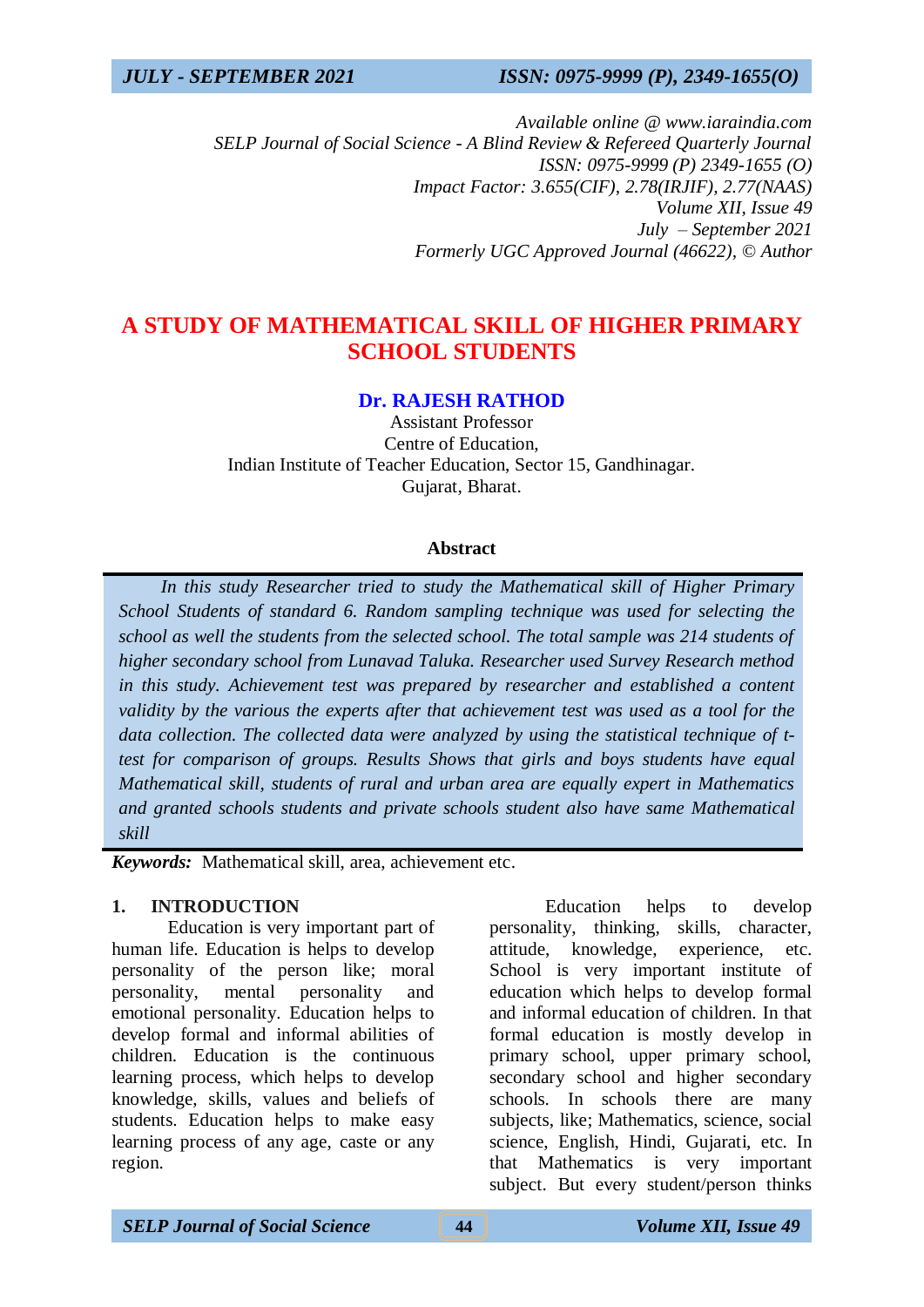that mathematics is very hard subject. They prepare this subject for only purpose of exams. Mathematics is very important in day to day life. It is helpful in counting of money, counting of any thing, it is helpful in business, etc. Mathematics used in various fields, like; engineering, banking, biology, physics, chemistry. Mathematics is the basic of every subject or every field.

Every student does not like mathematics. They think that the mathematics is very difficult subject to study. But a good teacher has power to change this negative thought of students. If teacher use various skills in the classroom to teach mathematics so teacher can change the mind of students. Skills are also important part of education. A skill helps to teach easily the subjects which are boring in studying.

Skill is the ability or capacity of person to do something new. There are so many basic skills which are requiring to all people. There are communication skills, problem – solving skills, teaching skills, etc basic skills which are required for all people. Mathematics is the difficult subject for many children but in mathematics there are many skills are present which helps to improve interest in mathematics. There are many skills like; numeric skill, problemsolving skill, algebra, repetition, math games, etc. In mathematics majorly four basic skills are present. Addition, substation, multiplication, division these four skills are the base of mathematics. With the help of these four skills any children or person solve every problems of mathematics.

## **RATIONALE OF STUDY**

In present scenario Education is most important in everyone's life. Without Education person not survive with good life. Mathematics is one of the important subject in all subjects. With the help of mathematical skills students can easily solve any mathematical term. Mathematics is most important subject. Because it is very helpful in daily life ,regular

calculation, etc., Mathematical skills are also important because every student does not like mathematics, so with the help of the various skills teacher should help to students to learn mathematics and increase the interest in mathematics.

Many researcher are been carried out research under the topic on Mathematical skills. The previous researcher has discussed about the vedic mathematics, reasoning skills, mathematical thinking skills, and many more.

Rahman, A., Sukinnah, E., Shahrill, M., Abbas, N. A., & Tan, A. (2017)studied on "developing Students Mathematical Skills Involving Order of Operations". In this study, the "hierarchyof-operators triangle" by Ame is (2011) was introduced as an alternative BODMAS approach to help students in gaining a better understanding behind the concept of the order of operations. The study involved 21 students from Year 9 in one of the government secondary schools in Brunei Darussalam. Mixed method research design was adopted for this study.

Blaylock, B. K., & Kopf, J. M. (2012)studied on, "The Impact of Arithmetic Skills on Mastery of Quantitative Analysis". This study was done by the quantitative e analysis method. Eighty-seven students were tested for their ability to do simple arithmetic and algebra by hand. The study revealed a significant relationship between the ability to accurately do arithmetic calculations and the ability to recognize the appropriate tool and creating a model. It found no significant relationship between results interpretation and arithmetic skills.

The present study focuses on the basic mathematical skills of students standard six. Here, basic skills consider addition, subtraction, multiplication and division. These four skills are basic for all mathematic concepts. These are helpful to student to solve the entire sum. This study will helpful to teacher as well as students. Research is carried out with a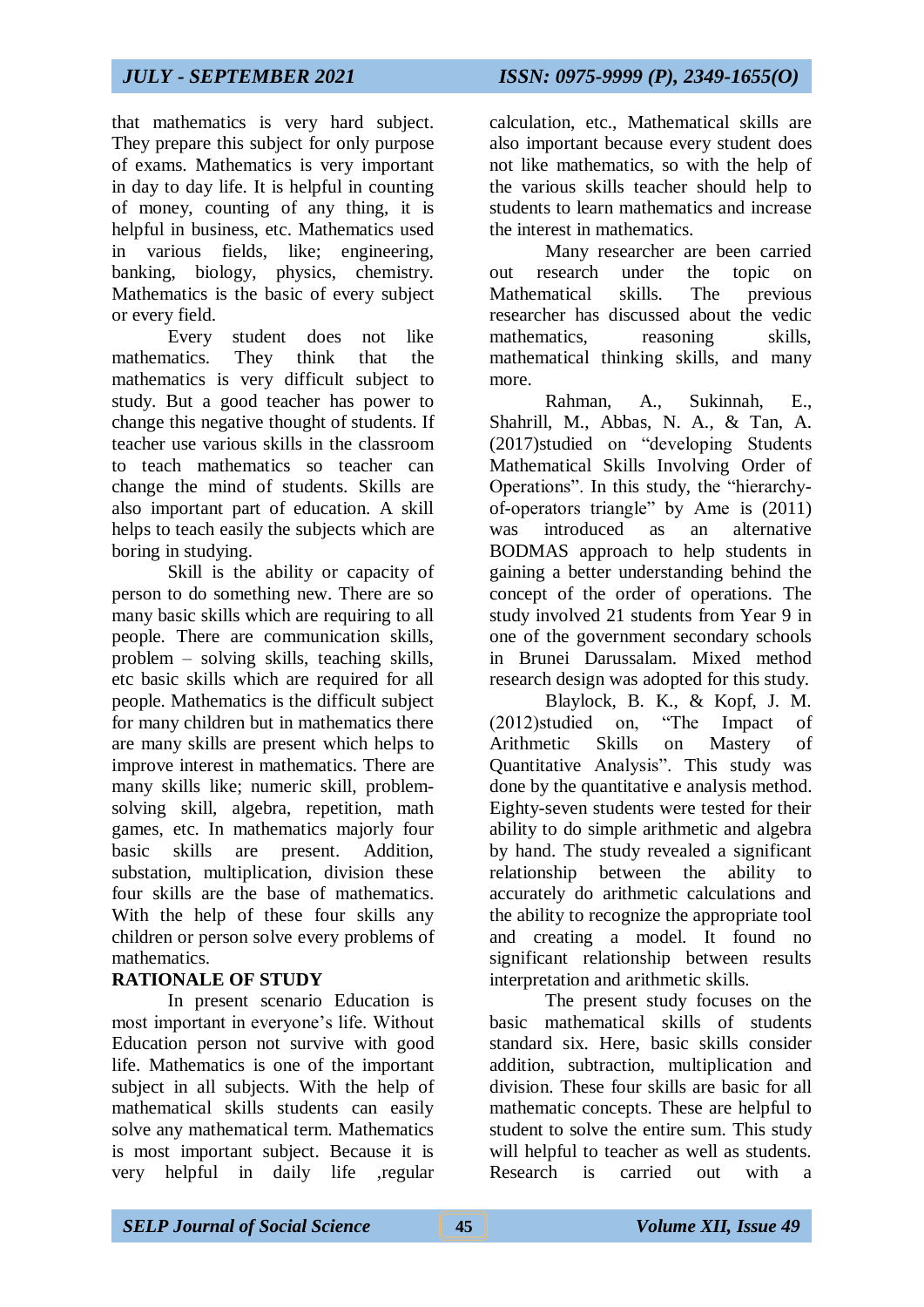questionnaire which carries the questions about addition, subtraction, multiplication, division and all four together which is been studied by them till 5<sup>th</sup> standard. The comparison of different variable as locality, gender and type of school will provide the data that will be helping the researcher to analyze the level of students and its implication by the students in mathematics. This comparison will helpful for the improvement of the students performance.

## **DEFINITION OF KEY TERM MATHEMATICAL SKILL**

According to international dictionary of Education, "Mathematics is the process of defining ideas, words, which we have to use to describe the world, understanding, the simple universal rules which have been discovered by those before us, connecting facts and events and learning logical methods of combining the simple rules to understand and predict complex phenomena."

According to Wikipedia (2020), "skill is the ability to perform an action with determined results often within a given amount of time, energy, or both. Skills can often be divided into general and domain-specific skills.

In this study. Mathematical skill means the ability to solve the problem in mathematics with the help o fvarious way. There are so many skills used in mathematics. It is helpful to develop the confidence and interest in the mathematics.

Here, researcher uses addition, subtraction, multiplication, division as a mathematical skill. It is the very basic process of the mathematics.

## **OBJECTIVE OF THE STUDY**

- 1. To study Mathematical skill of Higher Primary School Students.
- 2. To study the Mathematical skill of Higher Primary School Students with reference to gender.
- 3. To study the Mathematical skill of Higher Primary School Students with reference to area.

4. To study the Mathematical skill of Higher Primary School Students with reference to types of school.

## **HYPOTHESIS OF THE STUDY**

- 1. There will be no significance difference between the mean score of the Mathematical skill of boys and girls students of Higher Primary School.
- 2. There will be no significance difference between the mean score of the Mathematical skill of Urban Area and Rural are a students of Higher Primary School.
- 3. There will be no significance difference between The mean of the Mathematical skill of Granted schools and private school students of Higher Primary School.

## **SIGNIFICANCE OF THE STUDY**

We all know that Mathematics is the very important subject in Education. All students are not like Mathematics. Students are not interested to learn the Mathematics. They are consider Mathematics is as a boring subject. There are some skills are useful in the mathematics to increase the confidence and interest of the students.

There are many skills in the Mathematics but here researcher consider four main and basic skills of mathematics which are: Addition, Subtraction, Multiplication, Division. These skills are very basic skills which is regularly used by every human being. All the concept of mathematics solve with the help of these basic four skills or operations.

It is important to check these skills in standard-6 students because if the basic is not clear, students have many difficulty to learn new concept. So, if teacher know the knowledge of students mathematical skills, they teach easily and student also learn easily.

## **DELIMITATION OF THE STUDY**

The present study is delimited with reference to below mention points:

- 1. This study delimit to the Primary school students only.
- 2. This study was confined to the six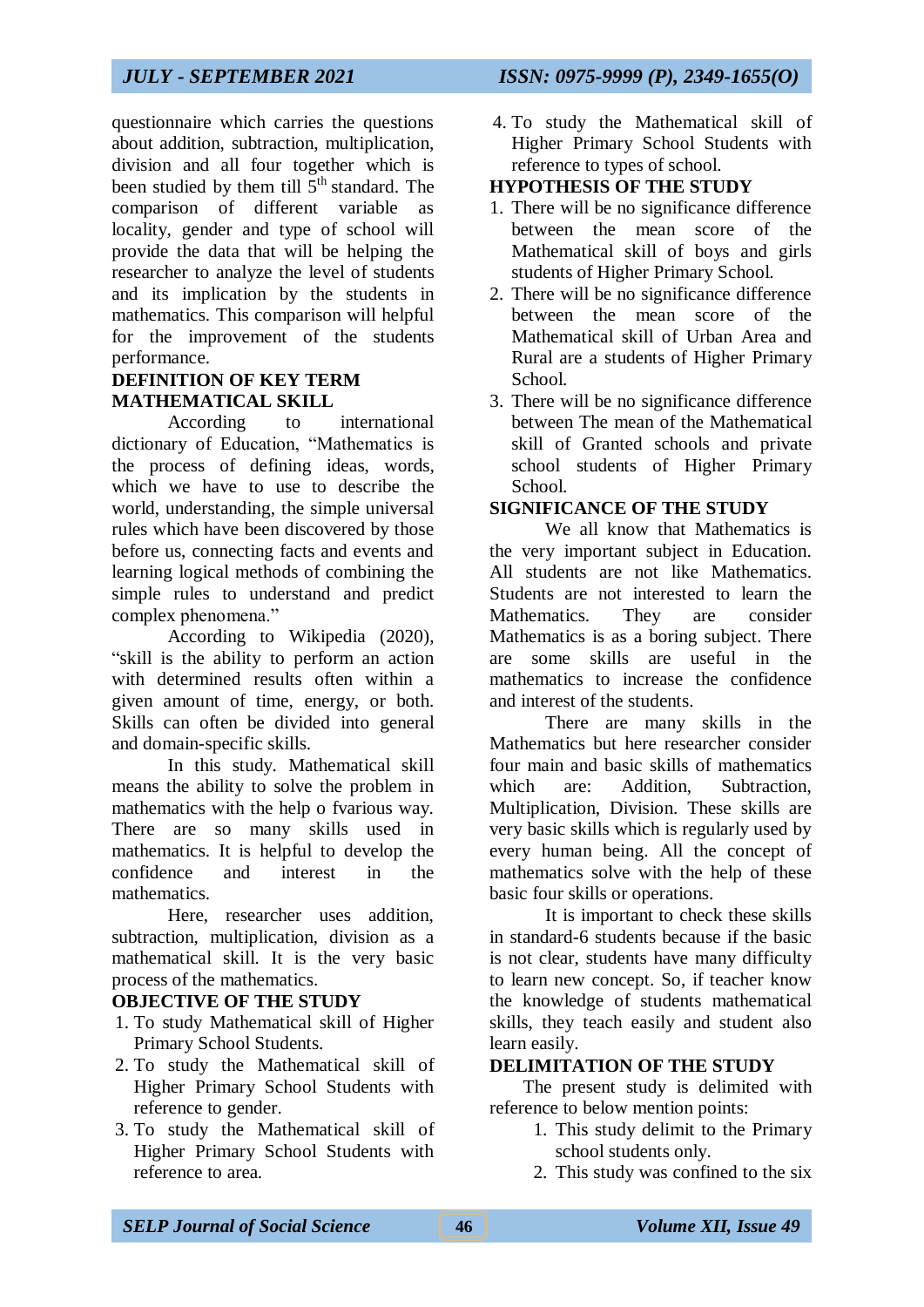standard students only.

- 3. This study was conducted on only Gujarati medium students of standard 6.
- 4. This study was conducted in Lunawada taluka of Mahisagar District.

### **VARIABLE OF THE STUDY**

Researcher considered various variables for the study which is mention here.

## **1. Independent variable**

- Gender(Boys and Girls)
- Area(Urban and Rural)
- Type of school (Granted and Private)

## **2. Dependent variable**

• Score of Achievement Test

## **POPULATION**

Forpresentstudy,thepopulationconsi stedofthestudentsofstandard-

6ingujaratimediumSchool of Mahisagar District.

## **SAMPLE SELECTION**

In Mahisagar District, there are total six talukas but here, researcher consider only one Taluka from six talukas, which was Lunawada taluka selected by Random Sampling technique. From the Lunavada taluka researcher take total five granted schools and two private schools from whole Lunawada taluka. These sample also selected by Random Sampling Technique.

There were 214 students selected as a sample, in which 70 boys and 63 girls taken from Grant in Aid schools and 47 boys and 34 girls taken from Non-Grant in Aid schools. In which four schools (total 103 students) were selected from Rural area and three schools (total 111 students) were selected from Urban Area.

## **TOOLS FOR DATA COLLECTION**

In this study researcher used the achievement test as a tool for the data collection for measuring the Mathematical skill of the students. This tool was developed by researcher and established the content validity through the validation by the various expert of Mathematics.

## **RESEARCH METHOD**

The aim of this study was to Study the Mathematical skill of standard-6students. The present study was descriptive in nature. In this study survey method was used as research method.

## **DATA COLLECTION PROCEDURE**

In the this study data were collected by the survey method from students of standard 6. With the prior permission of School Principal data were collected by the researcher. To take permission from the school Principal, researcher has explained research objectives to the principal of all schools. After permission from the principal, researcher give the instruction to the students regarding the test. After that researcher took the test of the students in his presence and collect the data.

## **DATA ANALYSIS**

According to the Objectives and Hypothesis researcher calculate the t-value for the data analysis and then do the interpretation for the same.

**1. Analysis and interpretation of mean score of Boys and Girls of Lunawa a taluka.**

| Gender      | <b>Number</b> | <b>Mean</b> | <b>Standard</b><br>deviation | SE <sub>D</sub> | t-value | <b>Significance level</b> |
|-------------|---------------|-------------|------------------------------|-----------------|---------|---------------------------|
| <b>Boys</b> | 117           | 29.111      | 12.382                       |                 |         |                           |
| Girls       | 97            | 31.825      | 12.344                       | 1.6974          | 1.5987  | Notsignificantat0.05      |

**Table - 1 Calculation of t-value of Boys and Girls of Lunawada taluka**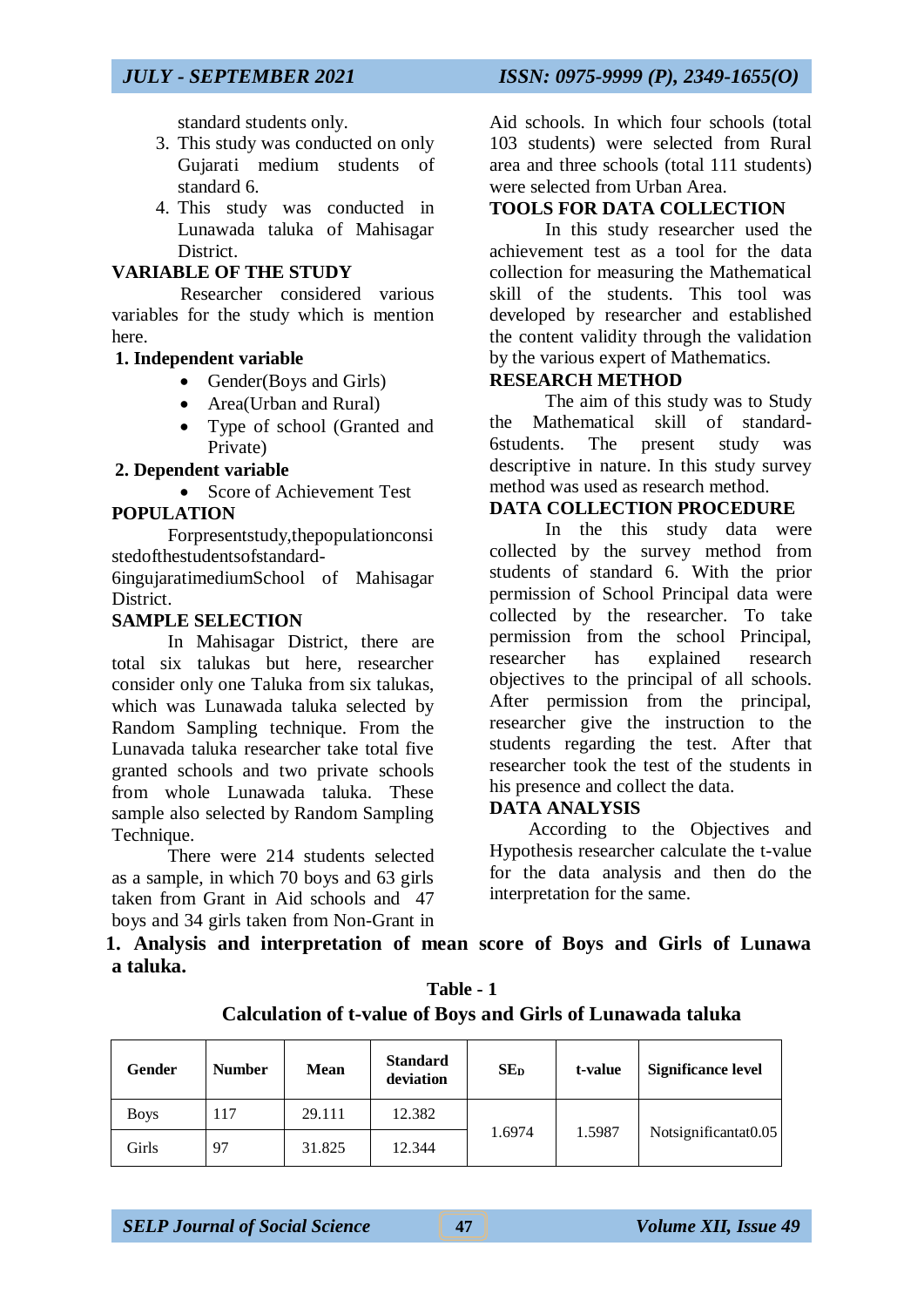Here in the table -1, the calculated t-value is 1.5987 is lower than the table value 1.96 which is not significant at 0.05 level. So, hypothesis, "There will be no significant difference between mean score of boys and girls of Lunawada taluka" is

*JULY - SEPTEMBER 2021 ISSN: 0975-9999 (P), 2349-1655(O)*

not rejected at 0.05 level. Therefore, we can say that there is no significant difference in mean score ofboys and girls of Lunawada taluka. It means that girls and boys have same Mathematical skill in Lunawada taluka.

**2. Analysis and interpretation of the mean score of Urban and Rural area of the Lunawada taluka.**

### **Table-2**

### **Calculation of t-value of Urban and Rural Area of Lunawada taluka**

| Area  | <b>Number</b> | <b>Mean</b> | <b>Standard</b><br>deviation | SE <sub>D</sub> | t-value | <b>Significance</b> |
|-------|---------------|-------------|------------------------------|-----------------|---------|---------------------|
| Urban | 111           | 29.86       | 10.53                        | 1.719           | 0.587   | Not significant at  |
| Rural | 103           | 30.864      | 14.191                       |                 |         | 0.05                |

Here in the table-2, the calculated t-value is 0.587 is lower than the table value 1.96 which is not significant at 0.05 level. So, hypothesis, "There will be no significant difference between mean score of urban and rural area of lunawada

taluka" is not rejected at 0.05 level. Therefore, we can say that there is no significant difference in meanscore of urban and rural area of lunawada taluka. It means that rural area students and urban area students have same mathematical skill in Lunawada taluka**.**

**3. Analysis and interpretation of the mean score of Type of Granted and Private Schools of the Lunawada taluka.**

**Table-3 Calculation of t-value of Granted and Private schools of Lunawada taluka**

| Type<br>ОĦ<br>school | Number | Mean   | Standard<br>deviation | SE <sub>D</sub> | t-value | Significance               |
|----------------------|--------|--------|-----------------------|-----------------|---------|----------------------------|
| Granted              | 133    | 31.22  | 12.98                 | 1.69            | 1.371   | Not significant at<br>0.05 |
| Private              | 81     | 28.901 | 11.346                |                 |         |                            |